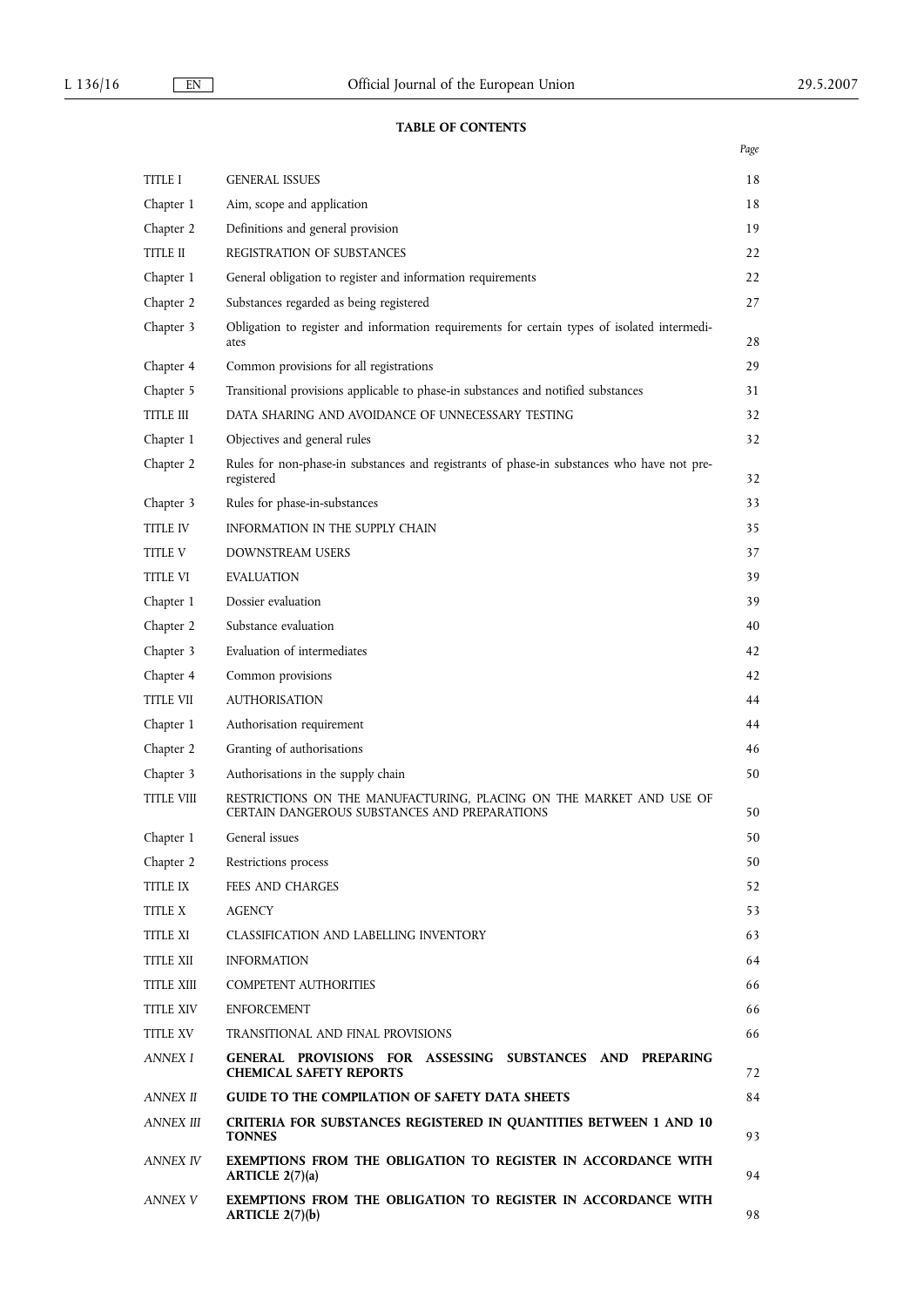|                                                                                                                              | Page                                                           |
|------------------------------------------------------------------------------------------------------------------------------|----------------------------------------------------------------|
| <b>INFORMATION REQUIREMENTS REFERRED TO IN ARTICLE 10</b>                                                                    | 99                                                             |
| STANDARD INFORMATION REQUIREMENTS FOR SUBSTANCES MANUFAC-<br>TURED OR IMPORTED IN QUANTITIES OF ONE TONNE OR MORE            | 103                                                            |
| STANDARD INFORMATION REQUIREMENTS FOR SUBSTANCES MANUFAC-<br>TURED OR IMPORTED IN QUANTITIES OF 10 TONNES OR MORE            | 107                                                            |
| STANDARD INFORMATION REQUIREMENTS FOR SUBSTANCES MANUFAC-<br>TURED OR IMPORTED IN QUANTITIES OF 100 TONNES OR MORE           | 111                                                            |
| STANDARD INFORMATION REQUIREMENTS FOR SUBSTANCES MANUFAC-<br>TURED OR IMPORTED IN QUANTITIES OF 1 000 TONNES OR MORE         | 116                                                            |
| GENERAL RULES FOR ADAPTATION OF THE STANDARD TESTING REGIME SET<br><b>OUT IN ANNEXES VII TO X</b>                            | 119                                                            |
| GENERAL PROVISIONS FOR DOWNSTREAM USERS TO ASSESS SUBSTANCES<br>AND PREPARE CHEMICAL SAFETY REPORTS                          | 122                                                            |
| <b>CRITERIA FOR THE IDENTIFICATION OF PERSISTENT, BIOACCUMULATIVE AND</b>                                                    |                                                                |
| <b>SUBSTANCES</b>                                                                                                            | 124                                                            |
| LIST OF SUBSTANCES SUBJECT TO AUTHORISATION                                                                                  | 125                                                            |
| <b>DOSSIERS</b>                                                                                                              | 126                                                            |
| <b>SOCIO-ECONOMIC ANALYSIS</b>                                                                                               | 128                                                            |
| RESTRICTIONS ON THE MANUFACTURE, PLACING ON THE MARKET AND USE<br>OF CERTAIN DANGEROUS SUBSTANCES, PREPARATIONS AND ARTICLES | 129                                                            |
|                                                                                                                              | TOXIC SUBSTANCES, AND VERY PERSISTENT AND VERY BIOACCUMULATIVE |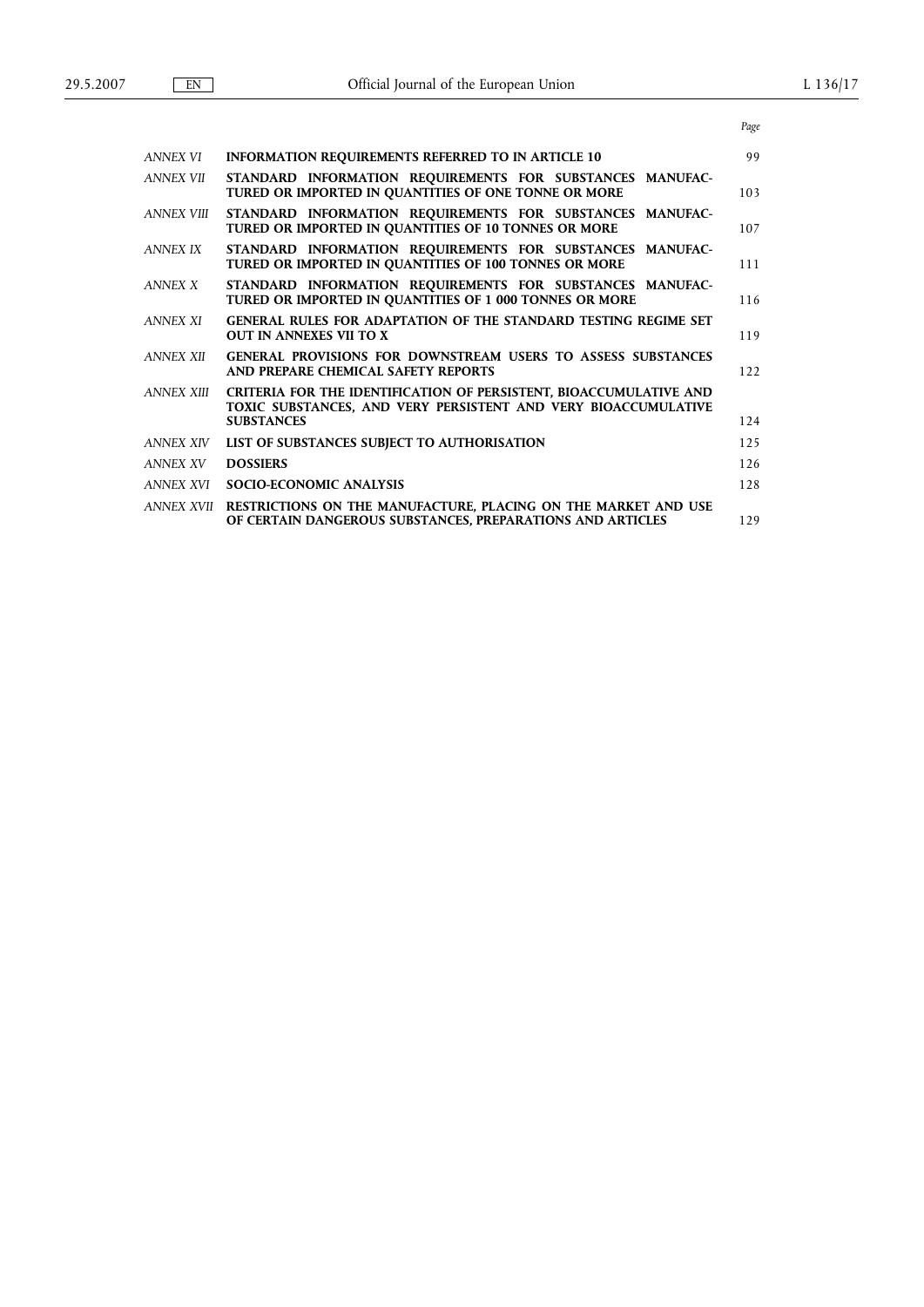# TITLE I

# **GENERAL ISSUES**

# *CHAPTER 1*

# *Aim, scope and application*

#### *Article 1*

#### **Aim and scope**

1. The purpose of this Regulation is to ensure a high level of protection of human health and the environment, including the promotion of alternative methods for assessment of hazards of substances, as well as the free circulation of substances on the internal market while enhancing competitiveness and innovation.

2. This Regulation lays down provisions on substances and preparations within the meaning of Article 3. These provisions shall apply to the manufacture, placing on the market or use of such substances on their own, in preparations or in articles and to the placing on the market of preparations.

3. This Regulation is based on the principle that it is for manufacturers, importers and downstream users to ensure that they manufacture, place on the market or use such substances that do not adversely affect human health or the environment. Its provisions are underpinned by the precautionary principle.

# *Article 2*

# **Application**

- 1. This Regulation shall not apply to:
- (a) radioactive substances within the scope of Council Directive 96/29/Euratom of 13 May 1996 laying down basic safety standards for the protection of the health of workers and the general public against the dangers arising from ionising radiation (1);
- (b) substances, on their own, in a preparation or in an article, which are subject to customs supervision, provided that they do not undergo any treatment or processing, and which are in temporary storage, or in a free zone or free warehouse with a view to re-exportation, or in transit;
- (c) non-isolated intermediates;
- (d) the carriage of dangerous substances and dangerous substances in dangerous preparations by rail, road, inland waterway, sea or air.

Waste as defined in Directive 2006/12/EC of the European Parliament and of the Council (<sup>2</sup>) is not a substance, preparation or article within the meaning of Article 3 of this Regulation.

3. Member States may allow for exemptions from this Regulation in specific cases for certain substances, on their own, in a preparation or in an article, where necessary in the interests of defence.

- 4. This Regulation shall apply without prejudice to:
- (a) Community workplace and environmental legislation, including Council Directive 89/391/EEC of 12 June 1989 on the introduction of measures to encourage improvements in the safety and health of workers at work  $(3)$ , Council Directive 96/61/EC of 24 September 1996 concerning integrated pollution prevention and control (4 ); Directive 98/24/ EC, Directive 2000/60/EC of the European Parliament and of the Council of 23 October 2000 establishing a framework for Community action in the field of water policy  $(5)$ and Directive 2004/37/EC;
- (b) Directive 76/768/EEC as regards testing involving vertebrate animals within the scope of that Directive.

The provisions of Titles II, V, VI and VII shall not apply to the extent that a substance is used:

- (a) in medicinal products for human or veterinary use within the scope of Regulation (EC) No 726/2004, Directive 2001/ 82/EC of the European Parliament and of the Council of 6 November 2001 on the Community code relating to veterinary medicinal products (<sup>6</sup>) and Directive 2001/83/EC of the European Parliament and of the Council of 6 November 2001 on the Community code relating to medicinal products for human use  $(7)$ ;
- (b) in food or feedingstuffs in accordance with Regulation (EC) No 178/2002 including use:
	- (i) as a food additive in foodstuffs within the scope of Council Directive 89/107/EEC of 21 December 1988 on the approximation of the laws of the Member States concerning food additives authorised for use in foodstuffs intended for human consumption (<sup>8</sup>);
- ( 3 ) OJ L 183, 29.6.1989, p. 1. Directive as amended by Regulation (EC) No 1882/2003.
- ( 4 ) OJ L 257, 10.10.1996, p. 26. Directive as last amended by Regulation (EC) No 166/2006 of the European Parliament and of the Council (OJ L 33, 4.2.2006, p. 1).
- ( 5 ) OJ L 327, 22.12.2000, p. 1. Directive as amended by Decision No 2455/2001/EC (OJ L 331, 15.12.2001, p. 1).
- ( 6 ) OJ L 311, 28.11.2001, p. 1. Directive as last amended by Directive 2004/28/EC (OJ L 136, 30.4.2004, p. 58).
- ( 7 ) OJ L 311, 28.11.2001, p. 67. Directive as last amended by Regulation (EC) No 1901/2006.
- ( 8 ) OJ L 40, 11.2.1989, p. 27. Directive as last amended by Regulation (EC) No 1882/2003.

<sup>(</sup> 1 ) OJ L 159, 29.6.1996, p. 1.

<sup>(</sup> 2 ) OJ L 114, 27.4.2006, p. 9.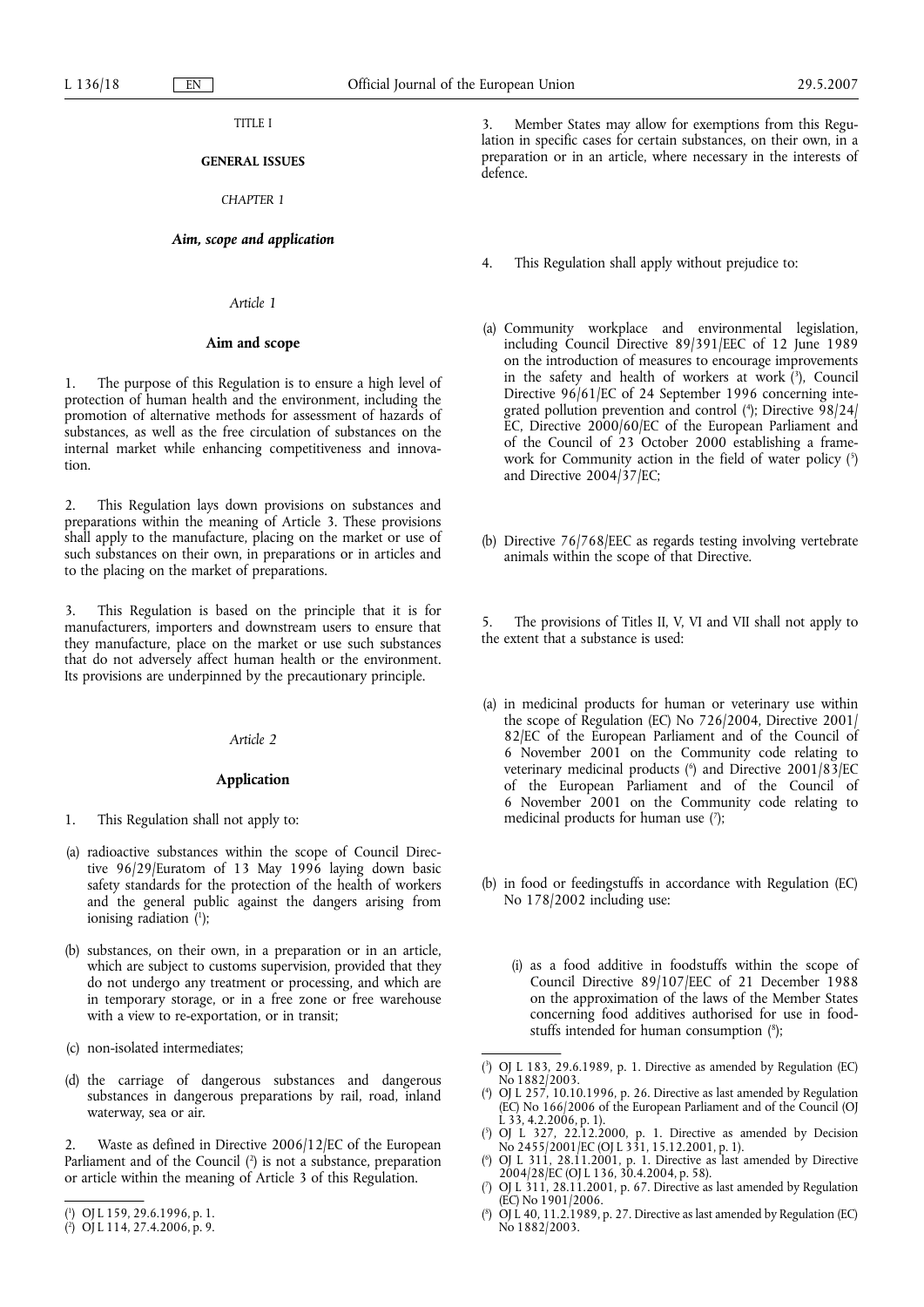- (ii) as a flavouring in foodstuffs within the scope of Council Directive 88/388/EEC of 22 June 1988 on the approximation of the laws of the Member States relating to flavourings for use in foodstuffs and to source materials for their production (1) and Commission Decision 1999/217/EC of 23 February 1999 adopting a register of flavouring substances used in or on foodstuffs drawn up in application of Regulation (EC) No 2232/96 of the European Parliament and of the Council (2 );
- (iii) as an additive in feedingstuffs within the scope of Regulation (EC) No 1831/2003 of the European Parliament and of the Council of 22 September 2003 on additives for use in animal nutrition  $(3)$ ;
- (iv) in animal nutrition within the scope of Council Directive  $82/471/EEC$  of 30 June 1982 concerning certain products used in animal nutrition (4 ).

6. The provisions of Title IV shall not apply to the following preparations in the finished state, intended for the final user:

- (a) medicinal products for human or veterinary use, within the scope of Regulation (EC) No 726/2004 and Directive 2001/82/EC and as defined in Directive 2001/83/EC;
- (b) cosmetic products as defined in Directive 76/768/EEC;
- (c) medical devices which are invasive or used in direct physical contact with the human body in so far as Community measures lay down provisions for the classification and labelling of dangerous substances and preparations which ensure the same level of information provision and protection as Directive 1999/45/EC;
- (d) food or feedingstuffs in accordance with Regulation (EC) No 178/2002 including use:
	- (i) as a food additive in foodstuffs within the scope of Directive 89/107/EEC;
	- (ii) as a flavouring in foodstuffs within the scope of Directive 88/388/EEC and Decision 1999/217/EC;
	- (iii) as an additive in feedingstuffs within the scope of Regulation (EC) No 1831/2003;
	- (iv) in animal nutrition within the scope of Directive 82/471/EEC.
- 7. The following shall be exempted from Titles II, V and VI:
- (a) substances included in Annex IV, as sufficient information is known about these substances that they are considered to cause minimum risk because of their intrinsic properties;
- (b) substances covered by Annex V, as registration is deemed inappropriate or unnecessary for these substances and their
- ( 1 ) OJ L 184, 15.7.1988, p. 61. Directive as last amended by Regulation (EC) No 1882/2003.
- ( 2 ) OJ L 84, 27.3.1999, p. 1. Decision as last amended by Decision 2006/253/EC (OJ L 91, 29.3.2006, p. 48).
- ( 3 ) OJ L 268, 18.10.2003, p. 29. Regulation as amended by Commission Regulation (EC) No 378/2005 (OJ L 59, 5.3.2005, p. 8).
- ( 4 ) OJ L 213, 21.7.1982, p. 8. Directive as last amended by Commission Directive 2004/116/EC (OJ L 379, 24.12.2004, p. 81).

exemption from these Titles does not prejudice the objectives of this Regulation;

- (c) substances on their own or in preparations, registered in accordance with Title II, exported from the Community by an actor in the supply chain and re-imported into the Community by the same or another actor in the same supply chain who shows that:
	- (i) the substance being re-imported is the same as the exported substance;
	- (ii) he has been provided with the information in accordance with Articles 31 or 32 relating to the exported substance;
- (d) substances, on their own, in preparations or in articles, which have been registered in accordance with Title II and which are recovered in the Community if:
	- (i) the substance that results from the recovery process is the same as the substance that has been registered in accordance with Title II; and
	- (ii) the information required by Articles 31 or 32 relating to the substance that has been registered in accordance with Title II is available to the establishment undertaking the recovery.

8. On-site isolated intermediates and transported isolated intermediates shall be exempted from:

- (a) Chapter 1 of Title II, with the exception of Articles 8 and 9; and
- (b) Title VII.

9. The provisions of Titles II and VI shall not apply to polymers.

# *CHAPTER 2*

# *Definitions and general provision*

*Article 3*

## **Definitions**

For the purposes of this Regulation:

substance: means a chemical element and its compounds in the natural state or obtained by any manufacturing process, including any additive necessary to preserve its stability and any impurity deriving from the process used, but excluding any solvent which may be separated without affecting the stability of the substance or changing its composition;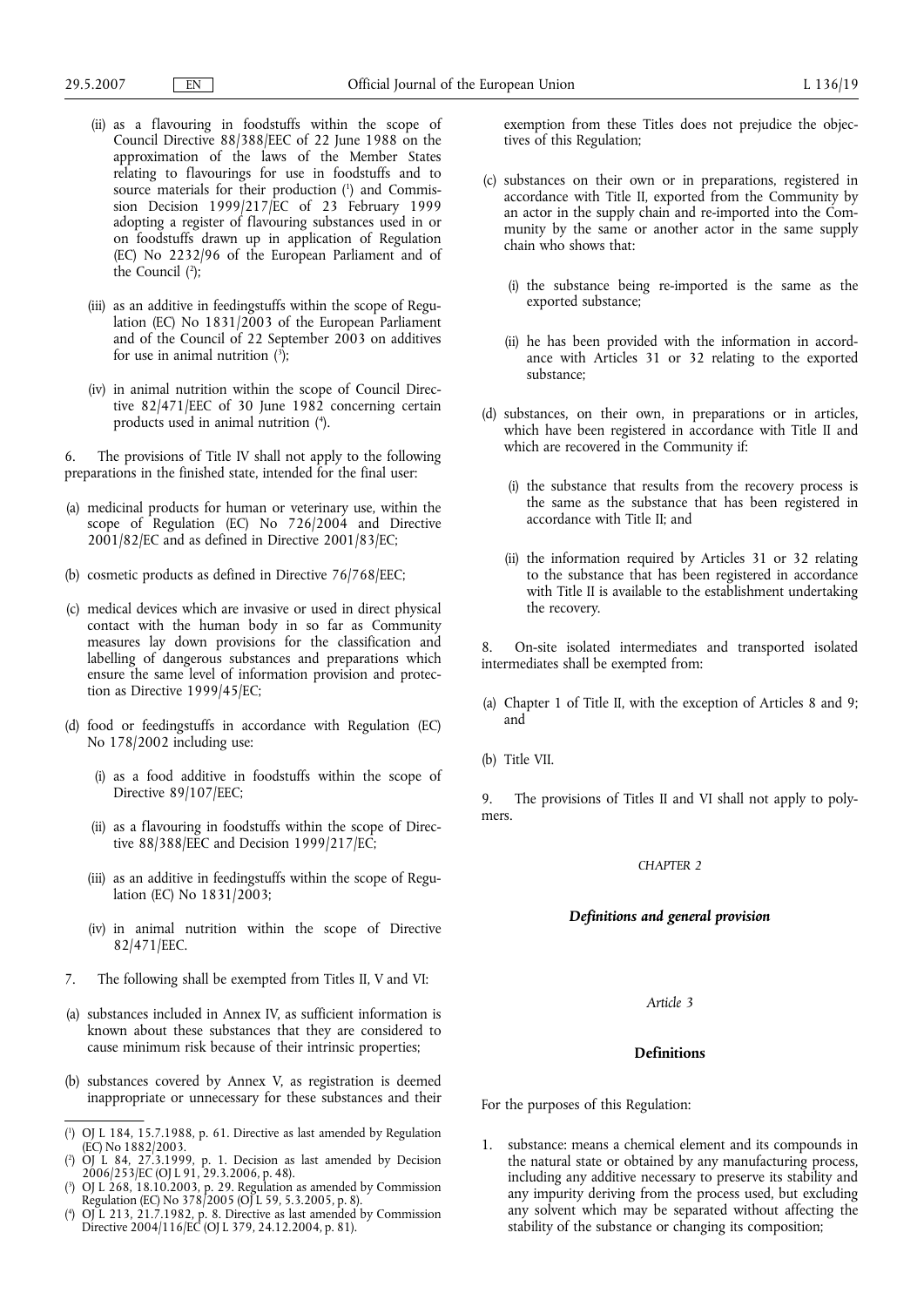- 2. preparation: means a mixture or solution composed of two or more substances;
- 3. article: means an object which during production is given a special shape, surface or design which determines its function to a greater degree than does its chemical composition;
- 4. producer of an article: means any natural or legal person who makes or assembles an article within the Community;
- 5. polymer: means a substance consisting of molecules characterised by the sequence of one or more types of monomer units. Such molecules must be distributed over a range of molecular weights wherein differences in the molecular weight are primarily attributable to differences in the number of monomer units. A polymer comprises the following:
	- (a) a simple weight majority of molecules containing at least three monomer units which are covalently bound to at least one other monomer unit or other reactant;
	- (b) less than a simple weight majority of molecules of the same molecular weight.

In the context of this definition a 'monomer unit' means the reacted form of a monomer substance in a polymer;

- 6. monomer: means a substance which is capable of forming covalent bonds with a sequence of additional like or unlike molecules under the conditions of the relevant polymerforming reaction used for the particular process;
- 7. registrant: means the manufacturer or the importer of a substance or the producer or importer of an article submitting a registration for a substance;
- 8. manufacturing: means production or extraction of substances in the natural state;
- 9. manufacturer: means any natural or legal person established within the Community who manufactures a substance within the Community;
- 10. import: means the physical introduction into the customs territory of the Community;
- 11. importer: means any natural or legal person established within the Community who is responsible for import;
- 12. placing on the market: means supplying or making available, whether in return for payment or free of charge, to a third party. Import shall be deemed to be placing on the market;
- 13. downstream user: means any natural or legal person established within the Community, other than the manufacturer or the importer, who uses a substance, either on its own or in a preparation, in the course of his industrial or professional activities. A distributor or a consumer is not a downstream user. A re-importer exempted pursuant to Article 2 (7)(c) shall be regarded as a downstream user;
- 14. distributor: means any natural or legal person established within the Community, including a retailer, who only stores and places on the market a substance, on its own or in a preparation, for third parties;
- 15. intermediate: means a substance that is manufactured for and consumed in or used for chemical processing in order to be transformed into another substance (hereinafter referred to as synthesis):
	- (a) non-isolated intermediate: means an intermediate that during synthesis is not intentionally removed (except for sampling) from the equipment in which the synthesis takes place. Such equipment includes the reaction vessel, its ancillary equipment, and any equipment through which the substance(s) pass(es) during a continuous flow or batch process as well as the pipework for transfer from one vessel to another for the purpose of the next reaction step, but it excludes tanks or other vessels in which the substance(s) are stored after the manufacture;
	- (b) on-site isolated intermediate: means an intermediate not meeting the criteria of a non-isolated intermediate and where the manufacture of the intermediate and the synthesis of (an)other substance(s) from that intermediate take place on the same site, operated by one or more legal entities;
	- (c) transported isolated intermediate: means an intermediate not meeting the criteria of a non-isolated intermediate and transported between or supplied to other sites;
- 16. site: means a single location, in which, if there is more than one manufacturer of (a) substance(s), certain infrastructure and facilities are shared;
- 17. actors in the supply chain: means all manufacturers and/or importers and/or downstream users in a supply chain;
- 18. Agency: means the European Chemicals Agency as established by this Regulation;
- 19. competent authority: means the authority or authorities or bodies established by the Member States to carry out the obligations arising from this Regulation;
- 20. phase-in substance: means a substance which meets at least one of the following criteria:
	- (a) it is listed in the European Inventory of Existing Commercial Chemical Substances (EINECS);
	- (b) it was manufactured in the Community, or in the countries acceding to the European Union on 1 January 1995 or on 1 May 2004, but not placed on the market by the manufacturer or importer, at least once in the 15 years before the entry into force of this Regulation, provided the manufacturer or importer has documentary evidence of this;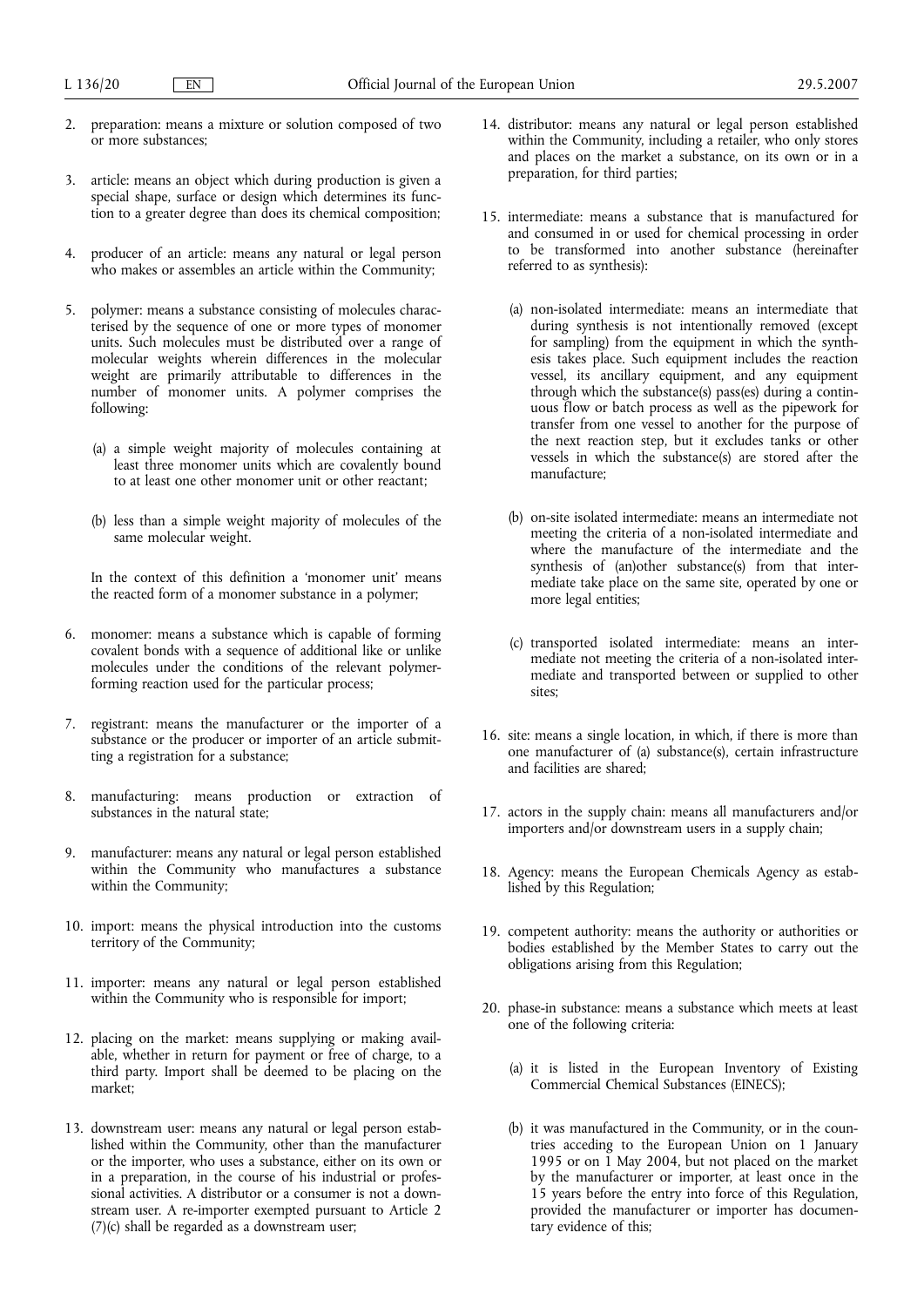- (c) it was placed on the market in the Community, or in the countries acceding to the European Union on 1 January 1995 or on 1 May 2004, before entry into force of this Regulation by the manufacturer or importer and was considered as having been notified in accordance with the first indent of Article 8(1) of Directive 67/548/EEC but does not meet the definition of a polymer as set out in this Regulation, provided the manufacturer or importer has documentary evidence of this;
- 21. notified substance: means a substance for which a notification has been submitted and which could be placed on the market in accordance with Directive 67/548/EEC;
- 22. product and process orientated research and development: means any scientific development related to product development or the further development of a substance, on its own, in preparations or in articles in the course of which pilot plant or production trials are used to develop the production process and/or to test the fields of application of the substance;
- 23. scientific research and development: means any scientific experimentation, analysis or chemical research carried out under controlled conditions in a volume less than one tonne per year;
- 24. use: means any processing, formulation, consumption, storage, keeping, treatment, filling into containers, transfer from one container to another, mixing, production of an article or any other utilisation;
- 25. registrant's own use: means an industrial or professional use by the registrant;
- 26. identified use: means a use of a substance on its own or in a preparation, or a use of a preparation, that is intended by an actor in the supply chain, including his own use, or that is made known to him in writing by an immediate downstream user;
- 27. full study report: means a complete and comprehensive description of the activity performed to generate the information. This covers the complete scientific paper as published in the literature describing the study performed or the full report prepared by the test house describing the study performed;
- 28. robust study summary: means a detailed summary of the objectives, methods, results and conclusions of a full study report providing sufficient information to make an independent assessment of the study minimising the need to consult the full study report;
- 29. study summary: means a summary of the objectives, methods, results and conclusions of a full study report providing sufficient information to make an assessment of the relevance of the study;
- 30. per year: means per calendar year, unless stated otherwise, for phase-in substances that have been imported or manu-

factured for at least three consecutive years, quantities per year shall be calculated on the basis of the average production or import volumes for the three preceding calendar years;

- 31. restriction: means any condition for or prohibition of the manufacture, use or placing on the market;
- 32. supplier of a substance or a preparation: means any manufacturer, importer, downstream user or distributor placing on the market a substance, on its own or in a preparation, or a preparation;
- 33. supplier of an article: means any producer or importer of an article, distributor or other actor in the supply chain placing an article on the market;
- 34. recipient of a substance or a preparation: means a downstream user or a distributor being supplied with a substance or a preparation;
- 35. recipient of an article: means an industrial or professional user, or a distributor, being supplied with an article but does not include consumers;
- 36. SME: means small and medium-sized enterprises as defined in the Commission Recommendation of 6 May 2003 concerning the definition of micro, small and mediumsized enterprises (1);
- 37. exposure scenario: means the set of conditions, including operational conditions and risk management measures, that describe how the substance is manufactured or used during its life-cycle and how the manufacturer or importer controls, or recommends downstream users to control, exposures of humans and the environment. These exposure scenarios may cover one specific process or use or several processes or uses as appropriate;
- 38. use and exposure category: means an exposure scenario covering a wide range of processes or uses, where the processes or uses are communicated, as a minimum, in terms of the brief general description of use;
- 39. substances which occur in nature: means a naturally occurring substance as such, unprocessed or processed only by manual, mechanical or gravitational means, by dissolution in water, by flotation, by extraction with water, by steam distillation or by heating solely to remove water, or which is extracted from air by any means;
- 40. not chemically modified substance: means a substance whose chemical structure remains unchanged, even if it has undergone a chemical process or treatment, or a physical mineralogical transformation, for instance to remove impurities;
- 41. alloy: means a metallic material, homogenous on a macroscopic scale, consisting of two or more elements so combined that they cannot be readily separated by mechanical means.

<sup>(</sup> 1 ) OJ L 124, 20.5.2003, p. 36.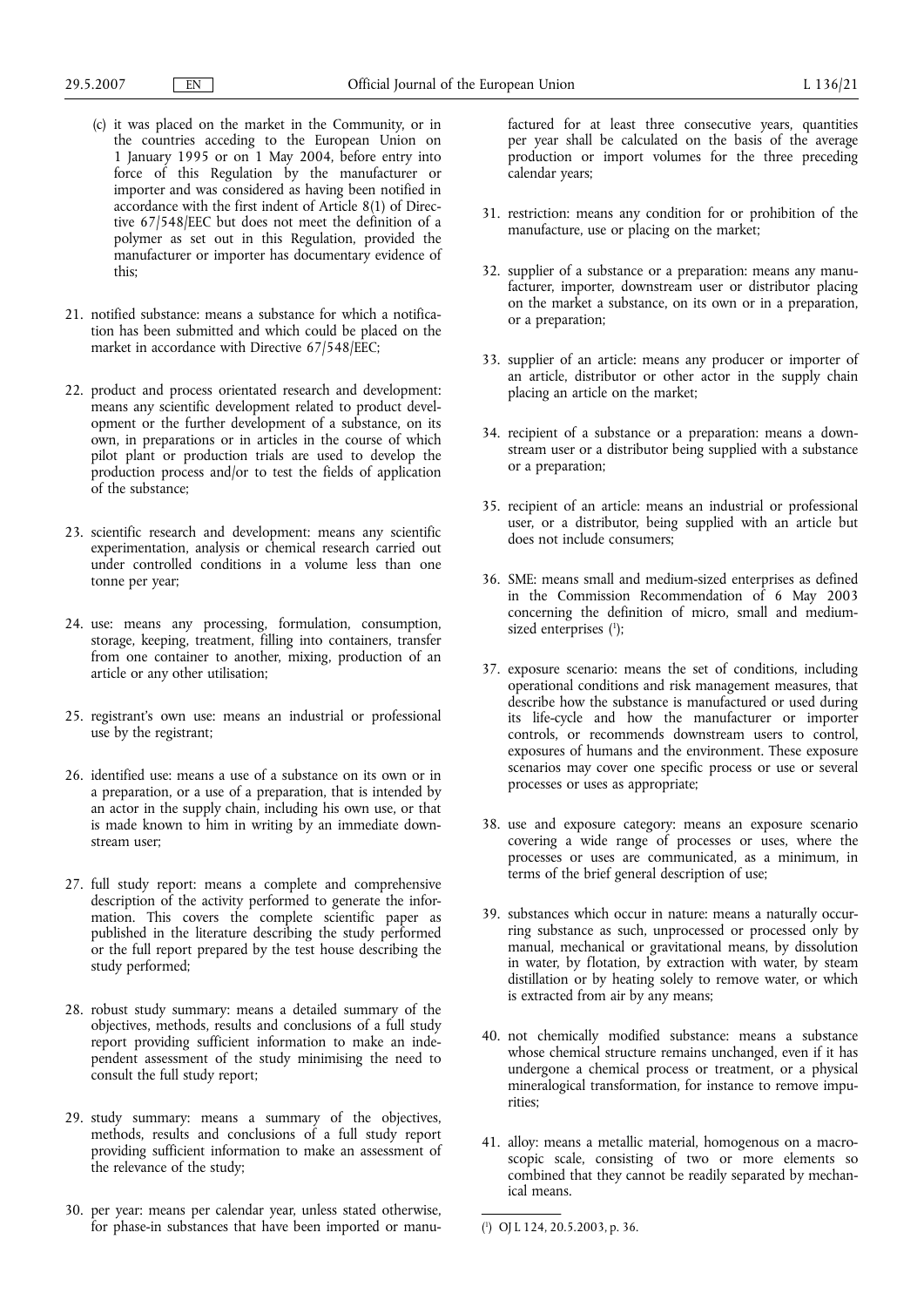#### **General provision**

Any manufacturer, importer, or where relevant downstream user, may, whilst retaining full responsibility for complying with his obligations under this Regulation, appoint a third party representative for all proceedings under Article 11, Article 19, Title III and Article 53 involving discussions with other manufacturers, importers, or where relevant downstream users. In these cases, the identity of a manufacturer or importer or downstream user who has appointed a representative shall not normally be disclosed by the Agency to other manufacturers, importers, or, where relevant, downstream users.

#### TITLE II

## **REGISTRATION OF SUBSTANCES**

### *CHAPTER 1*

## *General obligation to register and information requirements*

## *Article 5*

#### **No data, no market**

Subject to Articles 6, 7, 21 and 23, substances on their own, in preparations or in articles shall not be manufactured in the Community or placed on the market unless they have been registered in accordance with the relevant provisions of this Title where this is required.

## *Article 6*

# **General obligation to register substances on their own or in preparations**

1. Save where this Regulation provides otherwise, any manufacturer or importer of a substance, either on its own or in one or more preparation(s), in quantities of one tonne or more per year shall submit a registration to the Agency.

2. For monomers that are used as on-site isolated intermediates or transported isolated intermediates, Articles 17 and 18 shall not apply.

3. Any manufacturer or importer of a polymer shall submit a registration to the Agency for the monomer substance(s) or any other substance(s), that have not already been registered by an actor up the supply chain, if both the following conditions are met:

- (a) the polymer consists of 2 % weight by weight  $(w/w)$  or more of such monomer substance(s) or other substance(s) in the form of monomeric units and chemically bound substance(s);
- (b) the total quantity of such monomer substance(s) or other substance $(s)$  makes up one tonne or more per year.

4. A submission for registration shall be accompanied by the fee required in accordance with Title IX.

# *Article 7*

#### **Registration and notification of substances in articles**

1. Any producer or importer of articles shall submit a registration to the Agency for any substance contained in those articles, if both the following conditions are met:

- (a) the substance is present in those articles in quantities totalling over one tonne per producer or importer per year;
- (b) the substance is intended to be released under normal or reasonably foreseeable conditions of use.

A submission for registration shall be accompanied by the fee required in accordance with Title IX.

2. Any producer or importer of articles shall notify the Agency, in accordance with paragraph 4 of this Article, if a substance meets the criteria in Article 57 and is identified in accordance with Article 59(1), if both the following conditions are met:

- (a) the substance is present in those articles in quantities totalling over one tonne per producer or importer per year;
- (b) the substance is present in those articles above a concentration of 0,1 % weight by weight (w/w).

3. Paragraph 2 shall not apply where the producer or importer can exclude exposure to humans or the environment during normal or reasonably foreseeable conditions of use including disposal. In such cases, the producer or importer shall supply appropriate instructions to the recipient of the article.

- 4. The information to be notified shall include the following:
- (a) the identity and contact details of the producer or importer as specified in section 1 of Annex VI, with the exception of their own use sites;
- (b) the registration number(s) referred to in Article 20(1), if available;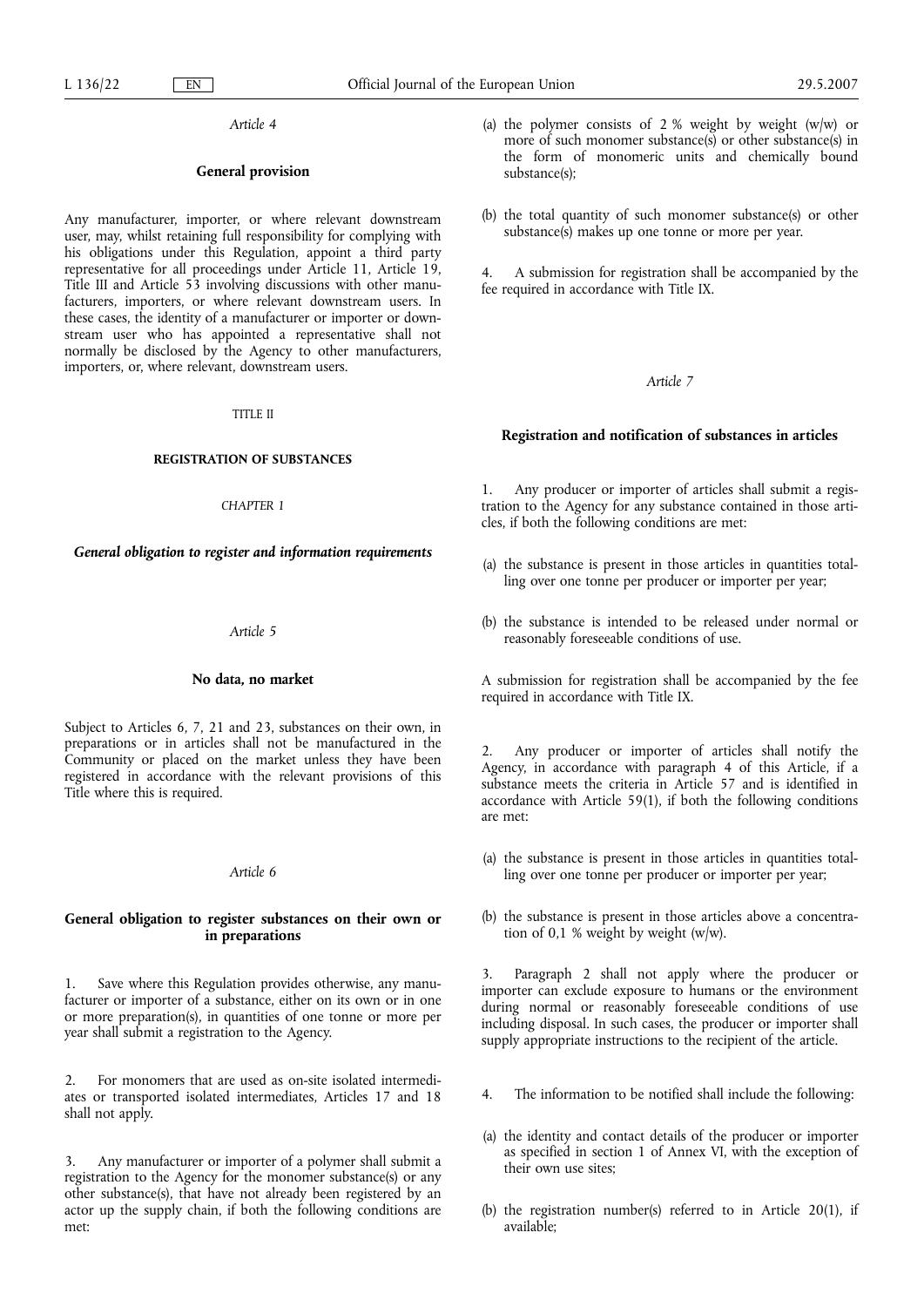- (c) the identity of the substance as specified in sections 2.1 to 2.3.4 of Annex VI;
- (d) the classification of the substance(s) as specified in sections 4.1 and 4.2 of Annex VI;
- (e) a brief description of the use(s) of the substance(s) in the article as specified in section 3.5 of Annex VI and of the uses of the article(s);
- (f) the tonnage range of the substance(s), such as 1 to 10 tonnes, 10 to 100 tonnes and so on.

5. The Agency may take decisions requiring producers or importers of articles to submit a registration, in accordance with this Title, for any substance in those articles, if all the following conditions are met:

- (a) the substance is present in those articles in quantities totalling over one tonne per producer or importer per year;
- (b) the Agency has grounds for suspecting that:
	- (i) the substance is released from the articles, and
	- (ii) the release of the substance from the articles presents a risk to human health or the environment;
- (c) the substance is not subject to paragraph 1.

A submission for registration shall be accompanied by the fee required in accordance with Title IX.

6. Paragraphs 1 to 5 shall not apply to substances that have already been registered for that use.

7. From 1 June 2011 paragraphs 2, 3 and 4 of this Article shall apply six months after a substance is identified in accordance with Article 59(1).

Any measures for the implementation of paragraphs 1 to 7 shall be adopted in accordance with the procedure referred to in Article 133(3).

# *Article 8*

# **Only representative of a non-Community manufacturer**

1. A natural or legal person established outside the Community who manufactures a substance on its own, in preparations or in articles, formulates a preparation or produces an article that is imported into the Community may by mutual agreement appoint a natural or legal person established in the Community to fulfil, as his only representative, the obligations on importers under this Title.

2. The representative shall also comply with all other obligations of importers under this Regulation. To this end, he shall have a sufficient background in the practical handling of substances and the information related to them and, without prejudice to Article 36, shall keep available and up-to-date information on quantities imported and customers sold to, as well as information on the supply of the latest update of the safety data sheet referred to in Article 31.

3. If a representative is appointed in accordance with paragraphs 1 and 2, the non-Community manufacturer shall inform the importer(s) within the same supply chain of the appointment. These importers shall be regarded as downstream users for the purposes of this Regulation.

# *Article 9*

# **Exemption from the general obligation to register for product and process orientated research and development (PPORD)**

1. Articles 5, 6, 7, 17, 18 and 21 shall not apply for a period of five years to a substance manufactured in the Community or imported for the purposes of product and process orientated research and development by a manufacturer or importer or producer of articles, by himself or in cooperation with listed customers and in a quantity which is limited to the purpose of product and process orientated research and development.

2. For the purpose of paragraph 1, the manufacturer or importer or producer of articles shall notify the Agency of the following information:

- (a) the identity of the manufacturer or importer or producer of articles as specified in section 1 of Annex VI;
- (b) the identity of the substance, as specified in section 2 of Annex VI;
- (c) the classification of the substance as specified in section 4 of Annex VI, if any;
- (d) the estimated quantity as specified in section 3.1 of Annex VI;
- (e) the list of customers referred to in paragraph 1, including their names and addresses.

The notification shall be accompanied by the fee required in accordance with Title IX.

The period set out in paragraph 1 shall begin at receipt of the notification at the Agency.

3. The Agency shall check the completeness of the information supplied by the notifier and Article 20(2) shall apply adapted as necessary. The Agency shall assign a number to the notification and a notification date, which shall be the date of receipt of the notification at the Agency, and shall forthwith communicate that number and date to the manufacturer, or importer, or producer of articles concerned. The Agency shall also communicate this information to the competent authority of the Member State(s) concerned.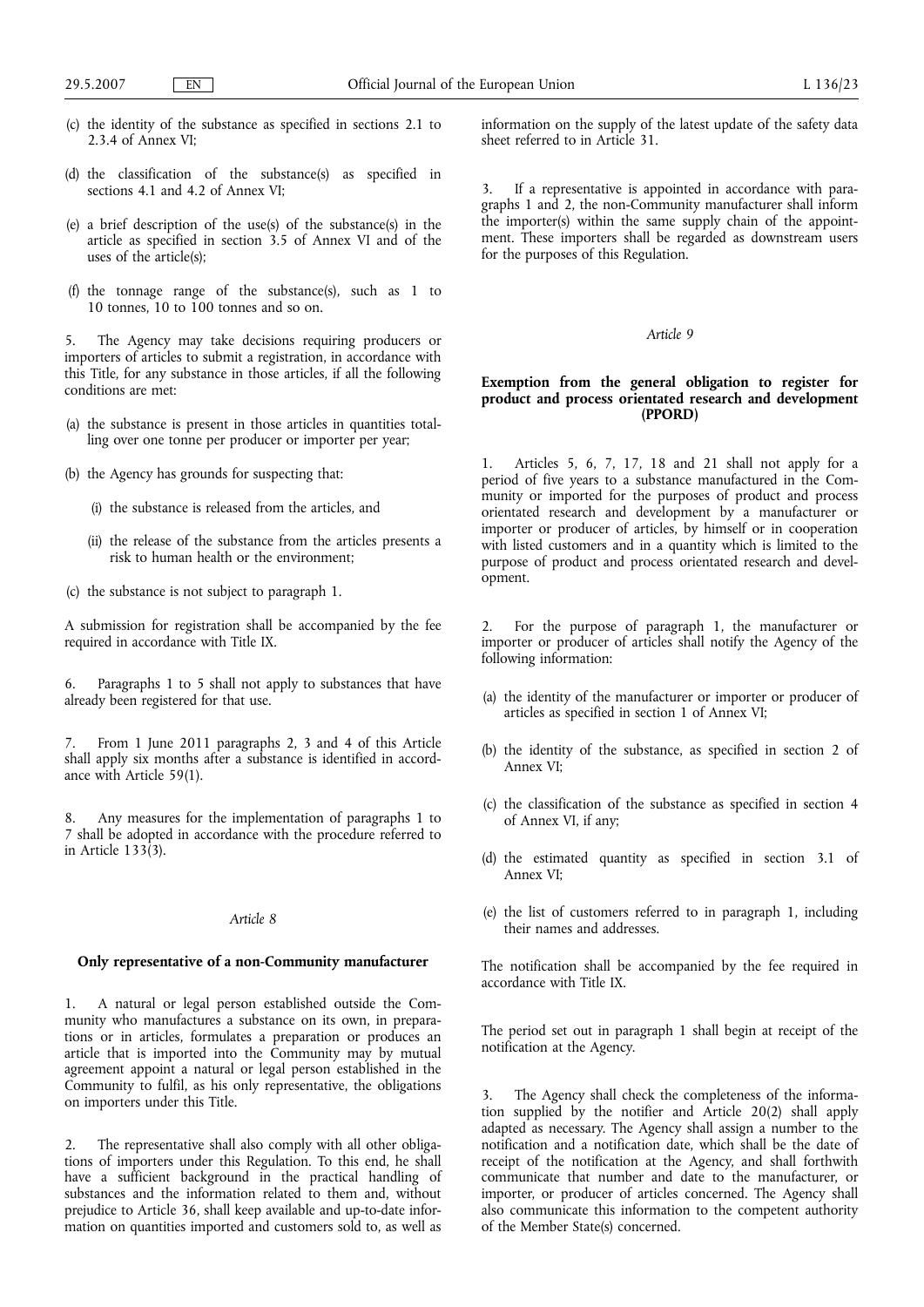disposal after the exemption period.

4. The Agency may decide to impose conditions with the aim of ensuring that the substance or the preparation or article in which the substance is incorporated will be handled only by staff of listed customers as referred to in paragraph 2(e) in reasonably controlled conditions, in accordance with the requirements of legislation for the protection of workers and the environment, and will not be made available to the general

In such cases, the Agency may ask the notifier to provide additional necessary information.

public at any time either on its own or in a preparation or article and that remaining quantities will be re-collected for

5. In the absence of any indication to the contrary, the manufacturer or importer of the substance or the producer or importer of articles may manufacture or import the substance or produce or import the articles not earlier than two weeks after the notification.

6. The manufacturer or importer or producer of articles shall comply with any conditions imposed by the Agency in accordance with paragraph 4.

7. The Agency may decide to extend the five-year exemption period by a further maximum of five years or, in the case of substances to be used exclusively in the development of medicinal products for human or veterinary use, or for substances that are not placed on the market, for a further maximum of ten years, upon request if the manufacturer or importer or producer of articles can demonstrate that such an extension is justified by the research and development programme.

8. The Agency shall forthwith communicate any draft decisions to the competent authorities of each Member State in which the manufacture, import, production or product and process orientated research takes place.

When taking decisions as provided for in paragraphs 4 and 7, the Agency shall take into account any comments made by such competent authorities.

9. The Agency and the competent authorities of the Member States concerned shall always keep confidential the information submitted in accordance with paragraphs 1 to 8.

10. An appeal may be brought, in accordance with Articles 91, 92 and 93, against Agency decisions under paragraphs 4 and 7 of this Article.

*Article 10*

# **Information to be submitted for general registration purposes**

A registration required by Article 6 or by Article 7(1) or (5) shall include all the following information:

- (a) a technical dossier including:
	- (i) the identity of the manufacturer(s) or importer(s) as specified in section 1 of Annex VI;
	- (ii) the identity of the substance as specified in section 2 of Annex VI;
	- (iii) information on the manufacture and use(s) of the substance as specified in section 3 of Annex VI; this information shall represent all the registrant's identified use(s). This information may include, if the registrant deems appropriate, the relevant use and exposure categories;
	- (iv) the classification and labelling of the substance as specified in section 4 of Annex VI;
	- (v) guidance on safe use of the substance as specified in Section 5 of Annex VI;
	- (vi) study summaries of the information derived from the application of Annexes VII to XI;
	- (vii) robust study summaries of the information derived from the application of Annexes VII to XI, if required under Annex I;
	- (viii) an indication as to which of the information submitted under (iii), (iv), (vi), (vii) or subparagraph (b) has been reviewed by an assessor chosen by the manufacturer or importer and having appropriate experience;
	- (ix) proposals for testing where listed in Annexes IX and  $X^{\mathbf{\cdot}}$
	- (x) for substances in quantities of 1 to 10 tonnes, exposure information as specified in section 6 of Annex VI;
	- (xi) a request as to which of the information in Article 119 (2) the manufacturer or importer considers should not be made available on the Internet in accordance with Article 77(2)(e), including a justification as to why publication could be harmful for his or any other concerned party's commercial interests.

Except in cases covered under Article 25(3), Article 27(6) or Article 30(3), the registrant shall be in legitimate possession of or have permission to refer to the full study report summarised under (vi) and (vii) for the purpose of registration;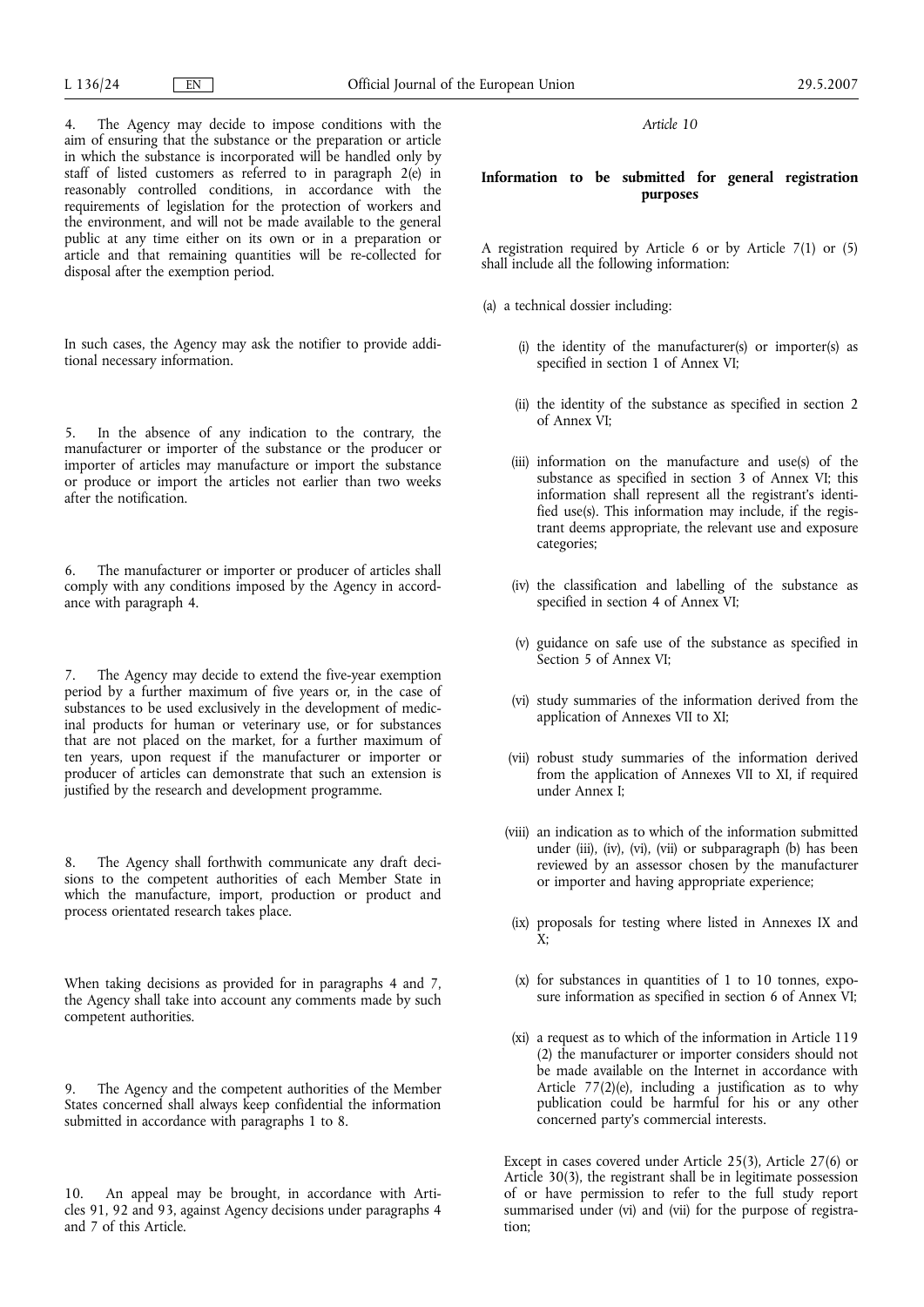(b) a chemical safety report when required under Article 14, in the format specified in Annex I. The relevant sections of this report may include, if the registrant considers appropriate, the relevant use and exposure categories.

### *Article 11*

# **Joint submission of data by multiple registrants**

1. When a substance is intended to be manufactured in the Community by one or more manufacturers and/or imported by one or more importers, and/or is subject to registration under Article 7, the following shall apply.

Subject to paragraph 3, the information specified in Article 10  $(a)(iv)$ ,  $(vi)$ ,  $(vii)$  and  $(ix)$ , and any relevant indication under Article 10(a)(viii) shall first be submitted by the one registrant acting with the agreement of the other assenting registrant(s) (hereinafter referred to as the lead registrant).

Each registrant shall subsequently submit separately the information specified in Article  $10(a)(i)$ , (ii), (iii) and (x), and any relevant indication under Article 10(a)(viii).

The registrants may decide themselves whether to submit the information specified in Article 10(a)(v) and (b) and any relevant indication under Article 10(a)(viii) separately or whether one registrant is to submit this information on behalf of the others.

2. Each registrant need only comply with paragraph 1 for items of information specified in Article 10(a)(iv), (vi), (vii) and (ix) that are required for the purposes of registration within his tonnage band in accordance with Article 12.

3. A registrant may submit the information referred to in Article  $10(a)(iv)$ , (vi), (vii) or (ix) separately if:

- (a) it would be disproportionately costly for him to submit this information jointly; or
- (b) submitting the information jointly would lead to disclosure of information which he considers to be commercially sensitive and is likely to cause him substantial commercial detriment; or
- (c) he disagrees with the lead registrant on the selection of this information.

If points (a), (b) or (c) apply, the registrant shall submit, along with the dossier, an explanation as to why the costs would be disproportionate, why disclosure of information was likely to lead to substantial commercial detriment or the nature of the disagreement, as the case may be.

4. A submission for registration shall be accompanied by the fee required in accordance with Title IX.

*Article 12*

# **Information to be submitted depending on tonnage**

1. The technical dossier referred to in Article 10(a) shall include under points (vi) and (vii) of that provision all physicochemical, toxicological and ecotoxicological information that is relevant and available to the registrant and as a minimum the following:

- (a) the information specified in Annex VII for non-phase-in substances, and for phase-in substances meeting one or both of the criteria specified in Annex III, manufactured or imported in quantities of one tonne or more per year per manufacturer or importer;
- (b) the information on physicochemical properties specified in Annex VII, section  $\overline{7}$  for phase-in substances manufactured or imported in quantities of one tonne or more per year per manufacturer or importer which do not meet either of the criteria specified in Annex III;
- (c) the information specified in Annexes VII and VIII for substances manufactured or imported in quantities of 10 tonnes or more per year per manufacturer or importer;
- (d) the information specified in Annexes VII and VIII and testing proposals for the provision of the information specified in Annex IX for substances manufactured or imported in quantities of 100 tonnes or more per year per manufacturer or importer;
- (e) the information specified in Annexes VII and VIII and testing proposals for the provision of the information specified in Annexes IX and X for substances manufactured or imported in quantities of 1 000 tonnes or more per year per manufacturer or importer.

2. As soon as the quantity of a substance per manufacturer or importer that has already been registered reaches the next tonnage threshold, the manufacturer or importer shall inform the Agency immediately of the additional information he would require under paragraph 1. Article 26(3) and (4) shall apply adapted as necessary.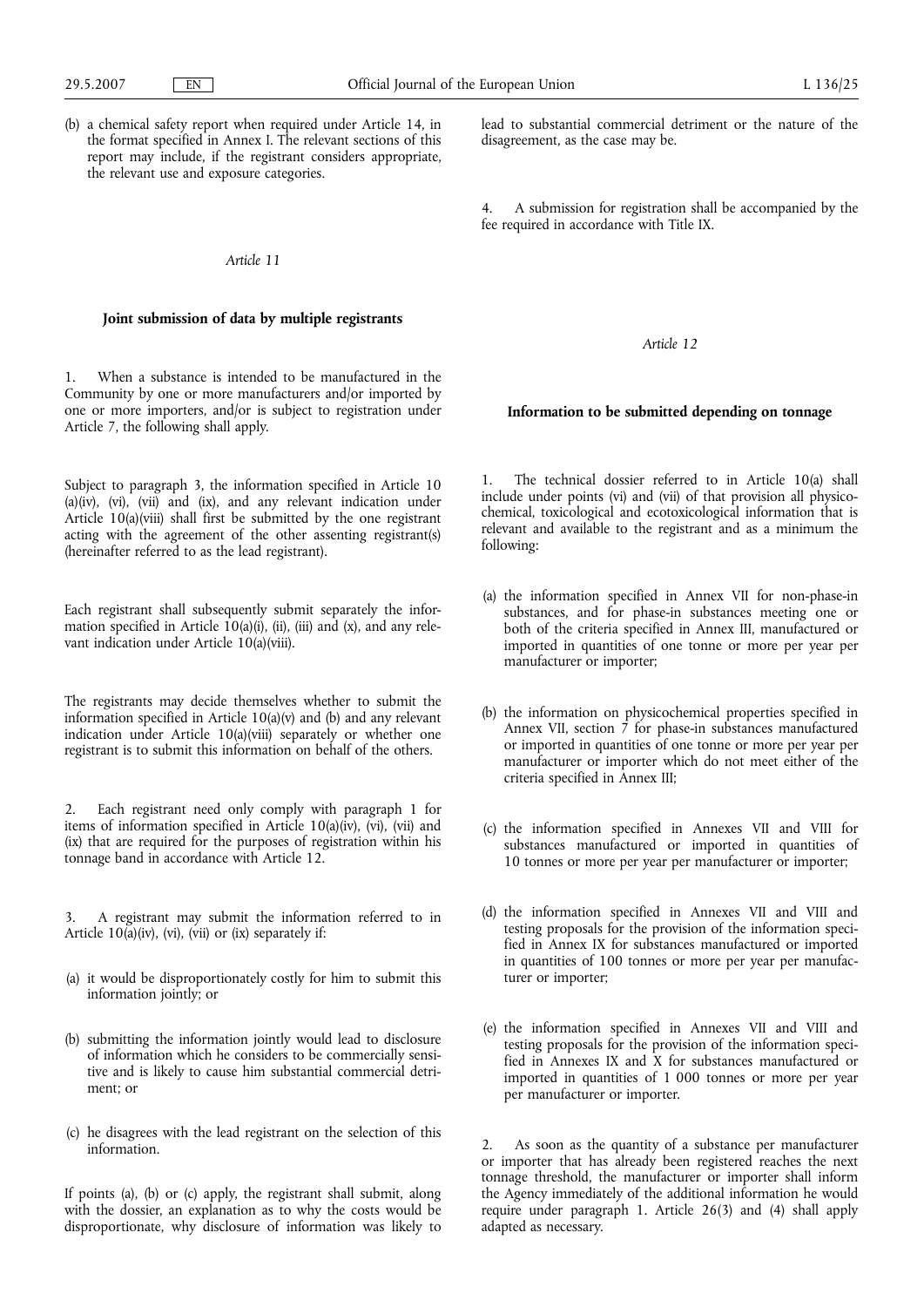3. This Article shall apply to producers of articles adapted as necessary.

# *Article 13*

# **General requirements for generation of information on intrinsic properties of substances**

1. Information on intrinsic properties of substances may be generated by means other than tests, provided that the conditions set out in Annex XI are met. In particular for human toxicity, information shall be generated whenever possible by means other than vertebrate animal tests, through the use of alternative methods, for example, *in vitro* methods or qualitative or quantitative structure-activity relationship models or from information from structurally related substances (grouping or read-across). Testing in accordance with Annex VIII, Sections 8.6 and 8.7, Annex IX and Annex X may be omitted where justified by information on exposure and implemented risk management measures as specified in Annex XI, section 3.

2. These methods shall be regularly reviewed and improved with a view to reducing testing on vertebrate animals and the number of animals involved. The Commission, following consultation with relevant stakeholders, shall, as soon as possible, make a proposal, if appropriate, to amend the Commission Regulation on test methods adopted in accordance with the procedure referred to in Article 133(4), and the Annexes of this Regulation, if relevant, so as to replace, reduce or refine animal testing. Amendments to that Commission Regulation shall be adopted in accordance with the procedure specified in paragraph 3 and amendments to the Annexes of this Regulation shall be adopted in accordance with the procedure referred to in Article 131.

3. Where tests on substances are required to generate information on intrinsic properties of substances, they shall be conducted in accordance with the test methods laid down in a Commission Regulation or in accordance with other international test methods recognised by the Commission or the Agency as being appropriate. The Commission shall adopt that Regulation, designed to amend the non-essential elements of this Regulation by supplementing it, in accordance with the procedure referred to in Article 133(4).

Information on intrinsic properties of substances may be generated in accordance with other test methods provided that the conditions set out in Annex XI are met.

4. Ecotoxicological and toxicological tests and analyses shall be carried out in compliance with the principles of good laboratory practice provided for in Directive 2004/10/EC or other international standards recognised as being equivalent by the Commission or the Agency and with the provisions of Directive 86/609/EEC, if applicable.

5. If a substance has already been registered, a new registrant shall be entitled to refer to the study summaries or robust study summaries, for the same substance submitted earlier, provided that he can show that the substance that he is now registering is the same as the one previously registered, including the degree of purity and the nature of impurities, and that the previous registrant(s) have given permission to refer to the full study reports for the purpose of registration.

A new registrant shall not refer to such studies in order to provide the information required in Section 2 of Annex VI.

*Article 14*

# **Chemical safety report and duty to apply and recommend risk reduction measures**

1. Without prejudice to Article 4 of Directive 98/24/EC, a chemical safety assessment shall be performed and a chemical safety report completed for all substances subject to registration in accordance with this Chapter in quantities of 10 tonnes or more per year per registrant.

The chemical safety report shall document the chemical safety assessment which shall be conducted in accordance with paragraphs 2 to 7 and with Annex I for either each substance on its own or in a preparation or in an article or a group of substances.

2. A chemical safety assessment in accordance with paragraph 1 need not be performed for a substance which is present in a preparation if the concentration of the substance in the preparation is less than the lowest of any of the following:

- (a) the applicable concentrations defined in the table of Article 3(3) of Directive 1999/45/EC;
- (b) the concentration limits given in Annex I to Directive 67/ 548/EEC;
- (c) the concentration limits given in Part B of Annex II to Directive 1999/45/EC;
- (d) the concentration limits given in Part B of Annex III to Directive 1999/45/EC;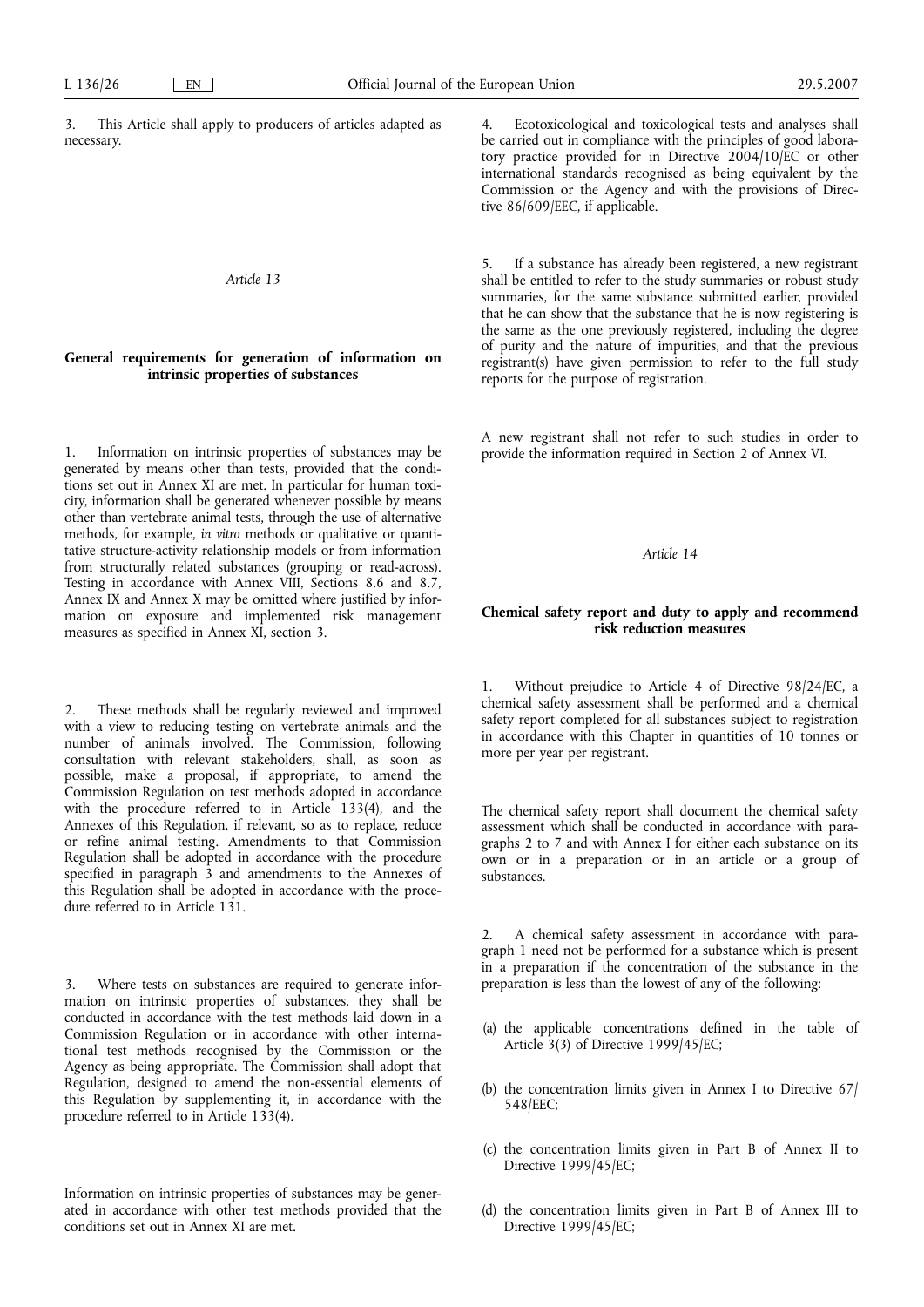- (e) the concentration limits given in an agreed entry in the classification and labelling inventory established under Title XI of this Regulation;
- (f)  $0.1$  % weight by weight (w/w), if the substance meets the criteria in Annex XIII of this Regulation.

3. A chemical safety assessment of a substance shall include the following steps:

- (a) human health hazard assessment;
- (b) physicochemical hazard assessment;

6. Any registrant shall identify and apply the appropriate measures to adequately control the risks identified in the chemical safety assessment, and where suitable, recommend them in the safety data sheets which he supplies in accordance with Article 31.

Any registrant required to conduct a chemical safety assessment shall keep his chemical safety report available and up to date.

*CHAPTER 2*

*Substances regarded as being registered*

(c) environmental hazard assessment;

(d) persistent, bioaccumulative and toxic (PBT) and very persistent and very bioaccumulative (vPvB) assessment.

4. If, as a result of carrying out steps (a) to (d) of paragraph 3, the registrant concludes that the substance meets the criteria for classification as dangerous in accordance with Directive 67/548/ EEC or is assessed to be a PBT or vPvB, the chemical safety assessment shall include the following additional steps:

- (a) exposure assessment including the generation of exposure scenario(s) (or the identification of relevant use and exposure categories if appropriate) and exposure estimation;
- (b) risk characterisation.

The exposure scenarios (where appropriate the use and exposure categories), exposure assessment and risk characterisation shall address all identified uses of the registrant.

5. The chemical safety report need not include consideration of the risks to human health from the following end uses:

- (a) in food contact materials within the scope of Regulation (EC) No 1935/2004 of the European Parliament and of the Council of 27 October 2004 on materials and articles intended to come into contact with food (1);
- (b) in cosmetic products within the scope of Directive 76/768/ EEC.
- ( 1 ) OJ L 338, 13.11.2004, p. 4.

*Article 15*

# **Substances in plant protection and biocidal products**

Active substances and co-formulants manufactured or imported for use in plant protection products only and included either in Annex I to Council Directive  $91/414/EEC$  ( $^{2}$ ) or in Commission Regulation (EEC) No 3600/92 (3), Commission Regulation (EC) No 703/2001 (<sup>4</sup>), Commission Regulation (EC) No 1490/2002 (5), or Commission Decision 2003/565/EC (6) and for any substance for which a Commission Decision on the completeness of the dossier has been taken pursuant to Article 6 of Directive 91/414/EEC shall be regarded as being registered and the registration as completed for manufacture or import for the use as a plant protection product and therefore as fulfilling the requirements of Chapters 1 and 5 of this Title.

( 6 Commission Decision 2003/565/ $\overline{EC}$  of 25 July 2003 extending the time period provided for in Article 8(2) of Council Directive 91/414/EEC (OJ L 192, 31.7.2003, p. 40).

 $(2)$ ) Council Directive 91/414/EEC of 15 July 1991 concerning the placing of plant protection products on the market (OJ L 230, 19.8.1991, p. 1). Directive as last amended by Commission Directive 2006/136/EC (OJ L 349, 12.12.2006, p. 42).

<sup>(</sup> 3 ) Commission Regulation (EEC) No 3600/92 of 11 December 1992 laying down the detailed rules for the implementation of the first stage of the programme of work referred to in Article 8(2) of Council Directive 91/414/EEC concerning the placing of plant protection products on the market (OJ L 366, 15.12.1992, p. 10). Regulation as last amended by Regulation (EC) No 2266/2000 (OJ L 259, 13.10.2000, p. 27).

<sup>(</sup> 4 ) Commission Regulation (EC) No 703/2001 of 6 April 2001 laying down the active substances of plant protection products to be assessed in the second stage of the work programme referred to in Article 8(2) of Council Directive 91/414/EEC and revising the list of Member States designated as rapporteurs for those substances (OJ L 98, 7.4.2001, p. 6).

<sup>(</sup> 5 ) Commission Regulation (EC) No 1490/2002 of 14 August 2002 laying down further detailed rules for the implementation of the third stage of the programme of work referred to in Article 8(2) of Council Directive 91/414/EEC (OJ L 224, 21.8.2002, p. 23). Regulation as last amended by Regulation (EC) No 1744/2004 (OJ L 311, 8.10.2004, p. 23).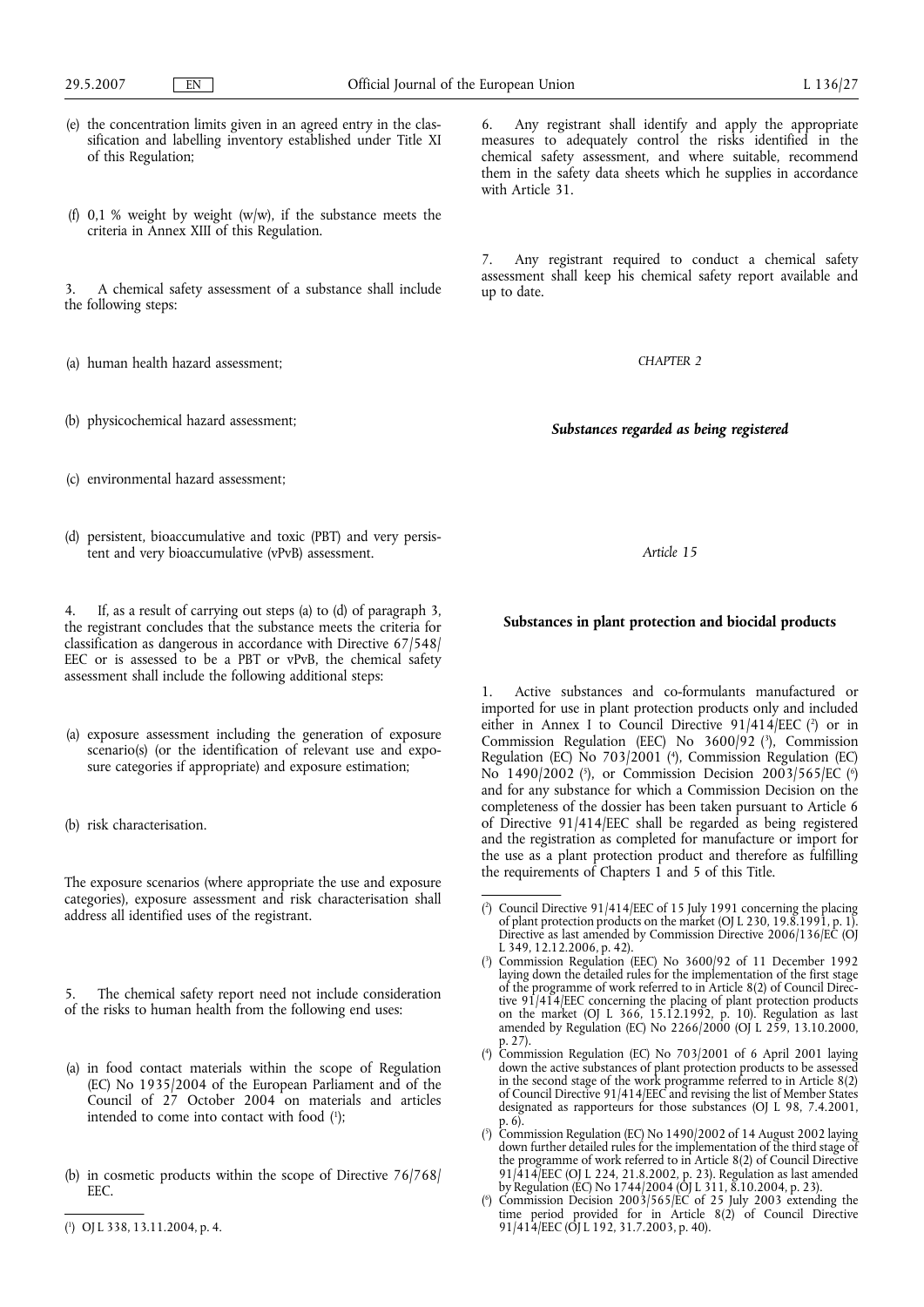2. Active substances manufactured or imported for use in biocidal products only and included either in Annexes I, IA or IB to Directive 98/8/EC of the European Parliament and of the Council of 16 February 1998 concerning the placing of biocidal products on the market (1 ) or in Commission Regulation (EC) No 2032/2003 (2 )on the second phase of the 10-year work programme referred to in Article 16(2) of Directive 98/8/EC, until the date of the decision referred to in the second subparagraph of Article 16(2) of Directive 98/8/EC, shall be regarded as being registered and the registration as completed for manufacture or import for the use in a biocidal product and therefore as fulfilling the requirements of Chapters 1 and 5 of this Title.

# *Article 16*

# **Duties of the Commission, the Agency and registrants of substances regarded as being registered**

1. The Commission or the relevant Community body shall make information equivalent to that required by Article 10 available to the Agency for substances regarded as registered according to Article 15. The Agency shall include this information or a reference thereto in its databases and notify the competent authorities thereof by 1 December 2008.

2. Articles 21, 22 and 25 to 28 shall not apply to uses of substances regarded as registered according to Article 15.

# *CHAPTER 3*

# *Obligation to register and information requirements for certain types of isolated intermediates*

### *Article 17*

## **Registration of on-site isolated intermediates**

1. Any manufacturer of an on-site isolated intermediate in quantities of one tonne or more per year shall submit a registration to the Agency for the on-site isolated intermediate.

2. A registration for an on-site isolated intermediate shall include all the following information, to the extent that the manufacturer is able to submit it without any additional testing:

- (a) the identity of the manufacturer as specified in Section 1 of Annex VI;
- (b) the identity of the intermediate as specified in Sections 2.1 to 2.3.4 of Annex VI;
- (c) the classification of the intermediate as specified in Section 4 of Annex VI;
- (d) any available existing information on physicochemical, human health or environmental properties of the intermediate. Where a full study report is available, a study summary shall be submitted;
- (e) a brief general description of the use, as specified in Section 3.5 of Annex VI;
- (f) details of the risk management measures applied.

Except in cases covered under Article 25(3), Article 27(6) or Article 30(3), the registrant shall be in legitimate possession of or have permission to refer to the full study report summarised under  $(d)$  for the purpose of registration.

The registration shall be accompanied by the fee required in accordance with Title IX.

3. Paragraph 2 shall apply only to on-site isolated intermediates if the manufacturer confirms that the substance is only manufactured and used under strictly controlled conditions in that it is rigorously contained by technical means during its whole lifecycle. Control and procedural technologies shall be used to minimise emission and any resulting exposure.

If these conditions are not fulfilled, the registration shall include the information specified in Article 10.

# *Article 18*

## **Registration of transported isolated intermediates**

1. Any manufacturer or importer of a transported isolated intermediate in quantities of one tonne or more per year shall submit a registration to the Agency for the transported isolated intermediate.

2. A registration for a transported isolated intermediate shall include all the following information:

- (a) the identity of the manufacturer or importer as specified in Section 1 of Annex VI:
- (b) the identity of the intermediate as specified in Sections 2.1 to 2.3.4 of Annex VI;
- (c) the classification of the intermediate as specified in Section 4 of Annex VI;
- (d) any available existing information on physicochemical, human health or environmental properties of the intermediate. Where a full study report is available, a study summary shall be submitted;
- (e) a brief general description of the use, as specified in Section 3.5 of Annex VI;

<sup>(</sup> 1 ) OJ L 123, 24.4.1998, p. 1. Directive as last amended by Commission Directive 2006/140/EC (OJ L 414, 30.12.2006, p. 78).

<sup>(</sup> 2 ) OJ L 307, 24.11.2003, p. 1. Regulation as last amended by Regulation (EC) No 1849/2006 (OJ L 355, 15.12.2006, p. 63).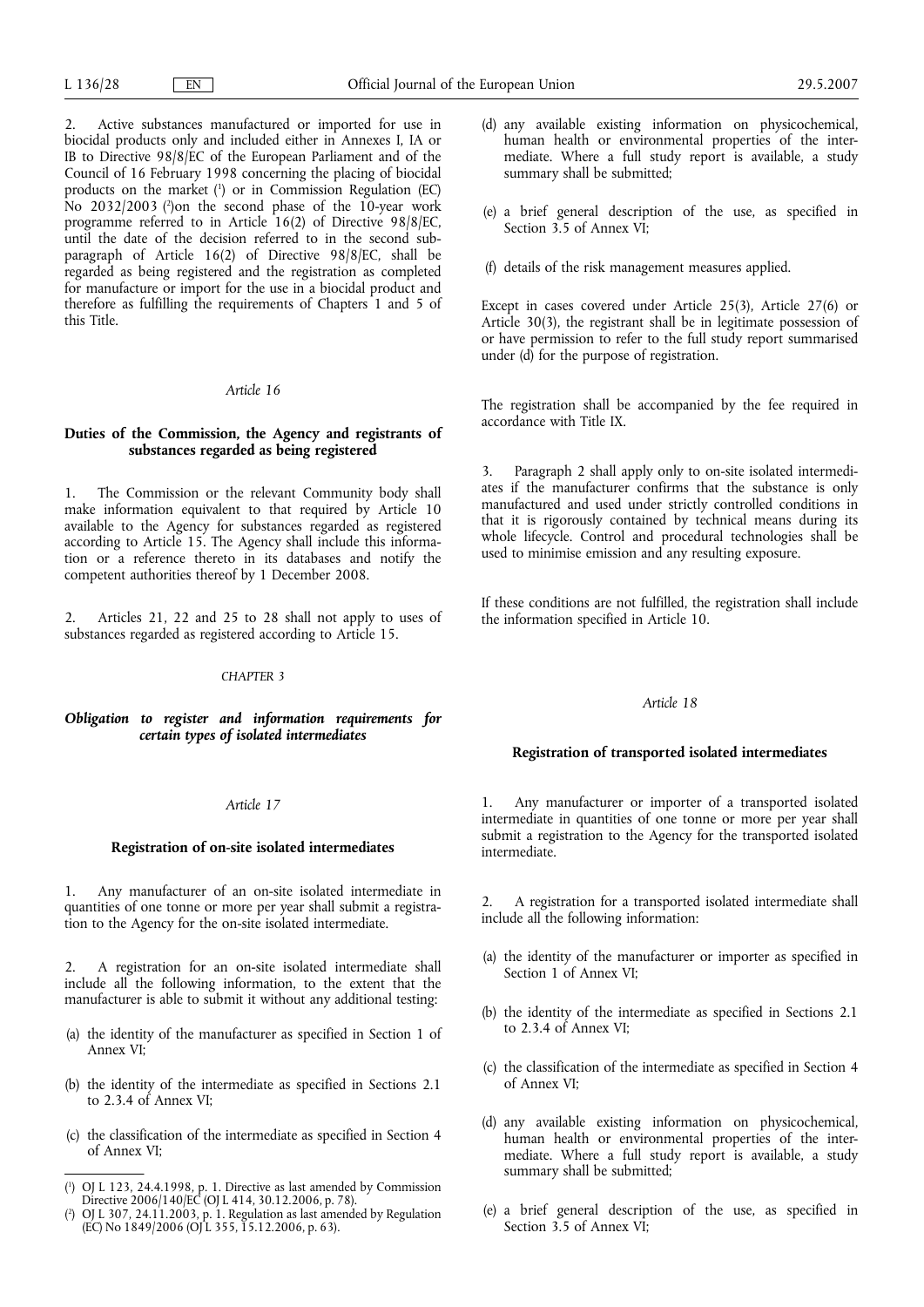(f) information on risk management measures applied and recommended to the user in accordance with paragraph 4.

Except in cases covered under Article 25(3), Article 27(6) or Article 30(3), the registrant shall be in legitimate possession of or have permission to refer to the full study report summarised under (d) for the purpose of registration.

The registration shall be accompanied by the fee required in accordance with Title IX.

3. A registration for a transported isolated intermediate in quantities of more than 1 000 tonnes per year per manufacturer or importer shall include the information specified in Annex VII in addition to the information required under paragraph 2.

For the generation of this information, Article 13 shall apply.

4. Paragraphs 2 and 3 shall apply only to transported isolated intermediates if the manufacturer or importer confirms himself or states that he has received confirmation from the user that the synthesis of (an)other substance(s) from that intermediate takes place on other sites under the following strictly controlled conditions:

- (a) the substance is rigorously contained by technical means during its whole lifecycle including manufacture, purification, cleaning and maintenance of equipment, sampling, analysis, loading and unloading of equipment or vessels, waste disposal or purification and storage;
- (b) procedural and control technologies shall be used that minimise emission and any resulting exposure;
- (c) only properly trained and authorised personnel handle the substance;
- (d) in the case of cleaning and maintenance works, special procedures such as purging and washing are applied before the system is opened and entered;
- (e) in cases of accident and where waste is generated, procedural and/or control technologies are used to minimise emissions and the resulting exposure during purification or cleaning and maintenance procedures;
- (f) substance-handling procedures are well documented and strictly supervised by the site operator.

If the conditions listed in the first subparagraph are not fulfilled, the registration shall include the information specified in Article 10.

### *Article 19*

# **Joint submission of data on isolated intermediates by multiple registrants**

When an on-site isolated intermediate or transported isolated intermediate is intended to be manufactured in the Community by one or more manufacturers and/or imported by one or more importers, the following shall apply.

Subject to paragraph 2 of this Article, the information specified in Article  $17(2)(c)$  and (d) and Article  $18(2)(c)$  and (d) shall first be submitted by one manufacturer or importer acting with the agreement of the other assenting manufacturer(s) or importer(s) (hereinafter referred to as 'the lead registrant').

Each registrant shall subsequently submit separately the information specified in Article  $17(2)(a)$ , (b), (e) and (f) and Article 18  $(2)(a),(b), (e)$  and  $(f).$ 

2. A manufacturer or importer may submit the information referred to in Article  $17(2)(c)$  or (d) and Article  $18(2)(c)$  or (d) separately if:

- (a) it would be disproportionately costly for him to submit this jointly; or
- (b) submitting the information jointly would lead to disclosure of information which he considers to be commercially sensitive and is likely to cause him substantial commercial detriment; or
- (c) he disagrees with the lead registrant on the selection of this information.

If points (a), (b) or (c) apply, the manufacturer or importer shall submit, along with the dossier, an explanation as to why the costs would be disproportionate, why disclosure of information was likely to lead to substantial commercial detriment, or the nature of the disagreement, as the case may be.

A submission for registration shall be accompanied by the fee required in accordance with Title IX.

# *CHAPTER 4*

# *Common provisions for all registrations*

# *Article 20*

# **Duties of the Agency**

1. The Agency shall assign a submission number to each registration, which is to be used for all correspondence regarding the registration until the registration is deemed to be complete, and a submission date, which shall be the date of receipt of the registration at the Agency.

2. The Agency shall undertake a completeness check of each registration in order to ascertain that all the elements required under Articles 10 and 12 or under Articles 17 or 18, as well as the registration fee referred to in Article 6(4), Article 7(1) and (5), Article 17(2) or Article 18(2), have been provided. The completeness check shall not include an assessment of the quality or the adequacy of any data or justifications submitted.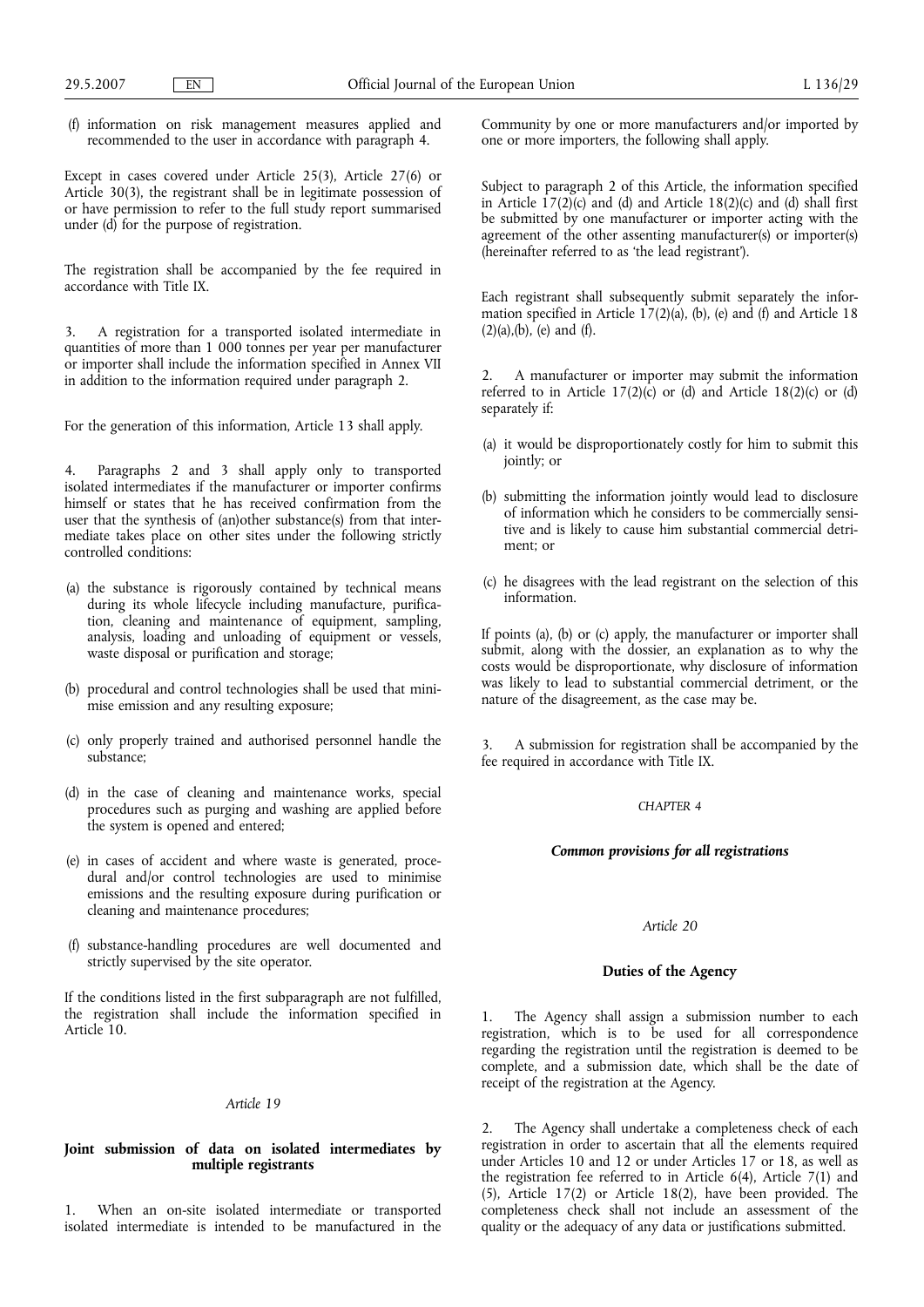The Agency shall undertake the completeness check within three weeks of the submission date, or within three months of the relevant deadline of Article 23, as regards registrations of phase-in substances submitted in the course of the two-month period immediately preceding that deadline.

If a registration is incomplete, the Agency shall inform the registrant, before expiry of the three-week or three-month period referred to in the second subparagraph, as to what further information is required in order for the registration to be complete, while setting a reasonable deadline for this. The registrant shall complete his registration and submit it to the Agency within the deadline set. The Agency shall confirm the submission date of the further information to the registrant. The Agency shall perform a further completeness check, considering the further information submitted.

The Agency shall reject the registration if the registrant fails to complete his registration within the deadline set. The registration fee shall not be reimbursed in such cases.

3. Once the registration is complete, the Agency shall assign a registration number to the substance concerned and a registration date, which shall be the same as the submission date. The Agency shall without delay communicate the registration number and registration date to the registrant concerned. The registration number shall be used for all subsequent correspondence regarding registration.

4. The Agency shall notify the competent authority of the relevant Member State within 30 days of the submission date, that the following information is available in the Agency database:

- (a) the registration dossier together with the submission or registration number;
- (b) the submission or registration date;
- (c) the result of the completeness check; and
- (d) any request for further information and deadline set in accordance with the third subparagraph of paragraph 2.

The relevant Member State shall be the Member State within which the manufacture takes place or the importer is established.

If the manufacturer has production sites in more than one Member State, the relevant Member State shall be the one in which the head office of the manufacturer is established. The other Member States where the production sites are established shall also be notified.

The Agency shall forthwith notify the competent authority of the relevant Member State(s) when any further information submitted by the registrant is available on the Agency database.

5. An appeal may be brought, in accordance with Articles 91, 92 and 93, against Agency decisions under paragraph 2 of this Article.

6. Where additional information for a particular substance is submitted to the Agency by a new registrant, the Agency shall notify the existing registrants that this information is available on the database for the purposes of Article 22.

*Article 21*

## **Manufacturing and import of substances**

1. A registrant may start or continue the manufacture or import of a substance or production or import of an article, if there is no indication to the contrary from the Agency in accordance with Article 20(2) within the three weeks after the submission date, without prejudice to Article 27(8).

In the case of registrations of phase-in substances, such a registrant may continue the manufacture or import of the substance or production or import of an article, if there is no indication to the contrary from the Agency in accordance with Article 20 (2) within the three weeks after the submission date or, if submitted within the two-month period before the relevant deadline of Article 23, if there is no indication to the contrary from the Agency in accordance with Article 20(2) within the three months from that deadline, without prejudice to Article 27 (8).

In the case of an update of a registration according to Article 22 a registrant may continue the manufacture or import of the substance, or the production or import of the article, if there is no indication to the contrary from the Agency in accordance with Article 20(2) within the three weeks after the update date, without prejudice to Article 27(8).

2. If the Agency has informed the registrant that he is to submit further information in accordance with the third subparagraph of Article 20(2), the registrant may start the manufacture or import of a substance or production or import of an article if there is no indication to the contrary from the Agency within the three weeks after receipt by the Agency of the further information necessary to complete his registration, without prejudice to Article 27(8).

3. If a lead registrant submits parts of the registration on behalf of one or more other registrants, as provided for in Articles 11 or 19, any of the other registrants may manufacture or import the substance or produce or import the articles only after the expiry of the time-limit laid down in paragraph 1 or 2 of this Article and provided that there is no indication to the contrary from the Agency in respect of the registration of the lead registrant acting on behalf of the others and his own registration.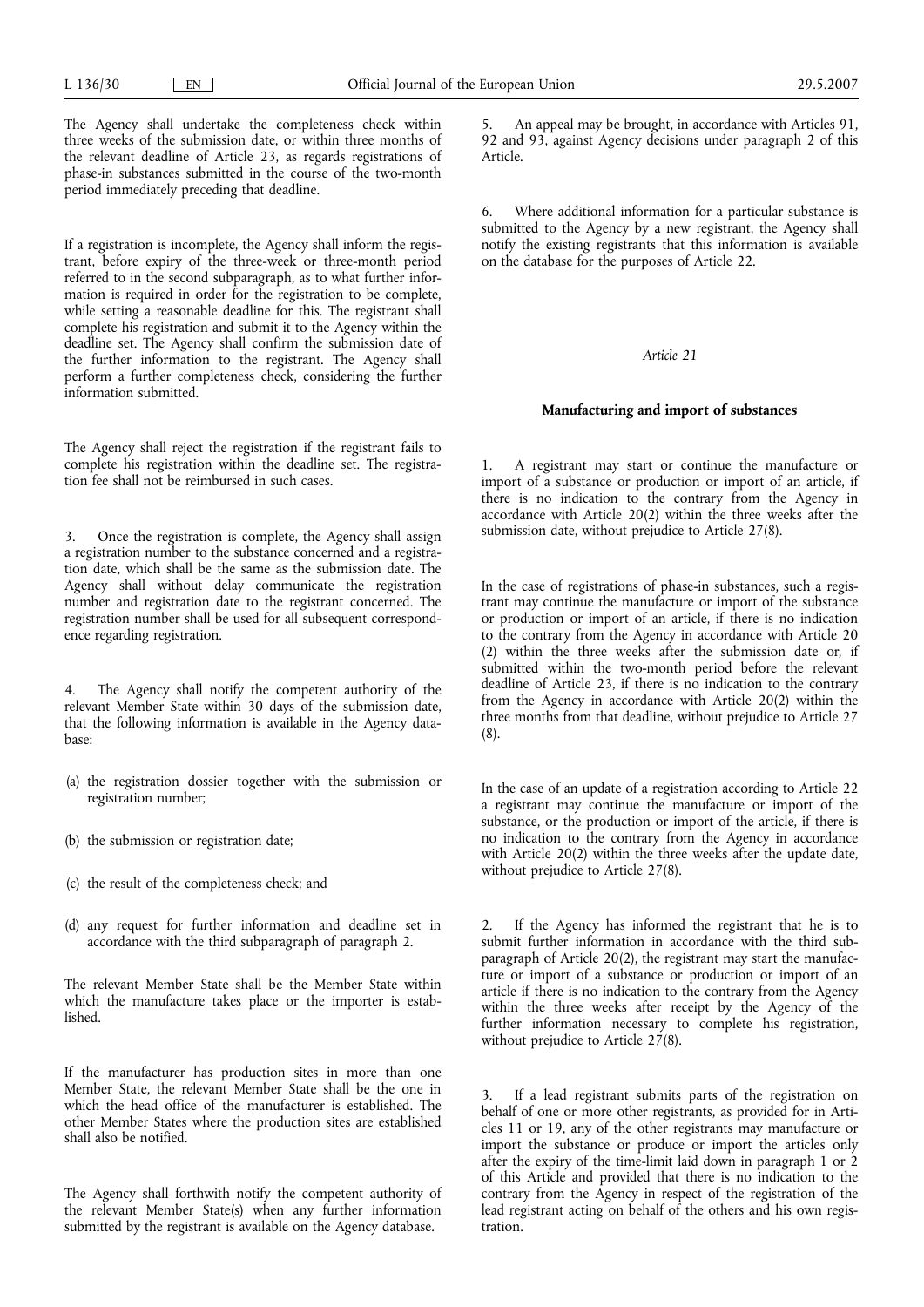### **Further duties of registrants**

1. Following registration, a registrant shall be responsible on his own initiative for updating his registration without undue delay with relevant new information and submitting it to the Agency in the following cases:

- (a) any change in his status, such as being a manufacturer, an importer or a producer of articles, or in his identity, such as his name or address;
- (b) any change in the composition of the substance as given in Section 2 of Annex VI;
- (c) changes in the annual or total quantities manufactured or imported by him or in the quantities of substances present in articles produced or imported by him if these result in a change of tonnage band, including cessation of manufacture or import;
- (d) new identified uses and new uses advised against as in Section 3.7 of Annex VI for which the substance is manufactured or imported;
- (e) new knowledge of the risks of the substance to human health and/or the environment of which he may reasonably be expected to have become aware which leads to changes in the safety data sheet or the chemical safety report;
- (f) any change in the classification and labelling of the substance;
- (g) any update or amendment of the chemical safety report or Section 5 of Annex VI:
- (h) the registrant identifies the need to perform a test listed in Annex IX or Annex X, in which cases a testing proposal shall be developed;
- (i) any change in the access granted to information in the registration.

The Agency shall communicate this information to the competent authority of the relevant Member State.

2. A registrant shall submit to the Agency an update of the registration containing the information required by the decision made in accordance with Articles 40, 41 or 46 or take into account a decision made in accordance with Articles 60 and 73, within the deadline specified in that decision. The Agency shall notify the competent authority of the relevant Member State that the information is available on its database.

3. The Agency shall undertake a completeness check according to Article 20(2) first and second subparagraphs of each updated registration. In cases where the update is in accordance with Article 12(2) and with paragraph 1(c) of this Article then the Agency shall check the completeness of the information supplied by the registrant and Article 20(2) shall apply adapted as necessary.

4. In cases covered by Articles 11 or 19, each registrant shall submit separately the information specified in paragraph 1(c) of this Article.

5. An update shall be accompanied by the relevant part of the fee required in accordance with Title IX.

# *CHAPTER 5*

# *Transitional provisions applicable to phase-in substances and notified substances*

#### *Article 23*

## **Specific provisions for phase-in substances**

1. Article 5, Article 6, Article 7(1), Article 17, Article 18 and Article 21 shall not apply until 1 December 2010 to the following substances:

- (a) phase-in substances classified as carcinogenic, mutagenic or toxic to reproduction, category 1 or 2, in accordance with Directive 67/548/EEC and manufactured in the Community or imported, in quantities reaching one tonne or more per year per manufacturer or per importer, at least once after 1 June 2007;
- (b) phase-in substances classified as very toxic to aquatic organisms which may cause long-term adverse effects in the aquatic environment  $(R50/53)$  in accordance with Directive 67/548/EEC, and manufactured in the Community or imported in quantities reaching 100 tonnes or more per year per manufacturer or per importer, at least once after 1 June 2007;
- (c) phase-in substances manufactured in the Community or imported, in quantities reaching 1 000 tonnes or more per year per manufacturer or per importer, at least once after 1 June 2007.

2. Article 5, Article 6, Article 7(1), Article 17, Article 18 and Article 21 shall not apply until 1 June 2013 to phase-in substances manufactured in the Community or imported, in quantities reaching 100 tonnes or more per year per manufacturer or per importer, at least once after 1 June 2007.

3. Article 5, Article 6, Article 7(1), Article 17, Article 18 and Article 21 shall not apply until 1 June 2018 to phase-in substances manufactured in the Community or imported, in quantities reaching one tonne or more per year per manufacturer or per importer, at least once after 1 June 2007.

Without prejudice to paragraphs 1 to 3, a registration can be submitted at any time before the relevant deadline.

This Article shall also apply to substances registered under Article 7 adapted as necessary.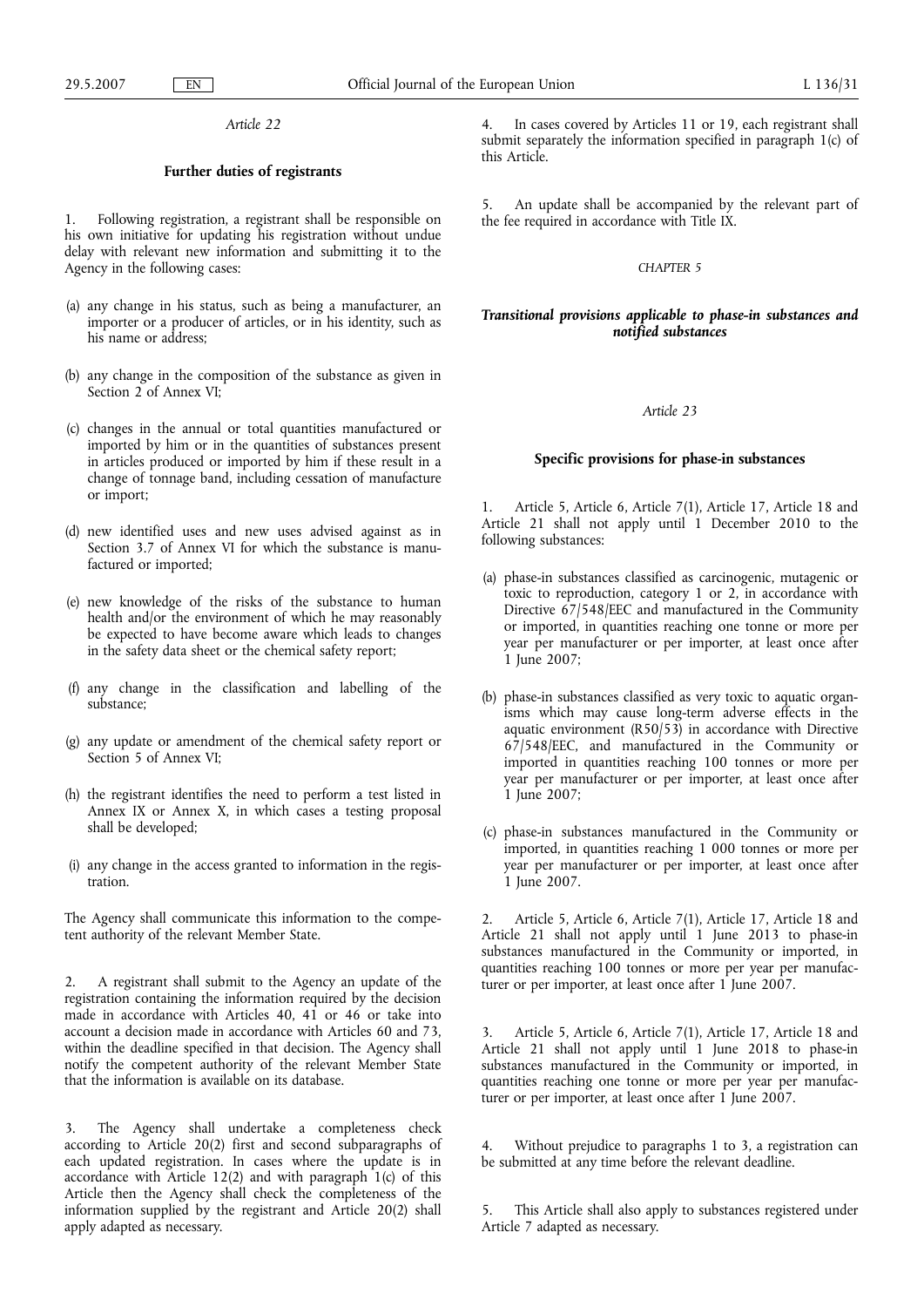# **Notified substances**

1. A notification in accordance with Directive 67/548/EEC shall be regarded as a registration for the purposes of this Title and the Agency shall assign a registration number by 1 December 2008.

2. If the quantity of a notified substance manufactured or imported per manufacturer or importer reaches the next tonnage threshold under Article 12, the additional required information corresponding to that tonnage threshold, as well as to all the lower tonnage thresholds, shall be submitted in accordance with Articles 10 and 12, unless it has already been submitted in accordance with those Articles.

## TITLE III

## **DATA SHARING AND AVOIDANCE OF UNNECESSARY TESTING**

# *CHAPTER 1*

# *Objectives and general rules*

# *Article 25*

# **Objectives and general rules**

1. In order to avoid animal testing, testing on vertebrate animals for the purposes of this Regulation shall be undertaken only as a last resort. It is also necessary to take measures limiting duplication of other tests.

2. The sharing and joint submission of information in accordance with this Regulation shall concern technical data and in particular information related to the intrinsic properties of substances. Registrants shall refrain from exchanging information concerning their market behaviour, in particular as regards production capacities, production or sales volumes, import volumes or market shares.

3. Any study summaries or robust study summaries of studies submitted in the framework of a registration under this Regulation at least 12 years previously can be used for the purposes of registration by another manufacturer or importer.

## *CHAPTER 2*

# *Rules for non-phase-in substances and registrants of phase-in substances who have not pre-registered*

### *Article 26*

# **Duty to inquire prior to registration**

Every potential registrant of a non-phase-in substance, or potential registrant of a phase-in substance who has not preregistered in accordance with Article 28, shall inquire from the Agency whether a registration has already been submitted for the same substance. He shall submit all the following information to the Agency with the inquiry:

- (a) his identity as specified in Section 1 of Annex VI, with the exception of the use sites;
- (b) the identity of the substance, as specified in Section 2 of Annex VI;
- (c) which information requirements would require new studies involving vertebrate animals to be carried out by him;
- (d) which information requirements would require other new studies to be carried out by him.

2. If the same substance has previously not been registered, the Agency shall inform the potential registrant accordingly.

3. If the same substance has previously been registered less than 12 years earlier, the Agency shall inform the potential registrant without delay of the names and addresses of the previous registrant(s) and of the relevant summaries or robust study summaries, as the case may be, already submitted by them.

Studies involving vertebrate animals shall not be repeated.

The Agency shall simultaneously inform the previous registrants of the name and address of the potential registrant. The available studies shall be shared with the potential registrant in accordance with Article 27.

4. If several potential registrants have made an inquiry in respect of the same substance, the Agency shall inform all potential registrants without delay of the name and address of the other potential registrants.

### *Article 27*

# **Sharing of existing data in the case of registered substances**

1. Where a substance has previously been registered less than 12 years earlier as referred to in Article 26(3), the potential registrant:

- (a) shall, in the case of information involving tests on vertebrate animals; and
- (b) may, in the case of information not involving tests on vertebrate animals,

request from the previous registrant(s) the information he requires with respect to Article  $10(a)(vi)$  and (vii) in order to register.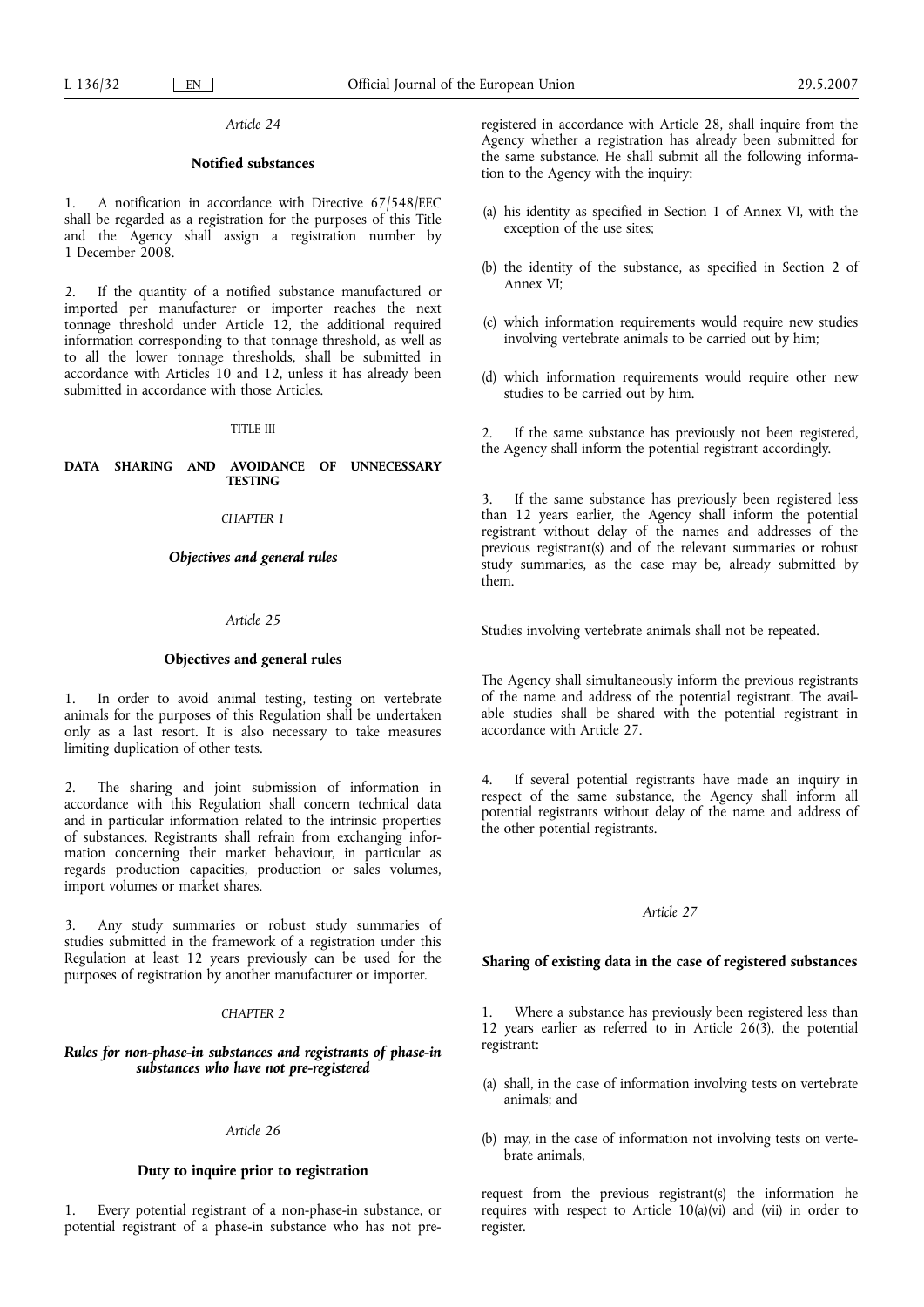*CHAPTER 3*

*Rules for phase-in-substances*

*Article 28*

# **Duty to pre-register for phase-in substances**

1. In order to benefit from the transitional regime provided for in Article 23 each potential registrant of a phase-in substance in quantities of one tonne or more per year, including without limitation intermediates, shall submit all the following information to the Agency:

- (a) the name of the substance as specified in Section 2 of Annex VI, including its EINECS and CAS number or, if not available, any other identity codes;
- (b) his name and address and the name of the contact person and, where appropriate, the name and address of the person representing him in accordance with Article 4 as specified in Section 1 of Annex VI;
- (c) the envisaged deadline for the registration and the tonnage band;
- (d) the name(s) of substance(s) as specified in Section 2 of Annex VI, including their EINECS and CAS number or, if not available, any other identity codes, for which the available information is relevant for the application of Sections 1.3 and 1.5 of Annex XI.

The information referred to in paragraph 1 shall be submitted within a time period starting on 1 June 2008 and ending on 1 December 2008.

3. Registrants who do not submit the information required under paragraph 1 shall not be able to rely on Article 23.

4. The Agency shall by 1 January 2009 publish on its website a list of the substances referred to in paragraph 1(a) and (d). That list shall comprise only the names of the substances, including their EINECS and CAS number if available and other identity codes, and the first envisaged registration deadline.

After the publication of the list a downstream user of a substance not appearing on the list may notify the Agency of his interest in the substance, his contact details and the details of his current supplier. The Agency shall publish on its website the name of the substance and on request provide contact details of the downstream user to a potential registrant.

2. When a request for information has been made according to paragraph 1, the potential and the previous registrant(s) as referred to in paragraph 1 shall make every effort to reach an agreement on the sharing of the information requested by the potential registrant(s) with respect to Article 10(a)(vi) and (vii). Such an agreement may be replaced by submission of the matter to an arbitration board and acceptance of the arbitration order.

3. The previous registrant and potential registrant(s) shall make every effort to ensure that the costs of sharing the information are determined in a fair, transparent and non-discriminatory way. This may be facilitated by following cost sharing guidance based on those principles which is adopted by the Agency in accordance with Article 77(2)(g). Registrants are only required to share in the costs of information that they are required to submit to satisfy their registration requirements.

4. On agreement on the sharing of the information, the previous registrant shall make available to the new registrant the agreed information and shall give the new registrant the permission to refer to the previous registrant's full study report.

5. If there is failure to reach such an agreement, the potential registrant(s) shall inform the Agency and the previous registrant (s) thereof at the earliest one month after receipt, from the Agency, of the name and address of the previous registrant(s).

6. Within one month from the receipt of the information referred to in paragraph 5, the Agency shall give the potential registrant permission to refer to the information requested by him in his registration dossier, subject to the potential registrant providing, upon request by the Agency, proof that he has paid the previous registrant(s) for that information a share of cost incurred. The previous registrant(s) shall have a claim on the potential registrant for a proportionate share of the cost incurred by him. Calculation of the proportionate share may be facilitated by the guidance adopted by the Agency in accordance with Article 77(2)(g). Provided he makes the full study report available to the potential registrant, the previous registrant(s) shall have a claim on the potential registrant for an equal share of the cost incurred by him, which shall be enforceable in the national courts.

7. An appeal may be brought, in accordance with Articles 91, 92 and 93, against Agency decisions under paragraph 6 of this Article.

8. The registration waiting period in accordance with Article 21(1) for the new registrant shall be extended by a period of four months, if the previous registrant so requests.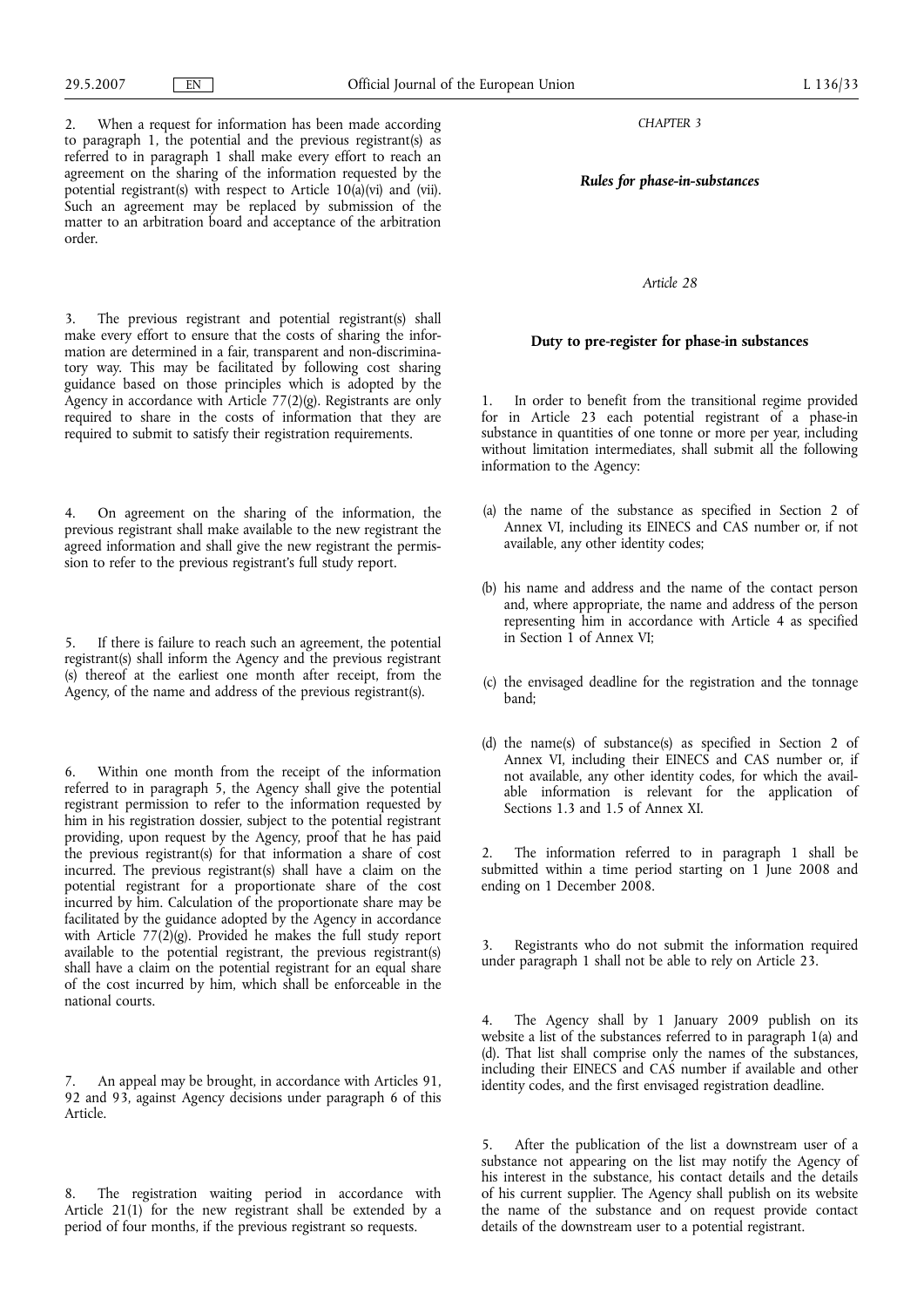6. Potential registrants who manufacture or import for the first time a phase-in substance in quantities of one tonne or more per year or use for the first time a phase-in substance in the context of production of articles or import for the first time an article containing a phase-in substance that would require registration, after 1 December 2008, shall be entitled to rely on Article 23 provided that they submit the information referred to in paragraph 1 of this Article to the Agency within six months of first manufacturing, importing or using the substance in quantities of one tonne or more per year and no later than 12 months before the relevant deadline in Article 23.

7. Manufacturers or importers of phase-in substances in quantities of less than one tonne per year that appear on the list published by the Agency in accordance with paragraph 4 of this Article, as well as downstream users of those substances and third parties holding information on those substances, may submit the information referred to in paragraph 1 of this Article or any other relevant information to the Agency for those substances, with the intention of being part of the substance information exchange forum as referred to in Article 29.

#### *Article 29*

## **Substance Information Exchange Forums**

1. All potential registrants, downstream users and third parties who have submitted information to the Agency in accordance with Article 28, or whose information is held by the Agency in accordance with Article 15, for the same phase-in substance, or registrants who have submitted a registration for that phase-in substance before the deadline set out in Article 23 (3), shall be participants in a substance information exchange forum (SIEF).

- 2. The aim of each SIEF shall be to:
- (a) facilitate, for the purposes of registration, the exchange of the information specified in Article 10(a) (vi) and (vii) between potential registrants, thereby avoiding the duplication of studies; and
- (b) agree classification and labelling where there is a difference in the classification and labelling of the substance between potential registrants.

3. SIEF participants shall provide other participants with existing studies, react to requests by other participants for information, collectively identify needs for further studies for the purposes of paragraph 2(a) and arrange for such studies to be carried out. Each SIEF shall be operational until 1 June 2018.

### *Article 30*

# **Sharing of data involving tests**

1. Before testing is carried out in order to meet the information requirements for the purposes of registration, a SIEF participant shall inquire whether a relevant study is available by communicating within his SIEF. If a relevant study involving tests on vertebrate animals is available within the SIEF, a participant of that SIEF shall request that study. If a relevant study not involving tests on vertebrate animals is available within the SIEF, a SIEF participant may request that study.

Within one month of the request, the owner of the study shall provide proof of its cost to the participant(s) requesting it. The participant(s) and the owner shall make every effort to ensure that the costs of sharing the information are determined in a fair, transparent and non discriminatory way. This may be facilitated by following any cost sharing guidance which is based on those principles and is adopted by the Agency in accordance with Article  $77(2)(g)$ . If they cannot reach such an agreement, the cost shall be shared equally. The owner shall give permission to refer to the full study report for the purpose of registration within two weeks of receipt of payment. Registrants are only required to share in the costs of information that they are required to submit to satisfy their registration requirements.

2. If a relevant study involving tests is not available within the SIEF, only one study shall be conducted per information requirement within each SIEF by one of its participants acting on behalf of the others. They shall take all reasonable steps to reach an agreement within a deadline set by the Agency as to who is to carry out the test on behalf of the other participants and to submit a summary or robust study summary to the Agency. If no agreement is reached, the Agency shall specify which registrant or downstream user shall perform the test. All participants of the SIEF who require a study shall contribute to the costs for the elaboration of the study with a share corresponding to the number of participating potential registrants. Those participants that do not carry out the study themselves shall have the right to receive the full study report within two weeks following payment to the participant that carried out the study.

3. If the owner of a study as referred to in paragraph 1 which involves testing on vertebrate animals refuses to provide either proof of the cost of that study or the study itself to (an) other participant(s), he shall not be able to proceed with registration until he provides the information to the other participants(s). The other participant(s) shall proceed with registration without fulfilling the relevant information requirement, explaining the reason for this in the registration dossier. The study shall not be repeated unless within 12 months of the date of registration of the other participant(s), the owner of this information has not provided it to them and the Agency decides that the test should be repeated by them. However, if a registration containing this information has already been submitted by another registrant, the Agency shall give the other participant(s) permission to refer to the information in his registration dossier (s). The other registrant shall have a claim on the other participant(s) for an equal share of the cost, provided he makes the full study report available to the other participant(s), which shall be enforceable in the national courts.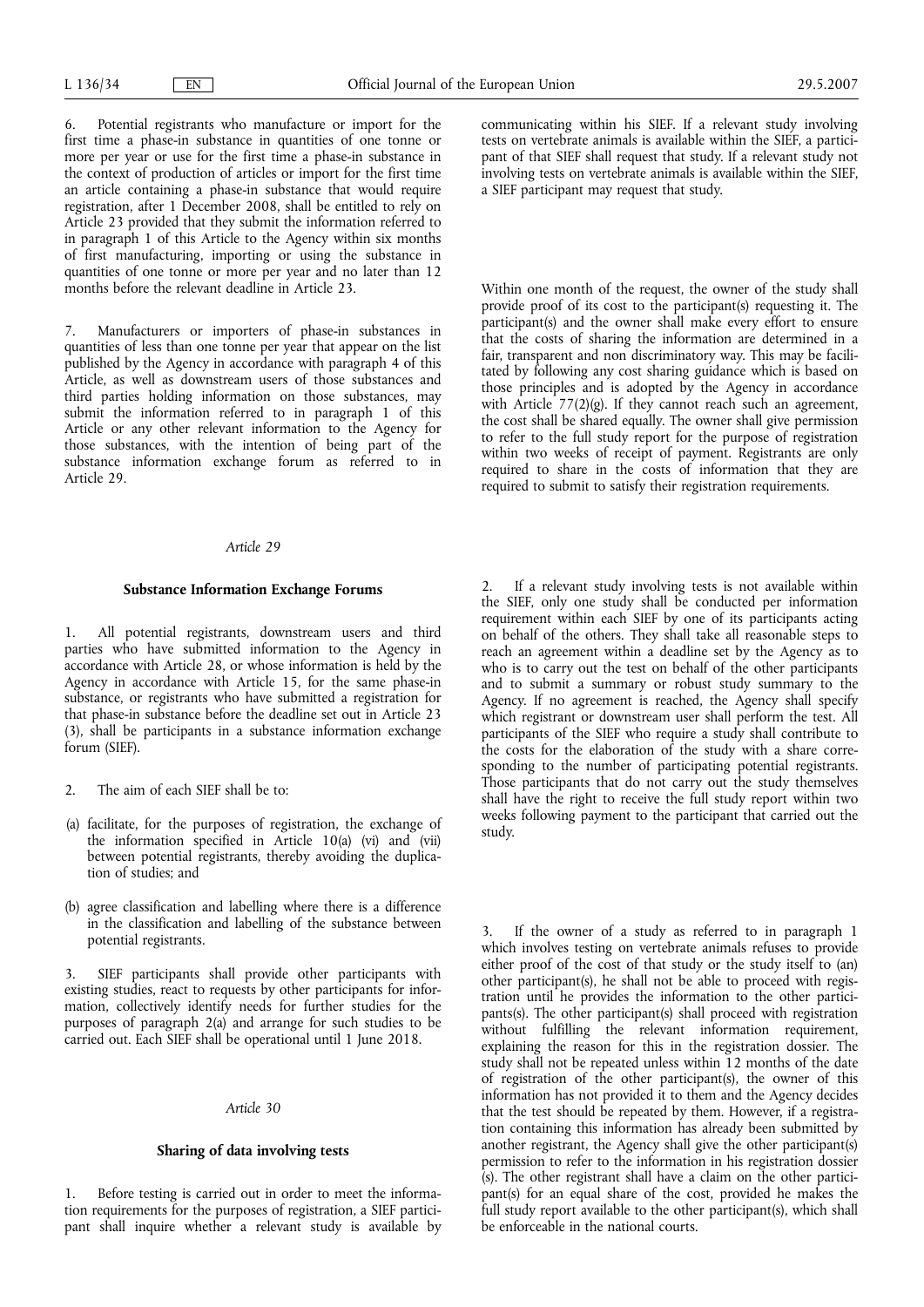4. If the owner of a study as referred to in paragraph 1 which does not involve testing on vertebrate animals refuses to provide either proof of the cost of that study or the study itself to (an)other participant(s), the other SIEF participants shall proceed with registration as if no relevant study was available in the SIEF.

5. An appeal may be brought, in accordance with Articles 91, 92 and 93, against Agency decisions under paragraphs 2 or 3 of this Article.

6. The owner of the study who has refused to provide either proof of the cost or the study itself, as referred to in paragraph 3 or 4 of this Article, shall be penalised in accordance with Article 126.

#### TITLE IV

#### **INFORMATION IN THE SUPPLY CHAIN**

#### *Article 31*

## **Requirements for safety data sheets**

1. The supplier of a substance or a preparation shall provide the recipient of the substance or preparation with a safety data sheet compiled in accordance with Annex II:

- (a) where a substance or preparation meets the criteria for classification as dangerous in accordance with Directives 67/ 548/EEC or 1999/45/EC; or
- (b) where a substance is persistent, bioaccumulative and toxic or very persistent and very bioaccumulative in accordance with the criteria set out in Annex XIII; or
- (c) where a substance is included in the list established in accordance with Article 59(1) for reasons other than those referred to in points (a) and (b).

2. Any actor in the supply chain who is required, under Articles 14 or 37, to carry out a chemical safety assessment for a substance shall ensure that the information in the safety data sheet is consistent with the information in this assessment. If the safety data sheet is developed for a preparation and the actor in the supply chain has prepared a chemical safety assessment for that preparation, it is sufficient if the information in the safety data sheet is consistent with the chemical safety report for the preparation instead of with the chemical safety report for each substance in the preparation.

3. The supplier shall provide the recipient at his request with a safety data sheet compiled in accordance with Annex II, where a preparation does not meet the criteria for classification as dangerous in accordance with Articles 5, 6 and 7 of Directive 1999/45/EC, but contains:

- (a) in an individual concentration of  $\geq 1$  % by weight for nongaseous preparations and  $\geq 0.2$  % by volume for gaseous preparations at least one substance posing human health or environmental hazards; or
- (b) in an individual concentration of  $\geq$  0,1 % by weight for non-gaseous preparations at least one substance that is

persistent, bioaccumulative and toxic or very persistent and very bioaccumulative in accordance with the criteria set out in Annex XIII or has been included for reasons other than those referred to in point (a) in the list established in accordance with Article 59(1); or

(c) a substance for which there are Community workplace exposure limits.

4. The safety data sheet need not be supplied where dangerous substances or preparations offered or sold to the general public are provided with sufficient information to enable users to take the necessary measures as regards the protection of human health, safety and the environment, unless requested by a downstream user or distributor.

5. The safety data sheet shall be supplied in an official language of the Member State(s) where the substance or preparation is placed on the market, unless the Member State(s) concerned provide otherwise.

6. The safety data sheet shall be dated and shall contain the following headings:

- 1. identification of the substance/preparation and of the company/undertaking;
- 2. hazards identification;
- 3. composition/information on ingredients;
- 4. first-aid measures;
- 5. fire-fighting measures;
- 6. accidental release measures;
- 7. handling and storage;
- 8. exposure controls/personal protection;
- physical and chemical properties;
- 10. stability and reactivity;
- 11. toxicological information;
- 12. ecological information;
- 13. disposal considerations;
- 14. transport information;
- 15. regulatory information;
- 16. other information.

7. Any actor in the supply chain who is required to prepare a chemical safety report according to Articles 14 or 37 shall place the relevant exposure scenarios (including use and exposure categories where appropriate) in an annex to the safety data sheet covering identified uses and including specific conditions resulting from the application of Section 3 of Annex XI.

Any downstream user shall include relevant exposure scenarios, and use other relevant information, from the safety data sheet supplied to him when compiling his own safety data sheet for identified uses.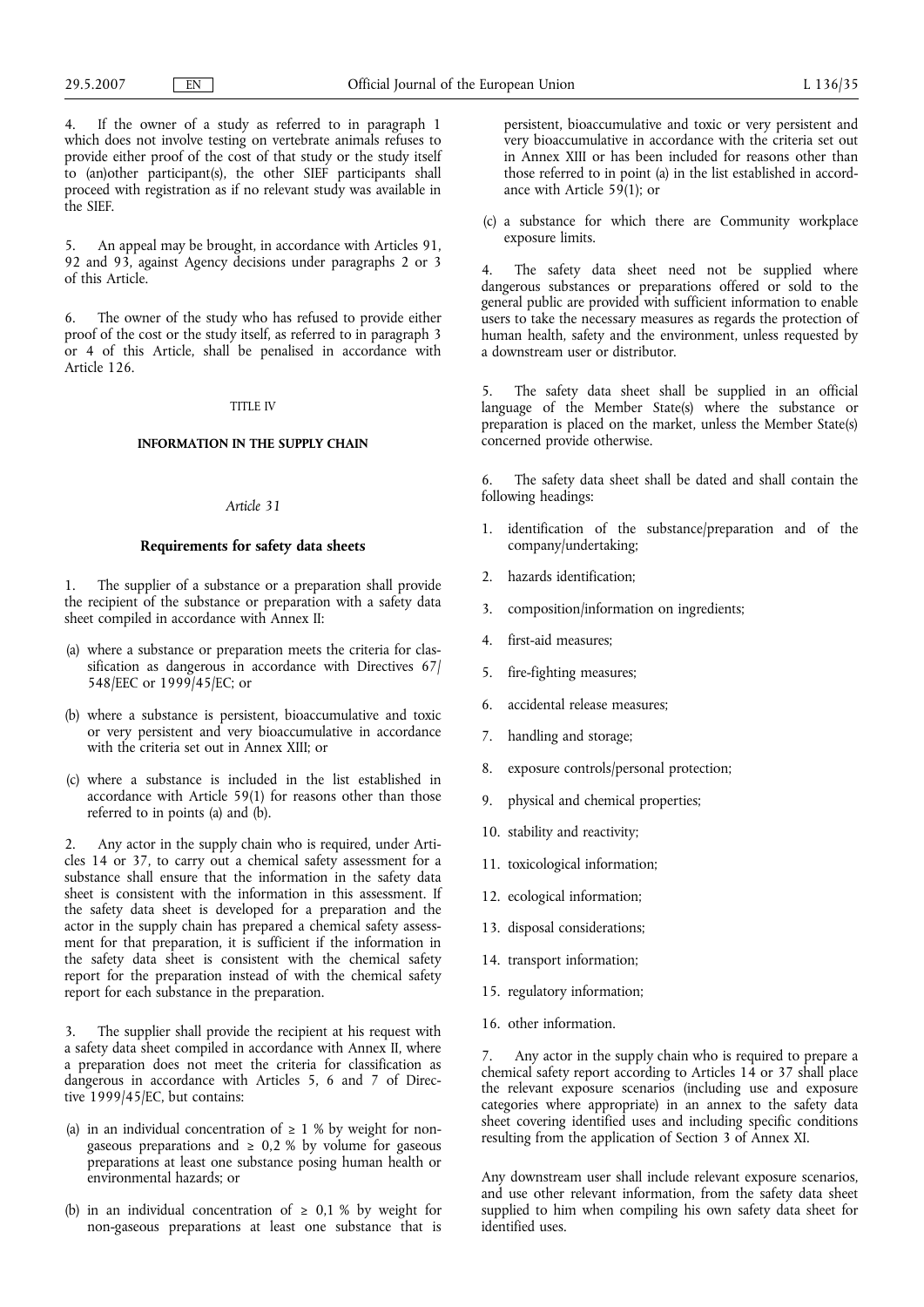Any distributor shall pass on relevant exposure scenarios, and use other relevant information, from the safety data sheet supplied to him when compiling his own safety data sheet for uses for which he has passed on information according to Article 37(2).

8. A safety data sheet shall be provided free of charge on paper or electronically.

9. Suppliers shall update the safety data sheet without delay on the following occasions:

- (a) as soon as new information which may affect the risk management measures, or new information on hazards becomes available;
- (b) once an authorisation has been granted or refused;
- (c) once a restriction has been imposed.

The new, dated version of the information, identified as 'Revision: (date)', shall be provided free of charge on paper or electronically to all former recipients to whom they have supplied the substance or preparation within the preceding 12 months. Any updates following registration shall include the registration number.

# *Article 32*

# **Duty to communicate information down the supply chain for substances on their own or in preparations for which a safety data sheet is not required**

1. Any supplier of a substance on its own or in a preparation who does not have to supply a safety data sheet in accordance with Article 31 shall provide the recipient with the following information:

- (a) the registration number(s) referred to in Article 20(3), if available, for any substances for which information is communicated under points (b), (c) or (d) of this paragraph;
- (b) if the substance is subject to authorisation and details of any authorisation granted or denied under Title VII in this supply chain;
- (c) details of any restriction imposed under Title VIII;
- (d) any other available and relevant information about the substance that is necessary to enable appropriate risk management measures to be identified and applied including specific conditions resulting from the application of Section 3 of Annex XI.

2. The information referred to in paragraph 1 shall be communicated free of charge on paper or electronically at the latest at the time of the first delivery of a substance on its own or in a preparation after 1 June 2007.

Suppliers shall update this information without delay on the following occasions:

- (a) as soon as new information which may affect the risk management measures, or new information on hazards becomes available;
- (b) once an authorisation has been granted or refused;
- (c) once a restriction has been imposed.

In addition, the updated information shall be provided free of charge on paper or electronically to all former recipients to whom they have supplied the substance or preparation within the preceding 12 months. Any updates following registration shall include the registration number.

#### *Article 33*

# **Duty to communicate information on substances in articles**

1. Any supplier of an article containing a substance meeting the criteria in Article 57 and identified in accordance with Article 59(1) in a concentration above 0,1 % weight by weight (w/w) shall provide the recipient of the article with sufficient information, available to the supplier, to allow safe use of the article including, as a minimum, the name of that substance.

2. On request by a consumer any supplier of an article containing a substance meeting the criteria in Article 57 and identified in accordance with Article 59(1) in a concentration above 0,1 % weight by weight (w/w) shall provide the consumer with sufficient information, available to the supplier, to allow safe use of the article including, as a minimum, the name of that substance.

The relevant information shall be provided, free of charge, within 45 days of receipt of the request.

### *Article 34*

# **Duty to communicate information on substances and preparations up the supply chain**

Any actor in the supply chain of a substance or a preparation shall communicate the following information to the next actor or distributor up the supply chain:

(a) new information on hazardous properties, regardless of the uses concerned;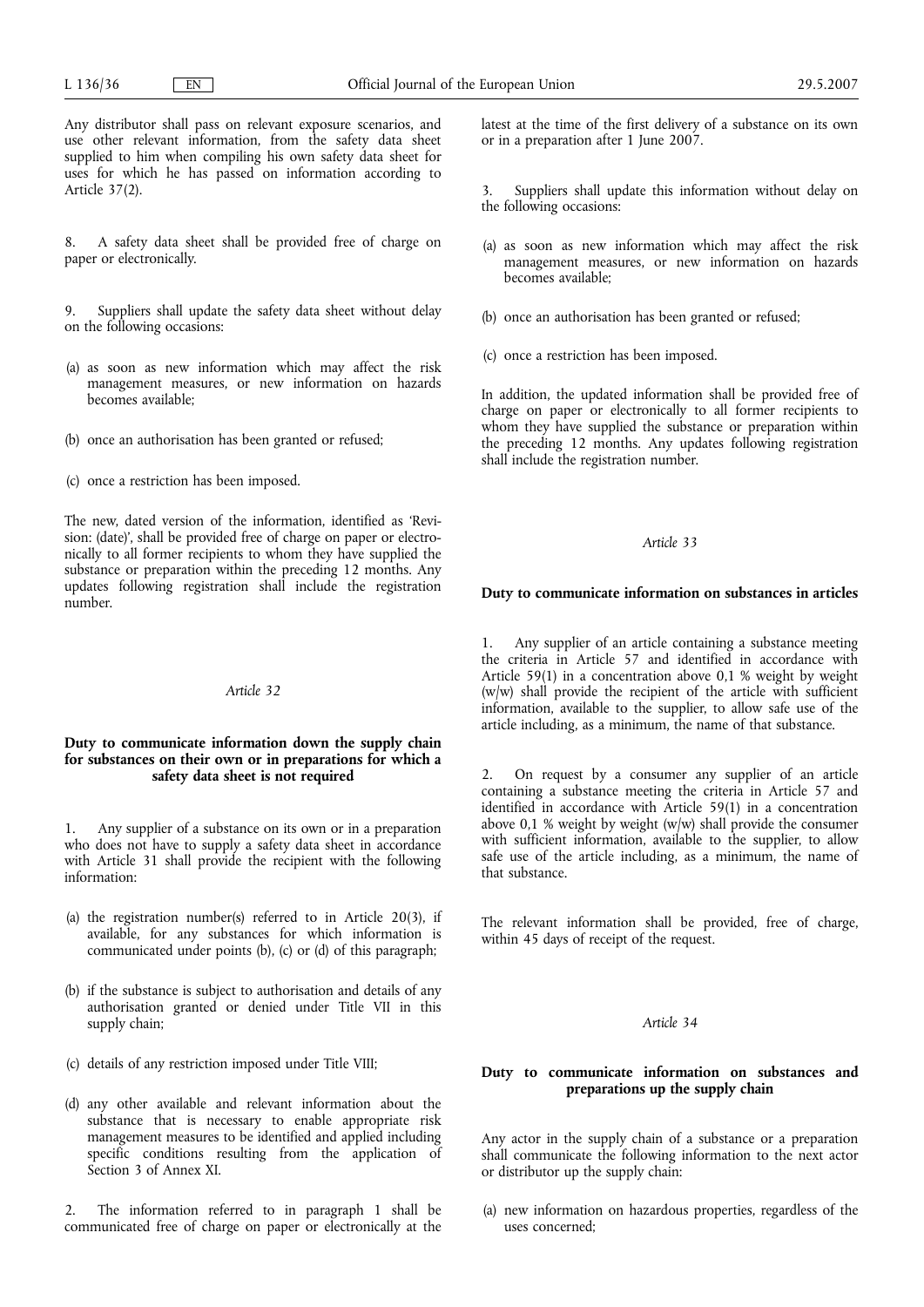(b) any other information that might call into question the appropriateness of the risk management measures identified in a safety data sheet supplied to him, which shall be communicated only for identified uses.

Distributors shall pass on that information to the next actor or distributor up the supply chain.

## *Article 35*

# **Access to information for workers**

Workers and their representatives shall be granted access by their employer to the information provided in accordance with Articles 31 and 32 in relation to substances or preparations that they use or may be exposed to in the course of their work.

### *Article 36*

#### **Obligation to keep information**

1. Each manufacturer, importer, downstream user and distributor shall assemble and keep available all the information he requires to carry out his duties under this Regulation for a period of at least 10 years after he last manufactured, imported, supplied or used the substance or preparation. That manufacturer, importer, downstream user or distributor shall submit this information or make it available without delay upon request to any competent authority of the Member State in which he is established or to the Agency, without prejudice to Titles II and VI.

2. In the event of a registrant, downstream user or distributor ceasing activity, or transferring part or all of his operations to a third party, the party responsible for liquidating the registrant, downstream user or distributor's undertaking or assuming responsibility for the placing on the market of the substance or preparation concerned shall be bound by the obligation in paragraph 1 in place of the registrant, downstream user or distributor.

#### TITLE V

## **DOWNSTREAM USERS**

# *Article 37*

# **Downstream user chemical safety assessments and duty to identify, apply and recommend risk reduction measures**

1. A downstream user or distributor may provide information to assist in the preparation of a registration.

2. Any downstream user shall have the right to make a use, as a minimum the brief general description of use, known in writing (on paper or electronically) to the manufacturer, importer, downstream user or distributor who supplies him with a substance on its own or in a preparation with the aim of making this an identified use. In making a use known, he shall provide sufficient information to allow the manufacturer, importer or downstream user who has supplied the substance, to prepare an exposure scenario, or if appropriate a use and exposure category, for his use in the manufacturer, importer or downstream user's chemical safety assessment.

Distributors shall pass on such information to the next actor or distributor up the supply chain. Downstream users in receipt of such information may prepare an exposure scenario for the identified use(s), or pass the information to the next actor up the supply chain.

3. For registered substances, the manufacturer, importer or downstream user shall comply with the obligations laid down in Article 14 either before he next supplies the substance on its own or in a preparation to the downstream user making the request referred to in paragraph 2 of this Article, provided that the request was made at least one month before the supply, or within one month after the request, whichever is the later.

For phase-in substances, the manufacturer, importer or downstream user shall comply with this request and with the obligations laid down in Article 14 before the relevant deadline in Article 23 has expired, provided that the downstream user makes his request at least 12 months before the deadline in question.

Where the manufacturer, importer or downstream user, having assessed the use in accordance with Article 14, is unable to include it as an identified use for reasons of protection of human health or the environment, he shall provide the Agency and the downstream user with the reason(s) for that decision in writing without delay and shall not supply downstream user(s) with the substance without including these reason(s) in the information referred to under Articles 31 or 32. The manufacturer or importer shall include this use in Section 3.7 of Annex VI in his update of the registration in accordance with Article 22(1)(d).

4. A downstream user of a substance on its own or in a preparation shall prepare a chemical safety report in accordance with Annex XII for any use outside the conditions described in an exposure scenario or if appropriate a use and exposure category communicated to him in a safety data sheet or for any use his supplier advises against.

A downstream user need not prepare such a chemical safety report in any of the following cases:

- (a) a safety data sheet is not required to be communicated with the substance or preparation in accordance with Article 31;
- (b) a chemical safety report is not required to be completed by his supplier in accordance with Article 14;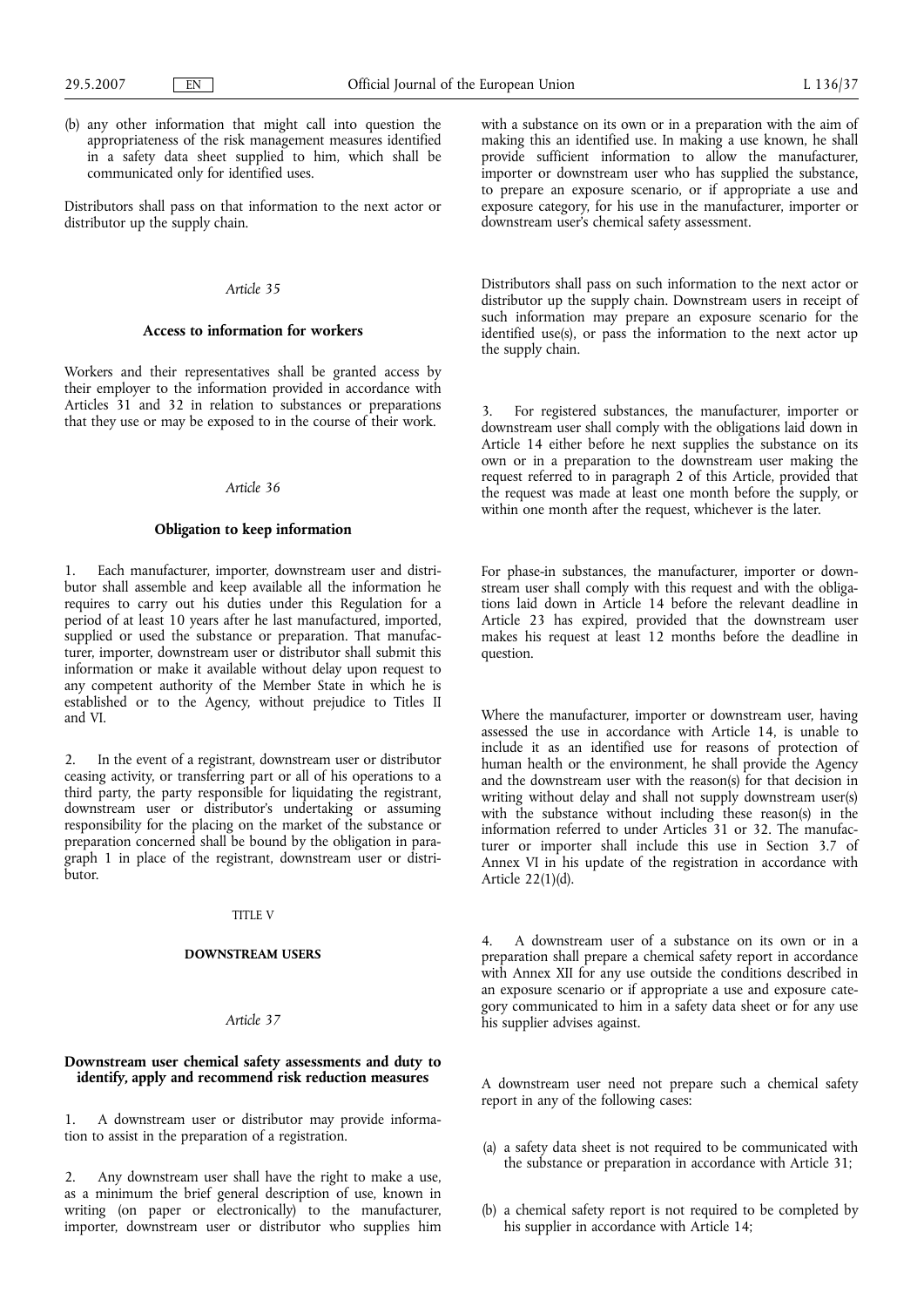- (c) the downstream user uses the substance or preparation in a total quantity of less than one tonne per year;
- (d) the downstream user implements or recommends an exposure scenario which includes as a minimum the conditions described in the exposure scenario communicated to him in the safety data sheet;
- (e) the substance is present in a preparation in a concentration lower than any of the concentrations set out in Article 14  $(2);$
- (f) the downstream user is using the substance for the purposes of product and process oriented research and development, provided that the risks to human health and the environment are adequately controlled in accordance with the requirements of legislation for the protection of workers and the environment.

5. Any downstream user shall identify, apply and where suitable, recommend, appropriate measures to adequately control risks identified in any of the following:

- (a) the safety data sheet(s) supplied to him;
- (b) his own chemical safety assessment;
- (c) any information on risk management measures supplied to him in accordance with Article 32.

6. Where a downstream user does not prepare a chemical safety report in accordance with paragraph 4(c), he shall consider the use(s) of the substance and identify and apply any appropriate risk management measures needed to ensure that the risks to human health and the environment are adequately controlled. Where necessary, this information shall be included in any safety data sheet prepared by him.

7. Downstream users shall keep their chemical safety report up to date and available.

8. A chemical safety report prepared in accordance with paragraph 4 of this Article need not include consideration of the risks to human health from the end uses set out in Article 14(5).

#### *Article 38*

# **Obligation for downstream users to report information**

1. Before commencing or continuing with a particular use of a substance that has been registered by an actor up the supply chain in accordance with Articles 6 or 18, the downstream user shall report to the Agency the information specified in paragraph 2 of this Article, in the following cases:

- (a) the downstream user has to prepare a chemical safety report in accordance with Article  $3\overline{7}(4)$ ; or
- (b) the downstream user is relying on the exemptions in Article 37(4)(c) or (f).

2. The information reported by the downstream user shall include the following:

- (a) his identity and contact details as specified in Section 1.1 of Annex VI;
- (b) the registration number(s) referred to in Article 20(3), if available;
- (c) the identity of the substance(s) as specified in Section 2.1 to 2.3.4 of Annex VI;
- (d) the identity of the manufacturer(s) or the importer(s) or other supplier as specified in Section 1.1 of Annex VI;
- (e) a brief general description of the use(s), as specified in Section 3.5 of Annex  $\overline{VI}$ , and of the conditions of use(s);
- (f) except where the downstream user is relying on the exemption in Article 37(4)(c), a proposal for additional testing on vertebrate animals, where this is considered necessary by the downstream user to complete his chemical safety assessment.

3. The downstream user shall update this information without delay in the event of a change in the information reported in accordance with paragraph 1.

4. A downstream user shall report to the Agency if his classification of a substance is different to that of his supplier.

5. Except where a downstream user is relying on the exemption in Article 37(4)(c), reporting in accordance with paragraphs 1 to 4 of this Article shall not be required in respect of a substance, on its own or in a preparation, used by the downstream user in quantities of less than one tonne per year for that particular use.

# *Article 39*

# **Application of downstream user obligations**

1. Downstream users shall be required to comply with the requirements of Article 37 at the latest 12 months after receiving a registration number communicated to them by their suppliers in a safety data sheet.

2. Downstream users shall be required to comply with the requirements of Article 38 at the latest six months after receiving a registration number communicated to them by their suppliers in a safety data sheet.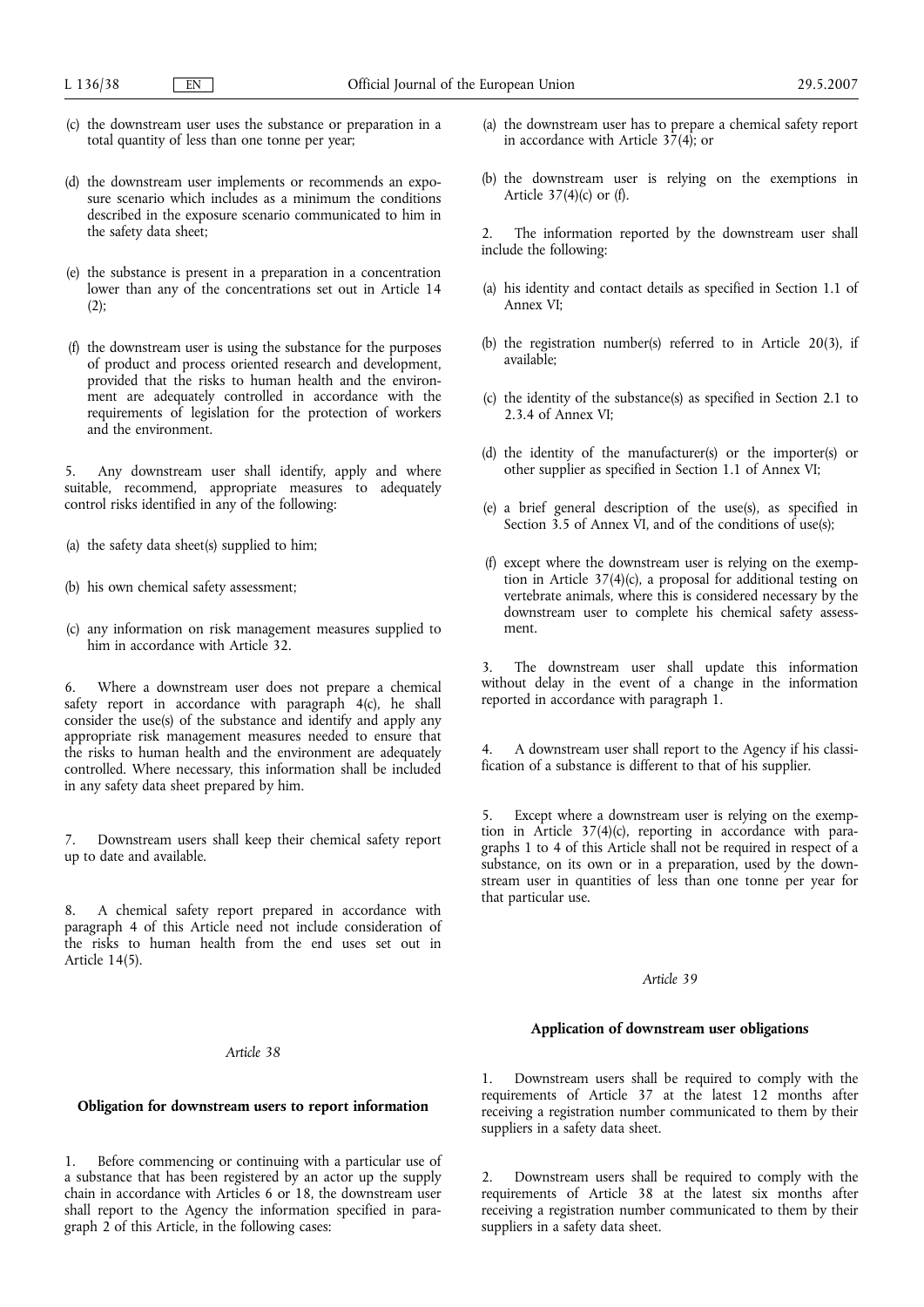TITLE VI **EVALUATION** *CHAPTER 1 Dossier evaluation* (e) a decision in accordance with points (a), (b) or (c), if several registrants or downstream users of the same substance have submitted proposals for the same test, giving them the opportunity to reach an agreement on who will perform the test on behalf of all of them and to inform the Agency accordingly within 90 days. If the Agency is not informed of such agreement within such 90 days, it shall designate one of the registrants or downstream users, as appropriate, to perform the test on behalf of all of them. 4. The registrant or downstream user shall submit the information required to the Agency by the deadline set.

## *Article 41*

# **Compliance check of registrations**

1. The Agency may examine any registration in order to verify any of the following:

- (a) that the information in the technical dossier(s) submitted pursuant to Article 10 complies with the requirements of Articles 10, 12 and 13 and with Annexes III and VI to X;
- (b) that the adaptations of the standard information requirements and the related justifications submitted in the technical dossier(s) comply with the rules governing such adaptations set out in Annexes VII to X and with the general rules set out in Annex XI;
- (c) that any required chemical safety assessment and chemical safety report comply with the requirements of Annex I and that the proposed risk management measures are adequate;
- (d) that any explanation(s) submitted in accordance with Article 11(3) or Article 19(2) have an objective basis.

The list of dossiers being checked for compliance by the Agency shall be made available to Member States competent authorities.

3. On the basis of an examination made pursuant to paragraph 1, the Agency may, within 12 months of the start of the compliance check, prepare a draft decision requiring the registrant(s) to submit any information needed to bring the registration(s) into compliance with the relevant information requirements and specifying adequate time limits for the submission of further information. Such a decision shall be taken in accordance with the procedure laid down in Articles 50 and 51.

(d) a decision rejecting the testing proposal;

*Article 40*

# **Examination of testing proposals**

1. The Agency shall examine any testing proposal set out in a registration or a downstream user report for provision of the information specified in Annexes IX and X for a substance. Priority shall be given to registrations of substances which have or may have PBT, vPvB, sensitising and/or carcinogenic, mutagenic or toxic for reproduction (CMR) properties, or substances classified as dangerous according to Directive 67/548/EEC above 100 tonnes per year with uses resulting in widespread and diffuse exposure.

2. Information relating to testing proposals involving tests on vertebrate animals shall be published on the Agency website. The Agency shall publish on its website the name of the substance, the hazard end-point for which vertebrate testing is proposed, and the date by which any third party information is required. It shall invite third parties to submit, using the format provided by the Agency, scientifically valid information and studies that address the relevant substance and hazard endpoint, addressed by the testing proposal, within 45 days of the date of publication. All such scientifically valid information and studies received shall be taken into account by the Agency in preparing its decision in accordance with paragraph 3.

3. On the basis of the examination under paragraph 1, the Agency shall draft one of the following decisions and that decision shall be taken in accordance with the procedure laid down in Articles 50 and 51:

- (a) a decision requiring the registrant(s) or downstream user(s) concerned to carry out the proposed test and setting a deadline for submission of the study summary, or the robust study summary if required by Annex I;
- (b) a decision in accordance with point (a), but modifying the conditions under which the test is to be carried out;
- (c) a decision in accordance with points (a), (b) or (d) but requiring registrant(s) or downstream user(s) to carry out one or more additional tests in cases of non-compliance of the testing proposal with Annexes IX, X and XI;

The registrant shall submit the information required to the Agency by the deadline set.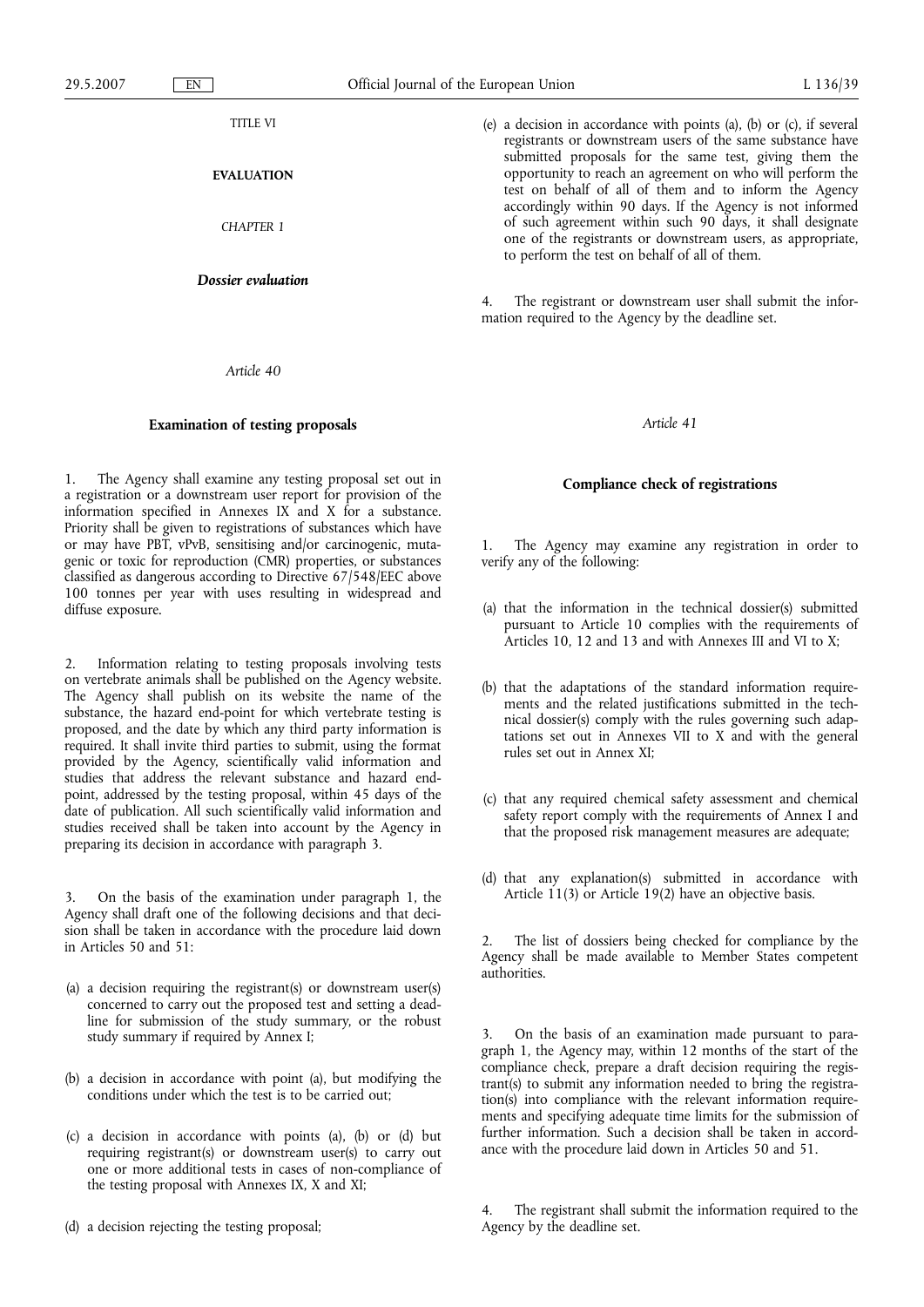# **Procedure and time periods for examination of testing proposals**

In the case of non phase-in substances, the Agency shall prepare a draft decision in accordance with Article 40(3) within 180 days of receiving a registration or downstream user report containing a testing proposal.

2. In the case of phase-in substances, the Agency shall prepare the draft decisions in accordance with Article  $40(3)$ :

- (a) by 1 December 2012 for all registrations received by 1 December 2010 containing proposals for testing in order to fulfil the information requirements in Annexes IX and X;
- (b) by 1 June 2016 for all registrations received by 1 June 2013 containing proposals for testing in order to fulfil the information requirements in Annex IX only;
- (c) by 1 June 2022 for any registrations containing testing proposals received by 1 June 2018.

3. The list of registration dossiers being evaluated under Article 40 shall be made available to Member States.

# *CHAPTER 2*

## *Substance evaluation*

#### *Article 44*

## **Criteria for substance evaluation**

1. In order to ensure a harmonised approach, the Agency shall in cooperation with the Member States develop criteria for prioritising substances with a view to further evaluation. Prioritisation shall be on a risk-based approach. The criteria shall consider:

- (a) hazard information, for instance structural similarity of the substance with known substances of concern or with substances which are persistent and liable to bio-accumulate, suggesting that the substance or one or more of its transformation products has properties of concern or is persistent and liable to bio-accumulate;
- (b) exposure information;
- (c) tonnage, including aggregated tonnage from the registrations submitted by several registrants.

5. To ensure that registration dossiers comply with this Regulation, the Agency shall select a percentage of those dossiers, no lower than 5 % of the total received by the Agency for each tonnage band, for compliance checking. The Agency shall give priority, but not exclusively, to dossiers meeting at least one of the following criteria:

- (a) the dossier contains information in Article 10(a)(iv), (vi) and/or (vii) submitted separately as per Article 11(3); or
- (b) the dossier is for a substance manufactured or imported in quantities of one tonne or more per year and does not meet the requirements of Annex VII applying under either Article  $12(1)(a)$  or (b), as the case may be; or
- (c) the dossier is for a substance listed in the Community rolling action plan referred to in Article 44(2).

6. Any third party may electronically submit information to the Agency relating to substances that appear on the list referred to in Article 28(4). The Agency shall consider this information together with the information submitted according to Article 124 when checking and selecting dossiers.

7. The Commission may, after consulting with the Agency, take a decision to vary the percentage of dossiers selected and amend or include further criteria in paragraph 5 in accordance with the procedure referred to in Article  $133(4)$ .

*Article 42*

# **Check of information submitted and follow-up to dossier evaluation**

1. The Agency shall examine any information submitted in consequence of a decision taken under Articles 40 or 41, and draft any appropriate decisions in accordance with these Articles, if necessary.

2. Once the dossier evaluation is completed, the Agency shall notify the Commission and the competent authorities of the Member States of the information obtained and any conclusions made. The competent authorities shall use the information obtained from this evaluation for the purposes of Article 45(5), Article 59(3) and Article 69(4). The Agency shall use the information obtained from this evaluation for the purposes of Article 44.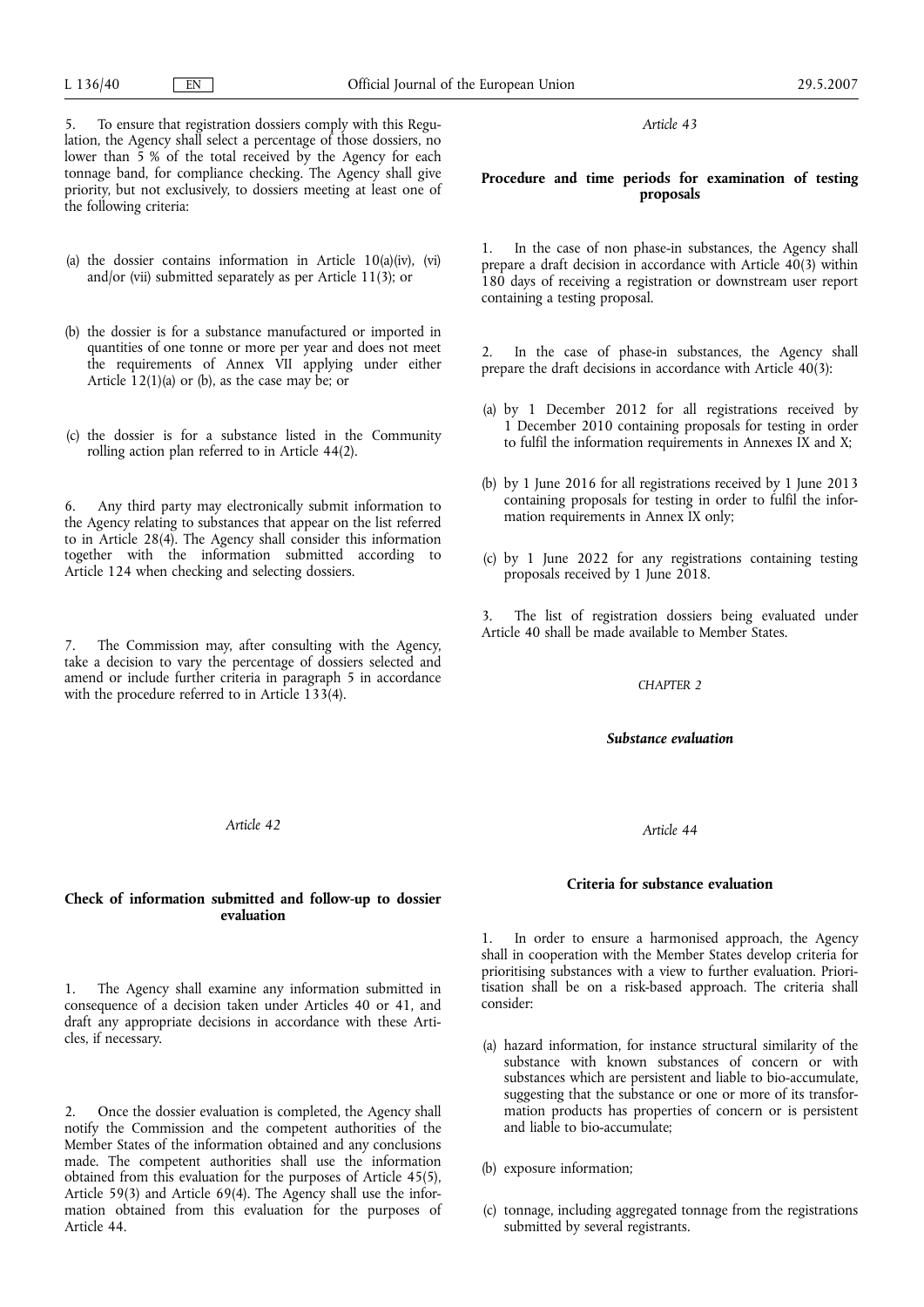2. The Agency shall use the criteria in paragraph 1 for the purpose of compiling a draft Community rolling action plan which shall cover a period of three years and shall specify substances to be evaluated each year. Substances shall be included if there are grounds for considering (either on the basis of a dossier evaluation carried out by the Agency or on the basis of any other appropriate source, including information in the registration dossier) that a given substance constitutes a risk to human health or the environment. The Agency shall submit the first draft rolling action plan to the Member States by 1 December 2011. The Agency shall submit draft annual updates to the rolling action plan to the Member States by 28 February each year.

The Agency shall adopt the final Community rolling action plan on the basis of an opinion from the Member State Committee set up under Article 76(1)(e) (hereinafter referred to as the Member State Committee) and shall publish the plan on its website, identifying the Member State who will carry out the evaluation of the substances listed therein as determined according to Article 45.

# *Article 45*

# **Competent authority**

1. The Agency shall be responsible for coordinating the substance evaluation process and ensuring that substances on the Community rolling action plan are evaluated. In doing so, the Agency shall rely on the competent authorities of Member States. In carrying out an evaluation of a substance, the competent authorities may appoint another body to act on their behalf.

2. A Member State may choose (a) substance(s) from the draft Community rolling action plan, with the aim of becoming a competent authority for the purposes of Articles 46, 47 and 48. In the event of a substance from the draft Community rolling action plan not being chosen by any Member State, the Agency shall ensure that the substance is evaluated.

3. In cases where two or more Member States have expressed an interest in evaluating the same substance and they cannot agree who should be the competent authority, the competent authority for the purposes of Articles 46, 47 and 48 shall be determined in accordance with the following procedure.

The Agency shall refer the matter to the Member State Committee, in order to agree which authority shall be the competent authority, taking into account the Member State in which the manufacturer(s) or importer(s) is located, the respective proportions of total Community gross domestic product, the number of substances already being evaluated by a Member State and the expertise available.

If, within 60 days of the referral, the Member State Committee reaches unanimous agreement, the Member States concerned shall adopt substances for evaluation accordingly.

If the Member State Committee fails to reach a unanimous agreement, the Agency shall submit the conflicting opinions to the Commission, which shall decide which authority shall be the competent authority, in accordance with the procedure referred to in Article 133(3), and the Member States concerned shall adopt substances for evaluation accordingly.

The competent authority identified in accordance with paragraphs 2 and 3 shall evaluate the allocated substances in accordance with this Chapter.

5. A Member State may notify the Agency at any time of a substance not on the Community rolling action plan, whenever it is in possession of information which suggests that the substance is a priority for evaluation. The Agency shall decide whether to add this substance to the Community rolling action plan on the basis of an opinion from the Member State Committee. If the substance is added to the Community rolling action plan, the proposing Member State, or another Member State who agrees, shall evaluate that substance.

# *Article 46*

# **Requests for further information and check of information submitted**

1. If the competent authority considers that further information is required, including, if appropriate, information not required in Annexes VII to X, it shall prepare a draft decision, stating reasons, requiring the registrant(s) to submit the further information and setting a deadline for its submission. A draft decision shall be prepared within 12 months of the publication of the Community rolling action plan on the Agency's website for substances to be evaluated that year. The decision shall be taken in accordance with the procedure laid down in Articles 50 and 52.

2. The registrant shall submit the information required to the Agency by the deadline set.

3. The competent authority shall examine any information submitted, and shall draft any appropriate decisions in accordance with this Article, if necessary, within 12 months of the information being submitted.

4. The competent authority shall finish its evaluation activities within 12 months of the start of the evaluation of the substance or within 12 months of the information being submitted under paragraph 2, and notify the Agency accordingly. If this deadline is exceeded, the evaluation shall be deemed to be finished.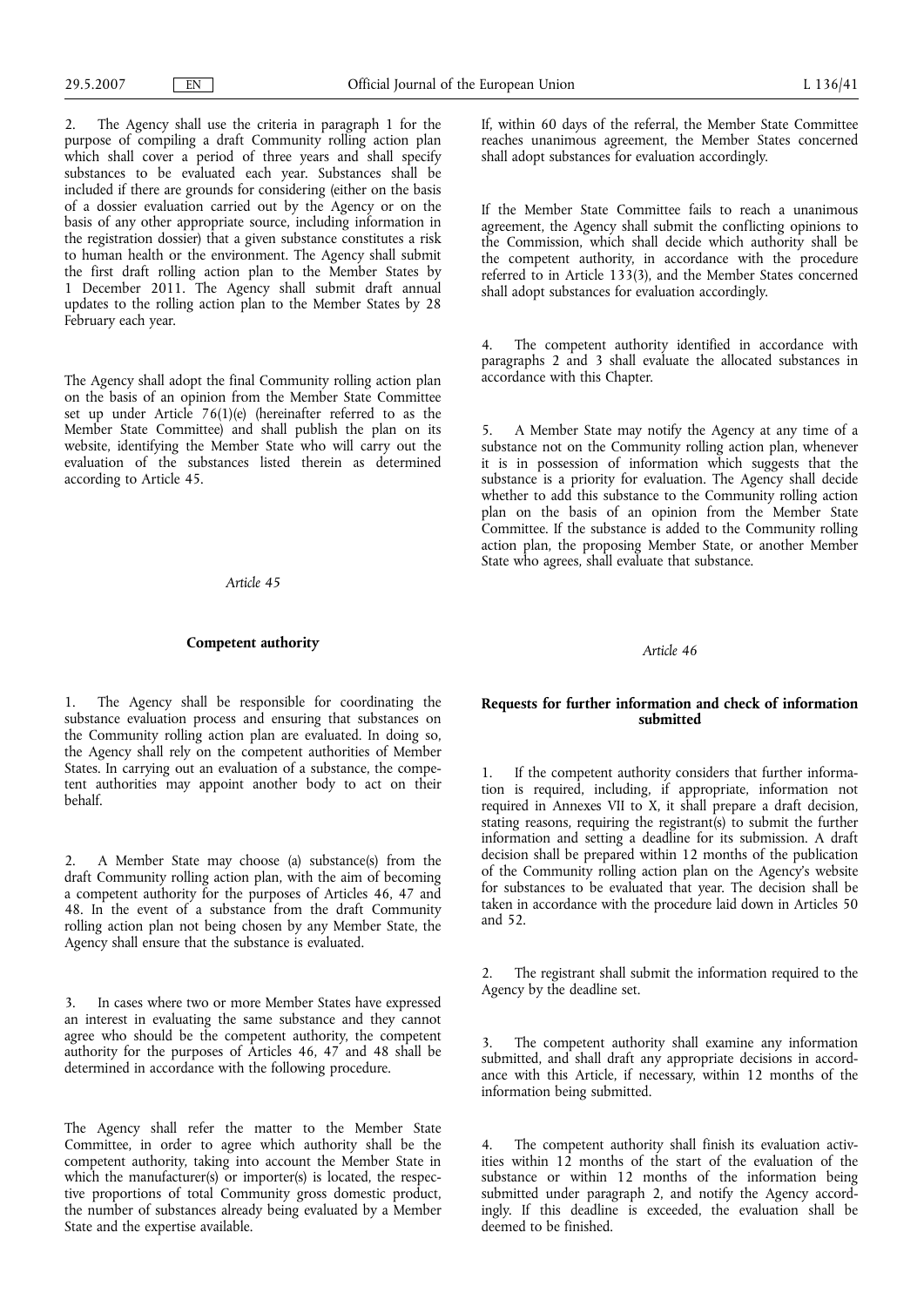## **Coherence with other activities**

1. An evaluation of a substance shall be based on all relevant information submitted on that particular substance and on any previous evaluation under this Title. Where information on intrinsic properties of a substance has been generated by reference to structurally related substance(s), the evaluation may also cover these related substances. In cases where a decision on an evaluation has been previously taken in accordance with Article 51 or Article  $52$ , any draft decision requiring further information under Article 46 may be justified only by a change of circumstances or acquired knowledge.

2. In order to ensure a harmonised approach to requests for further information, the Agency shall monitor draft decisions under Article 46 and shall develop criteria and priorities. Where appropriate, implementing measures shall be adopted in accordance with the procedure referred to in Article 133(3).

# *Article 48*

# **Follow-up to substance evaluation**

Once the substance evaluation has been completed, the competent authority shall consider how to use the information obtained from this evaluation for the purposes of Article 59(3), Article 69(4) and Article 115(1). The competent authority shall inform the Agency of its conclusions as to whether or how to use the information obtained. The Agency shall in turn inform the Commission, the registrant and the competent authorities of the other Member States.

# *CHAPTER 3*

## *Evaluation of intermediates*

# *Article 49*

# **Further information on on-site isolated intermediates**

For on-site isolated intermediates that are used in strictly controlled conditions, neither dossier nor substance evaluation shall apply. However, where the competent authority of the Member State in whose territory the site is located considers that a risk to human health or the environment, equivalent to the level of concern arising from the use of substances meeting the criteria in Article 57, arises from the use of an on-site isolated intermediate and that risk is not properly controlled, it may:

(a) require the registrant to submit further information directly related to the risk identified. This request shall be accompanied by a written justification;

(b) examine any information submitted and, if necessary, recommend any appropriate risk reduction measures to address the risks identified in relation to the site in question.

The procedure provided for in the first paragraph may be undertaken only by the competent authority referred to therein. The competent authority shall inform the Agency of the results of such an evaluation, which shall then inform the competent authorities of the other Member States and make the results available to them.

*CHAPTER 4*

*Common provisions*

*Article 50*

## **Registrants' and downstream users' rights**

The Agency shall notify any draft decision under Articles 40, 41 or 46 to the registrant(s) or downstream user(s) concerned, informing them of their right to comment within 30 days of receipt. If the concerned registrant(s) or downstream user(s) wish to comment, they shall provide their comments to the Agency. The Agency in turn shall inform the competent authority of the submission of the comments without delay. The competent authority (for decisions taken under Article 46) and the Agency (for decisions taken under Articles 40 and 41) shall take any comments received into account and may amend the draft decision accordingly.

If a registrant has ceased the manufacture or import of the substance, or the production or import of an article, or the downstream user the use, he shall inform the Agency of this fact with the consequence that the registered volume in his registration, if appropriate, shall be put to zero and no further information may be requested with respect to that substance, unless the registrant notifies the restart of the manufacture or import of the substance or the production or import of the article, or the downstream user notifies the restart of the use. The Agency shall inform the competent authority of the Member State in which the registrant or downstream user is located.

The registrant may cease the manufacture or import of the substance or the production or import of the article, or the downstream user the use, upon receipt of the draft decision. In such cases, the registrant, or downstream user, shall inform the Agency of this fact with the consequence that his registration, or report, shall no longer be valid, and no further information may be requested with respect to that substance, unless he submits a new registration or report. The Agency shall inform the competent authority of the Member State in which the registrant or downstream user is located.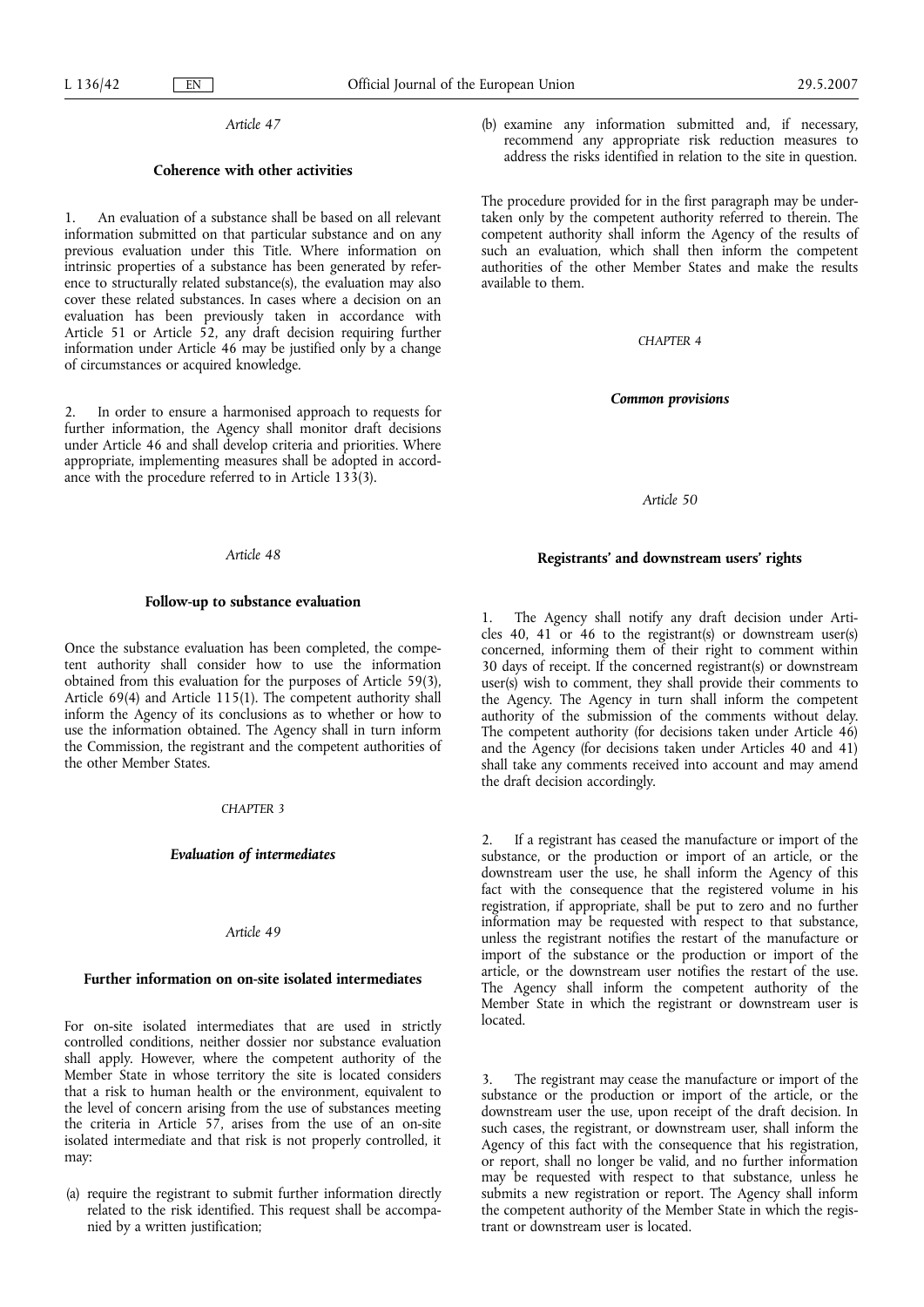4. Notwithstanding paragraphs 2 and 3, further information may be required in accordance with Article 46 in either or both of the following cases:

- (a) where the competent authority prepares a dossier in accordance with Annex XV concluding that there is a potential long-term risk to human health or the environment justifying the need for further information;
- (b) where the exposure to the substance manufactured or imported by the registrant(s), or to the substance in the article produced or imported by the registrant(s), or to the substance used by the downstream user(s) contributes significantly to that risk.

The procedure in Articles 69 to 73 shall apply *mutatis mutandis*.

# *Article 51*

# **Adoption of decisions under dossier evaluation**

1. The Agency shall notify its draft decision in accordance with Articles 40 or 41, together with the comments of the registrant, to the competent authorities of the Member States.

2. Within 30 days of circulation, the Member States may propose amendments to the draft decision to the Agency.

If the Agency does not receive any proposals, it shall take the decision in the version notified under paragraph 1.

4. If the Agency receives a proposal for amendment, it may modify the draft decision. The Agency shall refer a draft decision, together with any amendments proposed, to the Member State Committee within 15 days of the end of the 30-day period referred to in paragraph 2.

5. The Agency shall forthwith communicate any proposal for amendment to any registrants or downstream users concerned and allow them to comment within 30 days. The Member State Committee shall take any comments received into account.

6. If, within 60 days of the referral, the Member State Committee reaches a unanimous agreement on the draft decision, the Agency shall take the decision accordingly.

7. If the Member State Committee fails to reach unanimous agreement, the Commission shall prepare a draft decision to be taken in accordance with the procedure referred to in Article 133(3).

8. An appeal may be brought, in accordance with Articles 91, 92 and 93, against Agency decisions under paragraphs 3 and 6 of this Article.

*Article 52*

## **Adoption of decisions under substance evaluation**

1. The competent authority shall circulate its draft decision in accordance with Article 46, together with any comments by the registrant or downstream user, to the Agency and to the competent authorities of the other Member States.

2. The provisions of Article 51(2) to (8) shall apply *mutatis mutandis*.

## *Article 53*

# **Cost sharing for tests without an agreement between registrants and/or downstream users**

1. Where registrants or downstream users are required to perform a test as a result of a decision taken under this Title, those registrants or downstream users shall make every effort to reach an agreement as to who is to carry it out on behalf of the other registrants or downstream users and to inform the Agency accordingly within 90 days. If the Agency is not informed of such agreement within such 90 days, it shall designate one of the registrants or downstream users to perform the test on behalf of all of them.

2. If a registrant or downstream user performs a test on behalf of others, they shall all share the cost of that study equally.

3. In the case referred to in paragraph 1, the registrant or downstream user who performs the test shall provide each of the others concerned with a copy of the full study report.

4. The person performing and submitting the study shall have a claim against the others accordingly. Any person concerned shall be able to make a claim in order to prohibit another person from manufacturing, importing or placing the substance on the market if that other person either fails to pay his share of the cost or to provide security for that amount or fails to hand over a copy of the full study report of the study performed. All claims shall be enforceable in the national courts. Any person may choose to submit their claims for remuneration to an arbitration board and accept the arbitration order.

#### *Article 54*

# **Publication of information on evaluation**

By 28 February of each year, the Agency shall publish on its website a report on the progress made over the previous calendar year towards discharging the obligations incumbent upon it in relation to evaluation. This report shall include, in particular, recommendations to potential registrants in order to improve the quality of future registrations.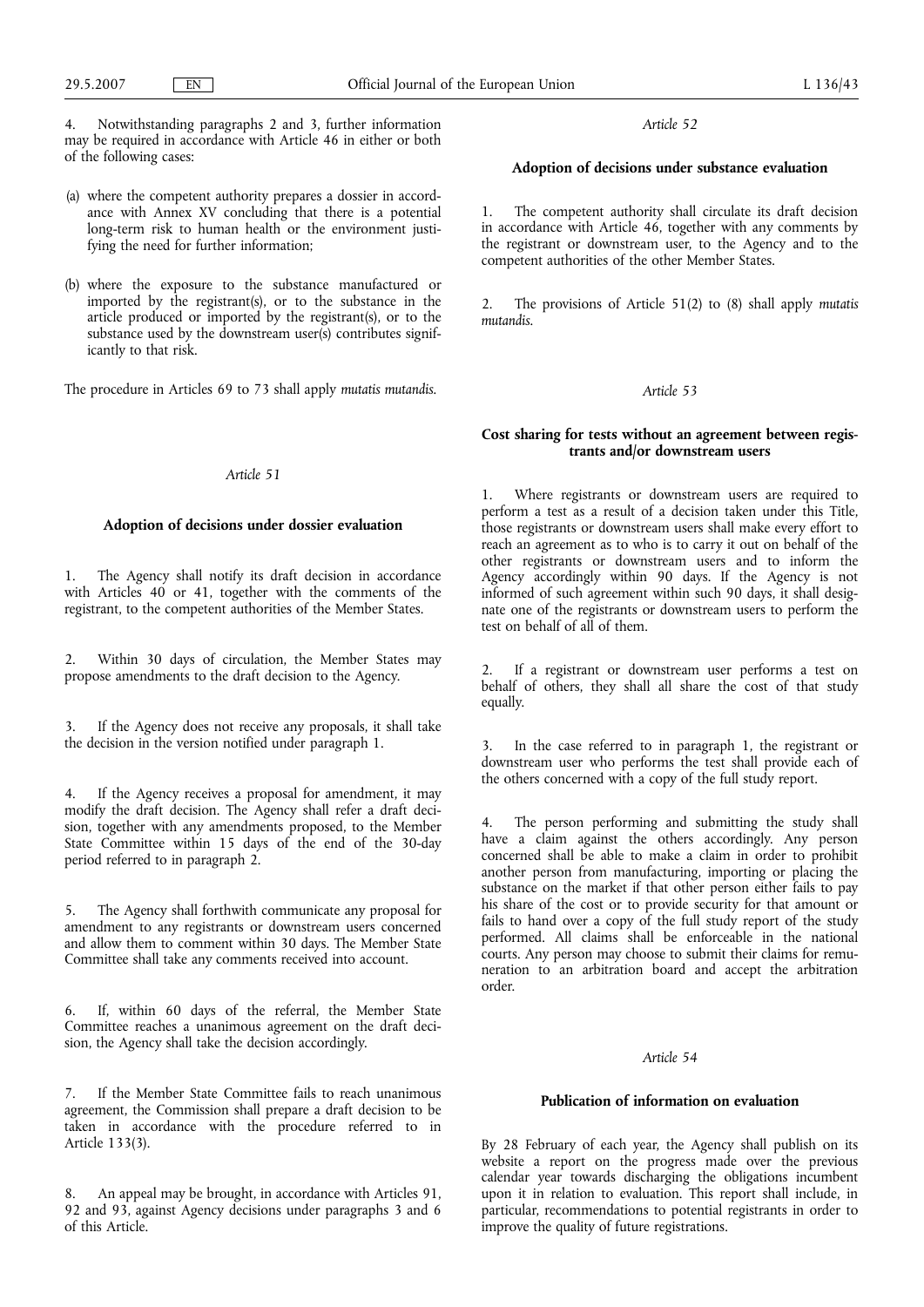TITLE VII

# **AUTHORISATION**

*CHAPTER 1*

### *Authorisation requirement*

*Article 55*

# **Aim of authorisation and considerations for substitution**

The aim of this Title is to ensure the good functioning of the internal market while assuring that the risks from substances of very high concern are properly controlled and that these substances are progressively replaced by suitable alternative substances or technologies where these are economically and technically viable. To this end all manufacturers, importers and downstream users applying for authorisations shall analyse the availability of alternatives and consider their risks, and the technical and economic feasibility of substitution.

#### *Article 56*

## **General provisions**

1. A manufacturer, importer or downstream user shall not place a substance on the market for a use or use it himself if that substance is included in Annex XIV, unless:

- (a) the use(s) of that substance on its own or in a preparation or the incorporation of the substance into an article for which the substance is placed on the market or for which he uses the substance himself has been authorised in accordance with Articles 60 to 64; or
- (b) the use(s) of that substance on its own or in a preparation or the incorporation of the substance into an article for which the substance is placed on the market or for which he uses the substance himself has been exempted from the authorisation requirement in Annex XIV itself in accordance with Article 58 $(2)$ ; or
- (c) the date referred to in Article  $58(1)(c)(i)$  has not been reached; or
- (d) the date referred to in Article 58(1)(c)(i) has been reached and he made an application 18 months before that date but a decision on the application for authorisation has not yet been taken; or

(e) in cases where the substance is placed on the market, authorisation for that use has been granted to his immediate downstream user.

2. A downstream user may use a substance meeting the criteria set out in paragraph 1 provided that the use is in accordance with the conditions of an authorisation granted to an actor up his supply chain for that use.

Paragraphs 1 and 2 shall not apply to the use of substances in scientific research and development. Annex XIV shall specify if paragraphs 1 and 2 apply to product and process orientated research and development as well as the maximum quantity exempted.

Paragraphs 1 and 2 shall not apply to the following uses of substances:

- (a) uses in plant protection products within the scope of Directive  $91/414$ /EEC;
- (b) uses in biocidal products within the scope of Directive 98/8/  $E$ <sup> $\cdot$ </sup>
- (c) use as motor fuels covered by Directive 98/70/EC of the European Parliament and of the Council of 13 October 1998 relating to the quality of petrol and diesel fuels (1 );
- (d) uses as fuel in mobile or fixed combustion plants of mineral oil products and use as fuels in closed systems.

5. In the case of substances that are subject to authorisation only because they meet the criteria in Article 57(a), (b) or (c) or because they are identified in accordance with Article 57(f) only because of hazards to human health, paragraphs 1 and 2 of this Article shall not apply to the following uses:

- (a) uses in cosmetic products within the scope of Directive 76/ 768/EEC;
- (b) uses in food contact materials within the scope of Regulation (EC) No 1935/2004.

6. Paragraphs 1 and 2 shall not apply to the use of substances when they are present in preparations:

- (a) for substances referred to in Article 57(d), (e) and (f), below a concentration limit of 0,1 % weight by weight  $(w/w)$ ;
- (b) for all other substances, below the lowest of the concentration limits specified in Directive 1999/45/EC or in Annex I to Directive 67/548/EEC which result in the classification of the preparation as dangerous.

 $($ <sup>1</sup> ) OJ L 350, 28.12.1998, p. 58. Directive as amended by Regulation (EC) No 1882/2003.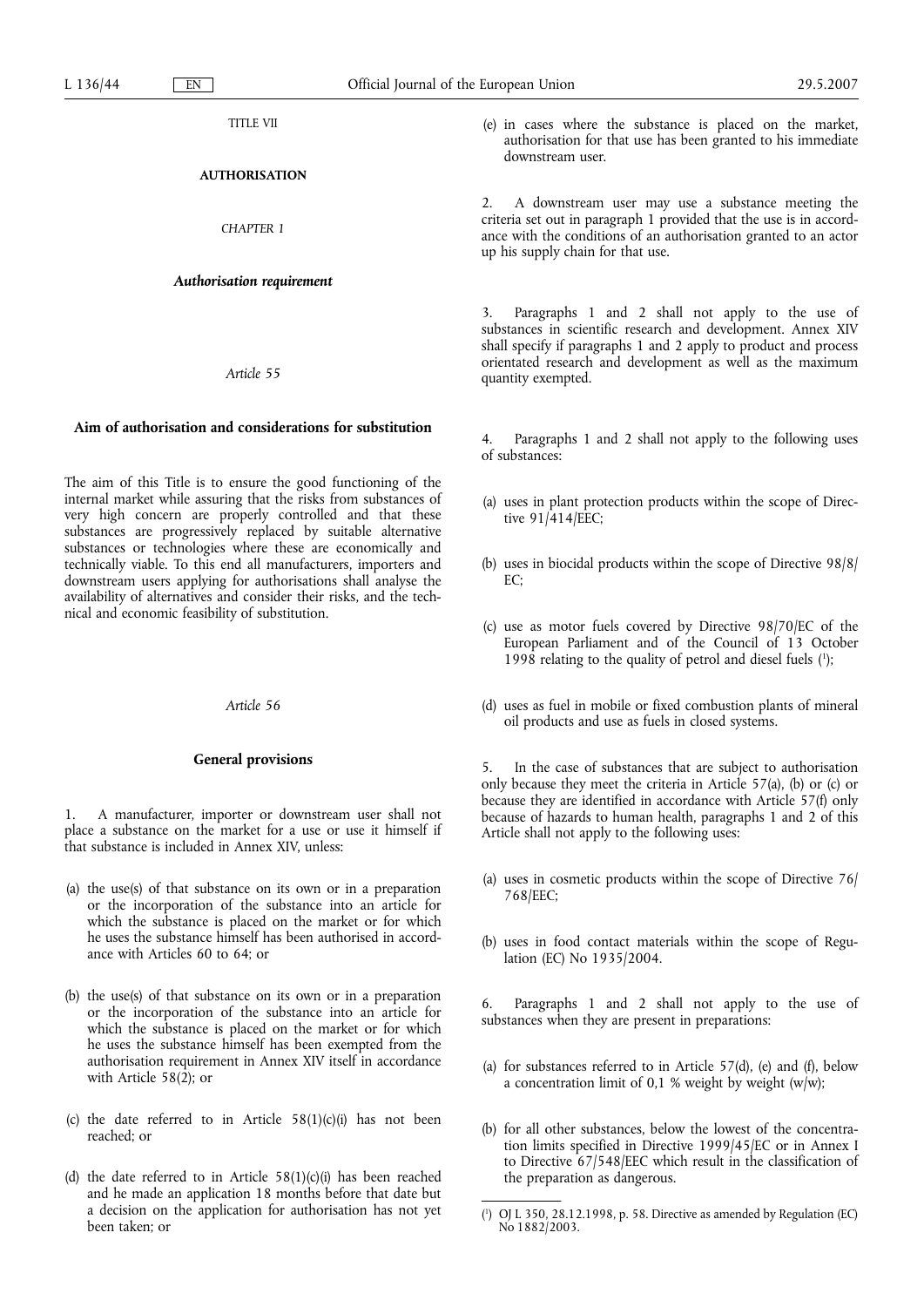# **Substances to be included in Annex XIV**

The following substances may be included in Annex XIV in accordance with the procedure laid down in Article 58:

- (a) substances meeting the criteria for classification as carcinogenic category 1 or 2 in accordance with Directive 67/548/ EEC;
- (b) substances meeting the criteria for classification as mutagenic category 1 or 2 in accordance with Directive 67/548/ EEC;
- (c) substances meeting the criteria for classification as toxic for reproduction category 1 or 2 in accordance with Directive 67/548/EEC;
- (d) substances which are persistent, bioaccumulative and toxic in accordance with the criteria set out in Annex XIII of this Regulation;
- (e) substances which are very persistent and very bioaccumulative in accordance with the criteria set out in Annex XIII of this Regulation;
- (f) substances such as those having endocrine disrupting properties or those having persistent, bioaccumulative and toxic properties or very persistent and very bioaccumulative properties, which do not fulfil the criteria of points (d) or  $(e)$  — for which there is scientific evidence of probable serious effects to human health or the environment which give rise to an equivalent level of concern to those of other substances listed in points (a) to (e) and which are identified on a case-by-case basis in accordance with the procedure set out in Article 59.

## *Article 58*

## **Inclusion of substances in Annex XIV**

1. Whenever a decision is taken to include in Annex XIV substances referred to in Article 57, such a decision shall be taken in accordance with the procedure referred to in Article 133(4). It shall specify for each substance:

- (a) the identity of the substance as specified in Section 2 of Annex VI;
- (b) the intrinsic property (properties) of the substance referred to in Article 57;
- (c) transitional arrangements:
	- (i) the date(s) from which the placing on the market and the use of the substance shall be prohibited unless an authorisation is granted (hereinafter referred to as the sunset date) which should take into account, where appropriate, the production cycle specified for that use;
- (ii) a date or dates at least 18 months before the sunset date (s) by which applications must be received if the applicant wishes to continue to use the substance or place it on the market for certain uses after the sunset date(s); these continued uses shall be allowed after the sunset date until a decision on the application for authorisation is taken;
- (d) review periods for certain uses, if appropriate;
- (e) uses or categories of uses exempted from the authorisation requirement, if any, and conditions for such exemptions, if any.

Uses or categories of uses may be exempted from the authorisation requirement provided that, on the basis of the existing specific Community legislation imposing minimum requirements relating to the protection of human health or the environment for the use of the substance, the risk is properly controlled. In the establishment of such exemptions, account shall be taken, in particular, of the proportionality of risk to human health and the environment related to the nature of the substance, such as where the risk is modified by the physical form.

3. Prior to a decision to include substances in Annex XIV, the Agency shall, taking into account the opinion of the Member State Committee, recommend priority substances to be included specifying for each substance the items set out in paragraph 1. Priority shall normally be given to substances with:

(a) PBT or vPvB properties; or

- (b) wide dispersive use; or
- (c) high volumes.

The number of substances included in Annex XIV and the dates specified under paragraph 1 shall also take account of the Agency's capacity to handle applications in the time provided for. The Agency shall make its first recommendation of priority substances to be included in Annex XIV by 1 June 2009. The Agency shall make further recommendations at least every second year with a view to including further substances in Annex XIV.

4. Before the Agency sends its recommendation to the Commission it shall make it publicly available on its website, clearly indicating the date of publication, taking into account Articles 118 and 119 on access to information. The Agency shall invite all interested parties to submit comments within three months of the date of publication, in particular on uses which should be exempt from the authorisation requirement.

The Agency shall update its recommendation, taking into account the comments received.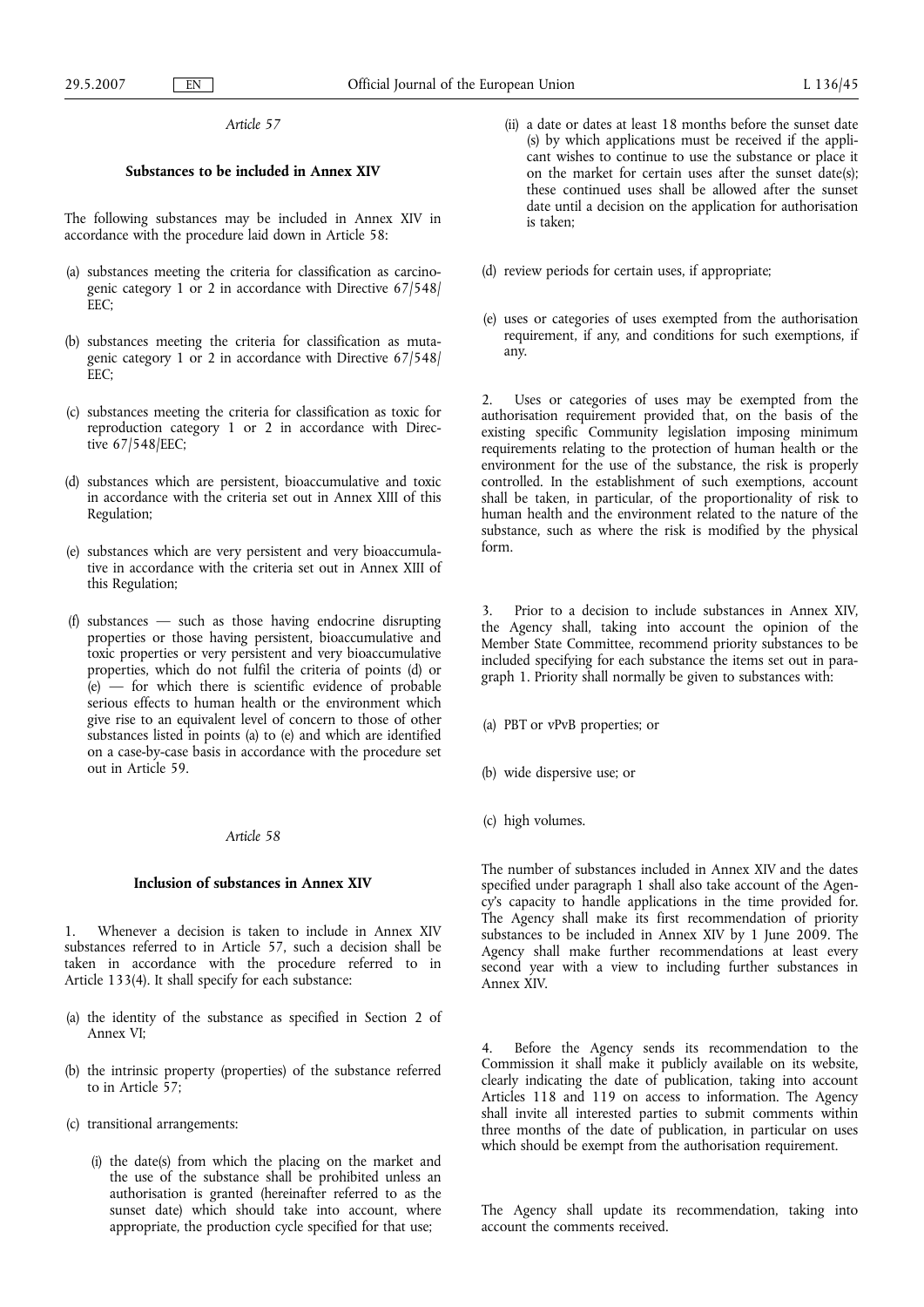5. Subject to paragraph 6, after inclusion of a substance in Annex XIV, this substance shall not be subjected to new restrictions under the procedure outlined in Title VIII covering the risks to human health or the environment from the use of the substance on its own, in a preparation or incorporation of a substance in an article arising from the intrinsic properties specified in Annex XIV.

6. A substance listed in Annex XIV may be subjected to new restrictions under the procedure outlined in Title VIII covering the risks to human health or the environment from the presence of the substance in (an) article(s).

Substances for which all uses have been prohibited under Title VIII or by other Community legislation shall not be included in Annex XIV or shall be removed from it.

8. Substances which as a result of new information no longer meet the criteria of Article 57 shall be removed from Annex XIV in accordance with the procedure referred to in Article 133(4).

### *Article 59*

#### **Identification of substances referred to in Article 57**

1. The procedure set out in paragraphs 2 to 10 of this Article shall apply for the purpose of identifying substances meeting the criteria referred to in Article 57 and establishing a candidate list for eventual inclusion in Annex XIV. The Agency shall indicate, within this list, the substances that are on its work programme according to Article 83(3)(e).

2. The Commission may ask the Agency to prepare a dossier in accordance with relevant Sections of Annex XV for substances which in its opinion meet the criteria set out in Article 57. The dossier may be limited, if appropriate, to a reference to an entry in Annex I of Directive 67/548/EEC. The Agency shall make this dossier available to the Member States.

3. Any Member State may prepare a dossier in accordance with Annex XV for substances which in its opinion meet the criteria set out in Article 57 and forward it to the Agency. The dossier may be limited, if appropriate, to a reference to an entry in Annex I of Directive  $67/548/EEC$ . The Agency shall make this dossier available within 30 days of receipt to the other Member States.

4. The Agency shall publish on its website a notice that an Annex XV dossier has been prepared for a substance. The Agency shall invite all interested parties to submit comments within a specified deadline to the Agency.

5. Within 60 days of circulation, the other Member States or the Agency may comment on the identification of the substance in relation to the criteria in Article 57 in the dossier to the Agency.

6. If the Agency does not receive or make any comments, it shall include this substance on the list referred to in paragraph 1. The Agency may include this substance in its recommendations under Article 58(3).

7. When comments are made or received, the Agency shall refer the dossier to the Member State Committee within 15 days of the end of the 60-day period referred to in paragraph 5.

8. If, within 30 days of the referral, the Member State Committee reaches a unanimous agreement on the identification, the Agency shall include the substance in the list referred to in paragraph 1. The Agency may include that substance in its recommendations under Article 58(3).

If the Member State Committee fails to reach a unanimous agreement, the Commission shall prepare a draft proposal on the identification of the substance within three months of receipt of the opinion of the Member State Committee. A final decision on the identification of the substance shall be taken in accordance with the procedure referred to in Article 133(3).

10. The Agency shall publish and update the list referred to in paragraph 1 on its website without delay after a decision on inclusion of a substance has been taken.

#### *CHAPTER 2*

# *Granting of authorisations*

## *Article 60*

# **Granting of authorisations**

1. The Commission shall be responsible for taking decisions on applications for authorisations in accordance with this Title.

Without prejudice to paragraph 3, an authorisation shall be granted if the risk to human health or the environment from the use of a substance arising from the intrinsic properties specified in Annex XIV is adequately controlled in accordance with Section 6.4 of Annex I and as documented in the applicant's chemical safety report, taking into account the opinion of the Committee for Risk Assessment referred to in Article 64(4) (a). When granting the authorisation, and in any conditions imposed therein, the Commission shall take into account all discharges, emissions and losses, including risks arising from diffuse or dispersive uses, known at the time of the decision.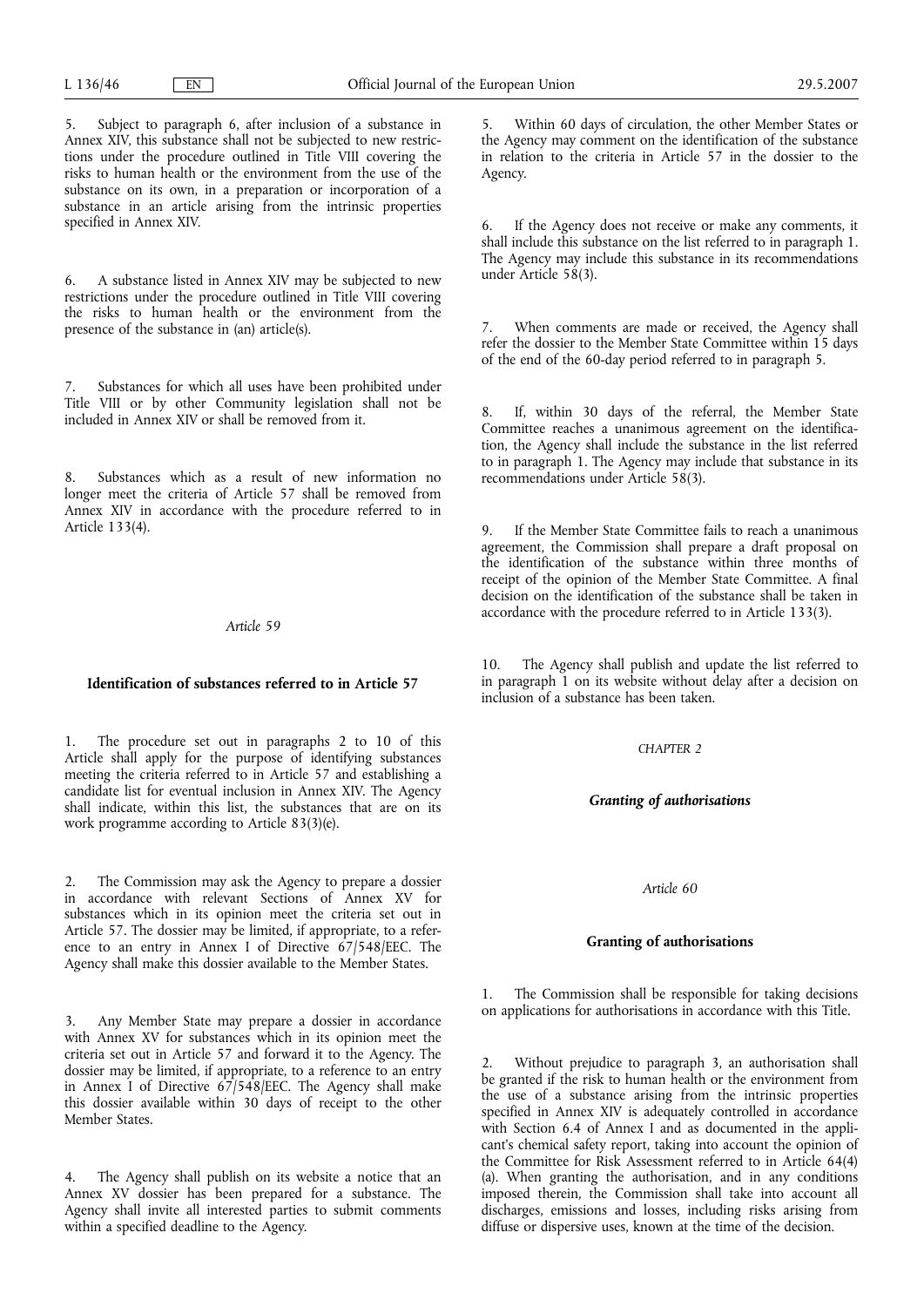The Commission shall not consider the risks to human health arising from the use of a substance in a medical device regulated by Council Directive 90/385/EEC of 20 June 1990 on the approximation of the laws of the Member States relating to active implantable medical devices (1 ), Council Directive 93/42/ EEC of 14 June 1993 concerning medical devices (2) or Directive 98/79/EC of the European Parliament and of the Council of 27 October 1998 on *in vitro* diagnostic medical devices (3 ).

- 3. Paragraph 2 shall not apply to:
- (a) substances meeting the criteria in Article  $57(a)$ , (b), (c) or (f) for which it is not possible to determine a threshold in accordance with Section 6.4 of Annex I;
- (b) substances meeting the criteria in Article 57(d) or (e);
- (c) substances identified under Article 57(f) having persistent, bioaccumulative and toxic properties or very persistent and very bioaccumulative properties.

4. If an authorisation cannot be granted under paragraph 2 or for substances listed in paragraph 3, an authorisation may only be granted if it is shown that socio-economic benefits outweigh the risk to human health or the environment arising from the use of the substance and if there are no suitable alternative substances or technologies. This decision shall be taken after consideration of all of the following elements and taking into account the opinions of the Committee for Risk Assessment and the Committee for Socio-economic Analysis referred to in Article  $64(4)(a)$  and  $(b)$ :

- (a) the risk posed by the uses of the substance, including the appropriateness and effectiveness of the risk management measures proposed;
- (b) the socio-economic benefits arising from its use and the socio-economic implications of a refusal to authorise as demonstrated by the applicant or other interested parties;
- (c) the analysis of the alternatives submitted by the applicant under Article 62(4)(e) or any substitution plan submitted by the applicant under Article 62(4)(f), and any third party contributions submitted under Article 64(2);
- (d) available information on the risks to human health or the environment of any alternative substances or technologies.

5. When assessing whether suitable alternative substances or technologies are available, all relevant aspects shall be taken into account by the Commission, including:

- (a) whether the transfer to alternatives would result in reduced overall risks to human health and the environment, taking
- ( 1 ) OJ L 189, 20.7.1990, p. 17. Directive as last amended by Regulation (EC) No 1882/2003.
- ( 2 ) OJ L 169, 12.7.1993, p. 1. Directive as last amended by Regulation (EC) No 1882/2003.
- ( 3 ) OJ L 331, 7.12.1998, p. 1. Directive as last amended by Regulation (EC) No 1882/2003.

into account the appropriateness and effectiveness of risk management measures;

(b) the technical and economic feasibility of alternatives for the applicant.

6. A use shall not be authorised if this would constitute a relaxation of a restriction set out in Annex XVII.

7. An authorisation shall be granted only if the application is made in conformity with the requirements of Article 62.

8. Authorisations shall be subject to a time-limited review without prejudice to any decision on a future review period and shall normally be subject to conditions, including monitoring. The duration of the time-limited review for any authorisation shall be determined on a case-by-case basis taking into account all relevant information including the elements listed in paragraph 4(a) to (d), as appropriate.

- 9. The authorisation shall specify:
- (a) the person(s) to whom the authorisation is granted;
- (b) the identity of the substance(s);
- (c) the use(s) for which the authorisation is granted;
- (d) any conditions under which the authorisation is granted;
- (e) the time-limited review period;
- (f) any monitoring arrangement.

10. Notwithstanding any conditions of an authorisation, the holder shall ensure that the exposure is reduced to as low a level as is technically and practically possible.

### *Article 61*

## **Review of authorisations**

1. Authorisations granted in accordance with Article 60 shall be regarded as valid until the Commission decides to amend or withdraw the authorisation in the context of a review, provided that the holder of the authorisation submits a review report at least 18 months before the expiry of the time-limited review period. Rather than re-submitting all elements of the original application for the current authorisation, the holder of an authorisation may submit only the number of the current authorisation, subject to the second, third and fourth subparagraphs.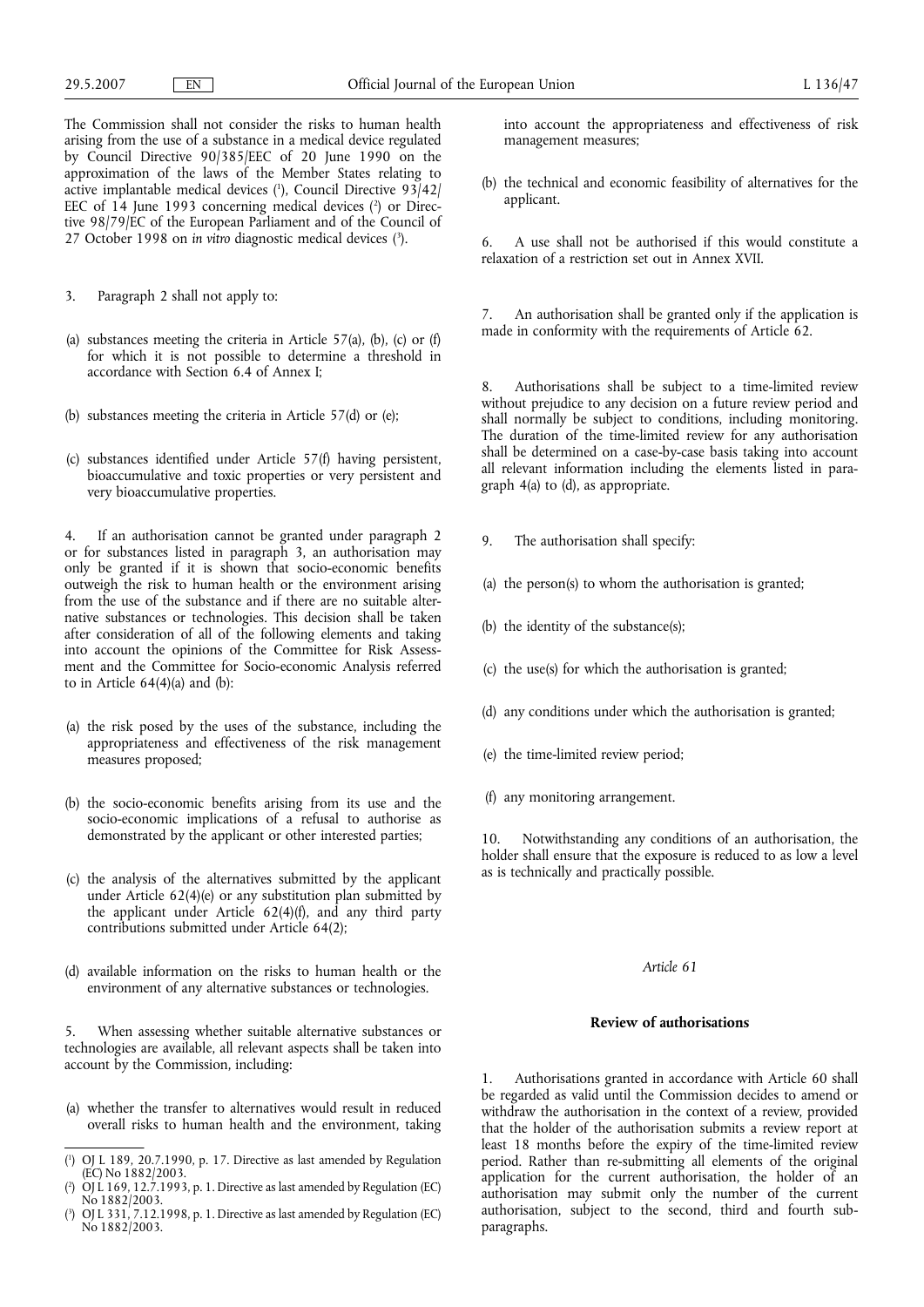A holder of an authorisation granted in accordance with Article 60 shall submit an update of the analysis of alternatives referred to in Article 62(4)(e), including information about any relevant research and development activities by the applicant, if appropriate, and any substitution plan submitted under Article 62(4)(f). If the update of the analysis of alternatives shows that there is a suitable alternative available taking into account the elements in Article 60(5), he shall submit a substitution plan, including a timetable for proposed actions by the applicant. If the holder cannot demonstrate that the risk is adequately controlled, he shall also submit an update of the socio-economic analysis contained in the original application.

If he can now demonstrate that the risk is adequately controlled, he shall submit an update of the chemical safety report.

If any other elements of the original application have changed, he shall also submit updates of these element(s).

When any updated information is submitted in accordance with this paragraph, any decision to amend or withdraw the authorisation in the context of the review shall be taken in accordance with the procedure referred to in Article 64 applied *mutatis mutandis.*

- 2. Authorisations may be reviewed at any time if:
- (a) the circumstances of the original authorisation have changed so as to affect the risk to human health or the environment, or the socio-economic impact; or
- (b) new information on possible substitutes becomes available.

The Commission shall set a reasonable deadline by which the holder(s) of the authorisation may submit further information necessary for the review and indicate by when it will take a decision in accordance with Article 64.

3. In its review decision the Commission may, if circumstances have changed and taking into account the principle of proportionality, amend or withdraw the authorisation, if under the changed circumstances it would not have been granted or if suitable alternatives in accordance with Article  $60(5)$  become available. In the latter case the Commission shall require the holder of the authorisation to present a substitution plan if he has not already done so as part of his application or update.

In cases where there is a serious and immediate risk for human health or the environment, the Commission may suspend the authorisation pending the review, taking into account the principle of proportionality.

4. If an environmental quality standard referred to in Directive 96/61/EC is not met, the authorisations granted for the use of the substance concerned may be reviewed.

5. If the environmental objectives as referred to in Article 4 (1) of Directive 2000/60/EC are not met, the authorisations granted for the use of the substance concerned in the relevant river basin may be reviewed.

6. If a use of a substance is subsequently prohibited or otherwise restricted in Regulation (EC) No  $850/2004$  of the European Parliament and of the Council of 29 April 2004 on persistent organic pollutants (1 ), the Commission shall withdraw the authorisation for that use.

#### *Article 62*

## **Applications for authorisations**

1. An application for an authorisation shall be made to the Agency.

2. Applications for authorisation may be made by the manufacturer(s), importer(s) and/or downstream user(s) of the substance. Applications may be made by one or several persons.

Applications may be made for one or several substances, that meet the definition of a group of substances in Section 1.5 of Annex XI, and for one or several uses. Applications may be made for the applicant's own use(s) and/or for uses for which he intends to place the substance on the market.

4. An application for authorisation shall include the following information:

- (a) the identity of the substance(s), as referred to in Section 2 of Annex VI;
- (b) the name and contact details of the person or persons making the application;
- (c) a request for authorisation, specifying for which use(s) the authorisation is sought and covering the use of the substance in preparations and/or the incorporation of the substance in articles, where this is relevant;
- (d) unless already submitted as part of the registration, a chemical safety report in accordance with Annex I covering the risks to human health and/or the environment from the use of the substance(s) arising from the intrinsic properties specified in Annex XIV;
- (e) an analysis of the alternatives considering their risks and the technical and economic feasibility of substitution and including, if appropriate information about any relevant research and development activities by the applicant;

<sup>(</sup> 1 ) OJ L 158, 30.4.2004, p. 7, corrected in OJ L 229, 29.6.2004, p. 5. Regulation as amended by Council Regulation (EC) No 1195/2006 (OJ L 217, 8.8.2006, p. 1).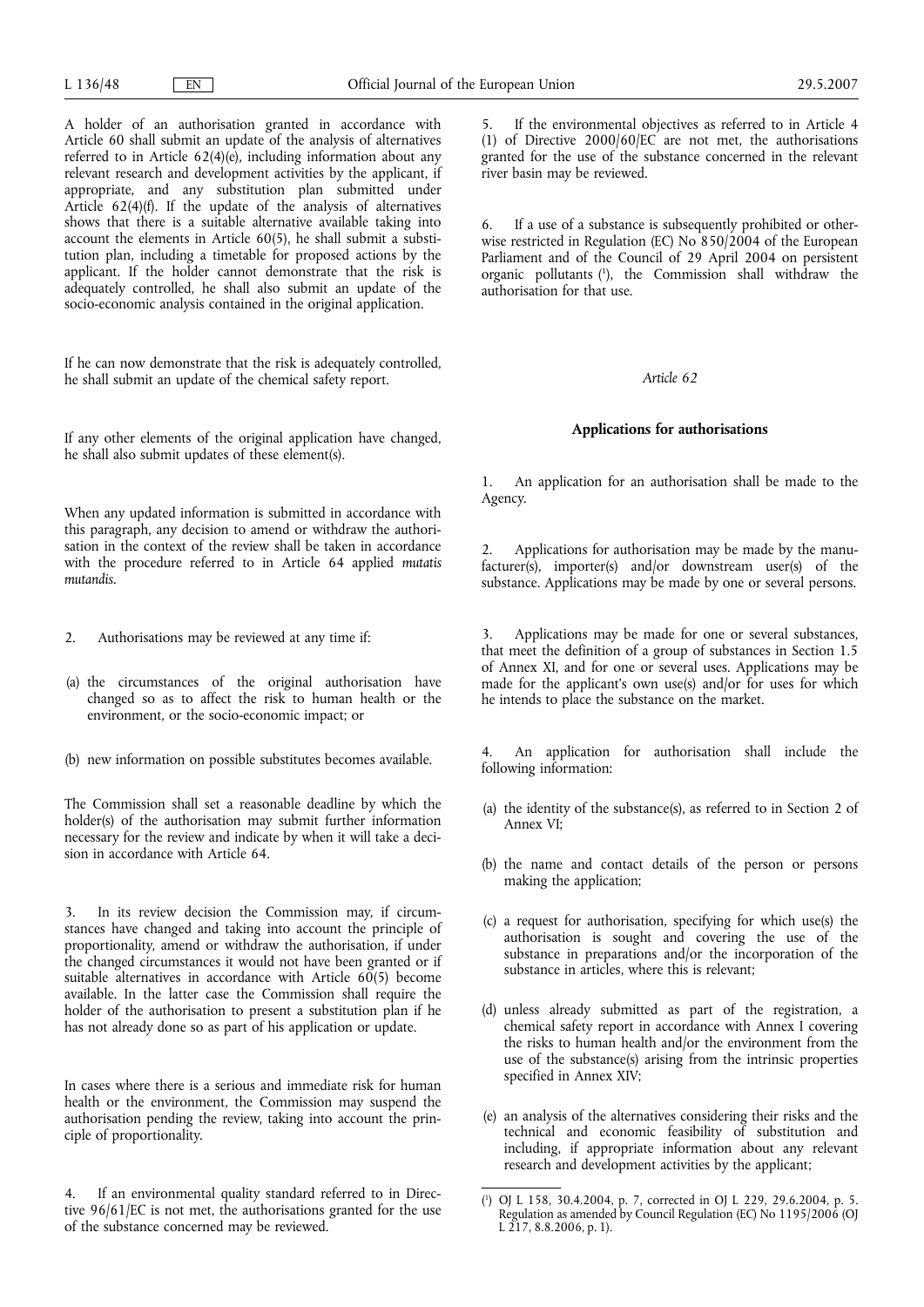- (f) where the analysis referred to in point (e) shows that suitable alternatives are available, taking into account the elements in Article 60(5), a substitution plan including a timetable for proposed actions by the applicant.
- 5. The application may include:
- (a) a socio-economic analysis conducted in accordance with Annex XVI;
- (b) a justification for not considering risks to human health and the environment arising either from:
	- (i) emissions of a substance from an installation for which a permit was granted in accordance with Directive  $96/61/EC$ ; or
	- (ii) discharges of a substance from a point source governed by the requirement for prior regulation referred to in Article  $11(3)(g)$  of Directive 2000/60/EC and legislation adopted under Article 16 of that Directive.

6. The application shall not include the risks to human health arising from the use of a substance in a medical device regulated by Directives 90/385/EEC, 93/42/EEC or 98/79/EC.

An application for an authorisation shall be accompanied by the fee required in accordance with Title IX.

# *Article 63*

## **Subsequent applications for authorisation**

1. If an application has been made for a use of a substance, a subsequent applicant may refer to the appropriate parts of the previous application submitted in accordance with Article 62(4)  $(d)$ , (e) and  $(f)$  and  $(5)(a)$ , provided that the subsequent applicant has permission from the previous applicant to refer to these parts of the application.

2. If an authorisation has been granted for a use of a substance, a subsequent applicant may refer to the appropriate parts of the previous application submitted in accordance with Article  $62(4)(d)$ , (e) and  $(f)$  and  $(5)(a)$ , provided that the subsequent applicant has permission from the holder of the authorisation to refer to these parts of the application.

3. Before referring to any previous application in accordance with paragraphs 1 and 2, the subsequent applicant shall update the information of the original application as necessary.

*Article 64*

# **Procedure for authorisation decisions**

1. The Agency shall acknowledge the date of receipt of the application. The Agency's Committees for Risk Assessment and Socio-economic Analysis shall give their draft opinions within ten months of the date of receipt of the application.

2. The Agency shall make available on its web-site broad information on uses, taking into account Articles 118 and 119 on access to information, for which applications have been received and for reviews of authorisations, with a deadline by which information on alternative substances or technologies may be submitted by interested third parties.

3. In preparing its opinion, each Committee referred to in paragraph 1 shall first check that the application includes all the information specified in Article 62 that is relevant to its remit. If necessary, the Committees shall, in consultation with each other, make a joint request to the applicant for additional information to bring the application into conformity with the requirements of Article 62. The Committee for Socio-economic Analysis may, if it deems it necessary, require the applicant or request third parties to submit, within a specified time period, additional information on possible alternative substances or technologies. Each Committee shall also take into account any information submitted by third parties.

- 4. The draft opinions shall include the following elements:
- (a) Committee for Risk Assessment: an assessment of the risk to human health and/or the environment arising from the use(s) of the substance, including the appropriateness and effectiveness of the risk management measures as described in the application and, if relevant, an assessment of the risks arising from possible alternatives;
- (b) Committee for Socio-economic Analysis: an assessment of the socio-economic factors and the availability, suitability and technical feasibility of alternatives associated with the use(s) of the substance as described in the application, when an application is made in accordance with Article 62 and of any third party contributions submitted under paragraph 2 of this Article.

5. The Agency shall send these draft opinions to the applicant by the end of the deadline set out in paragraph 1. Within one month of receipt of the draft opinion, the applicant may provide written notice that he wishes to comment. The draft opinion shall be deemed to have been received seven days after the Agency has sent it.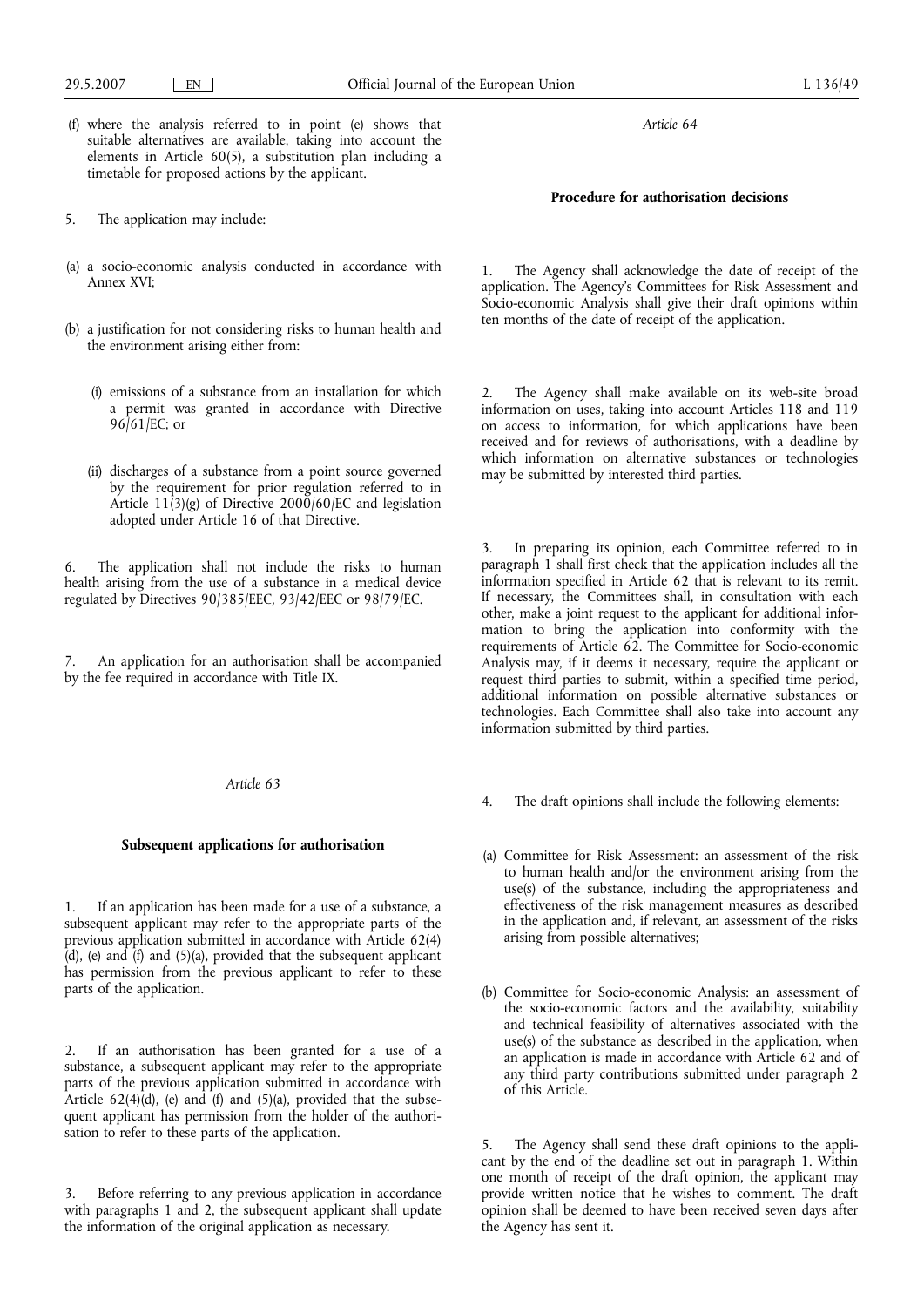If the applicant does not wish to comment, the Agency shall send these opinions to the Commission, the Member States and the applicant, within 15 days of the end of the period within which the applicant may comment or within 15 days of receipt of notice from the applicant that he does not intend to comment.

If the applicant wishes to comment, he shall send his written argumentation to the Agency within two months of the receipt of the draft opinion. The Committees shall consider the comments and adopt their final opinions within two months of receipt of the written argumentation, taking this argumentation into account where appropriate. Within a further 15 days the Agency shall send the opinions, with the written argumentation attached, to the Commission, the Member States and the applicant.

6. The Agency shall determine in accordance with Articles 118 and 119 which parts of its opinions and parts of any attachments thereto should be made publicly available on its website.

In cases covered by Article  $63(1)$ , the Agency shall treat the applications together, provided the deadlines for the first application can be met.

8. The Commission shall prepare a draft authorisation decision within three months of receipt of the opinions from the Agency. A final decision granting or refusing the authorisation shall be taken in accordance with the procedure referred to in Article 133(3).

9. Summaries of the Commission decisions, including the authorisation number and the reasons for the decision, in particular where suitable alternatives exist, shall be published in the Official Journal of the European Union and shall be made publicly available in a database established and kept up to date by the Agency.

10. In cases covered by Article 63(2), the deadline set out in paragraph 1 of this Article shall be shortened to five months.

## *CHAPTER 3*

## *Authorisations in the supply chain*

# *Article 65*

## **Obligation of holders of authorisations**

Holders of an authorisation, as well as downstream users referred to in Article 56(2) including the substances in a preparation, shall include the authorisation number on the label before they place the substance or a preparation containing the substance on the market for an authorised use without prejudice to Directive 67/548/EEC and Directive 1999/45/EC. This shall be done without delay once the authorisation number has been made publicly available in accordance with Article 64(9).

## *Article 66*

## **Downstream users**

1. Downstream users using a substance in accordance with Article 56(2) shall notify the Agency within three months of the first supply of the substance.

2. The Agency shall establish and keep up to date a register of downstream users who have made a notification in accordance with paragraph 1. The Agency shall grant access to this register to the competent authorities of the Member States.

# TITLE VIII

### **RESTRICTIONS ON THE MANUFACTURING, PLACING ON THE MARKET AND USE OF CERTAIN DANGEROUS SUBSTANCES, PREPARATIONS AND ARTICLES**

# *CHAPTER 1*

## *General issues*

# *Article 67*

## **General provisions**

1. A substance on its own, in a preparation or in an article, for which Annex XVII contains a restriction shall not be manufactured, placed on the market or used unless it complies with the conditions of that restriction. This shall not apply to the manufacture, placing on the market or use of a substance in scientific research and development. Annex XVII shall specify if the restriction shall not apply to product and process orientated research and development, as well as the maximum quantity exempted.

Paragraph 1 shall not apply to the use of substances in cosmetic products, as defined by Directive 76/768/EEC, with regard to restrictions addressing the risks to human health within the scope of that Directive.

3. Until 1 June 2013, a Member State may maintain any existing and more stringent restrictions in relation to Annex XVII on the manufacture, placing on the market or use of a substance, provided that those restrictions have been notified according to the Treaty. The Commission shall compile and publish an inventory of these restrictions by 1 June 2009.

# *CHAPTER 2*

#### *Restrictions process*

# *Article 68*

#### **Introducing new and amending current restrictions**

1. When there is an unacceptable risk to human health or the environment, arising from the manufacture, use or placing on the market of substances, which needs to be addressed on a Community-wide basis, Annex XVII shall be amended in accordance with the procedure referred to in Article 133(4) by adopting new restrictions, or amending current restrictions in Annex XVII, for the manufacture, use or placing on the market of substances on their own, in preparations or in articles, pursuant to the procedure set out in Articles 69 to 73. Any such decision shall take into account the socio-economic impact of the restriction, including the availability of alternatives.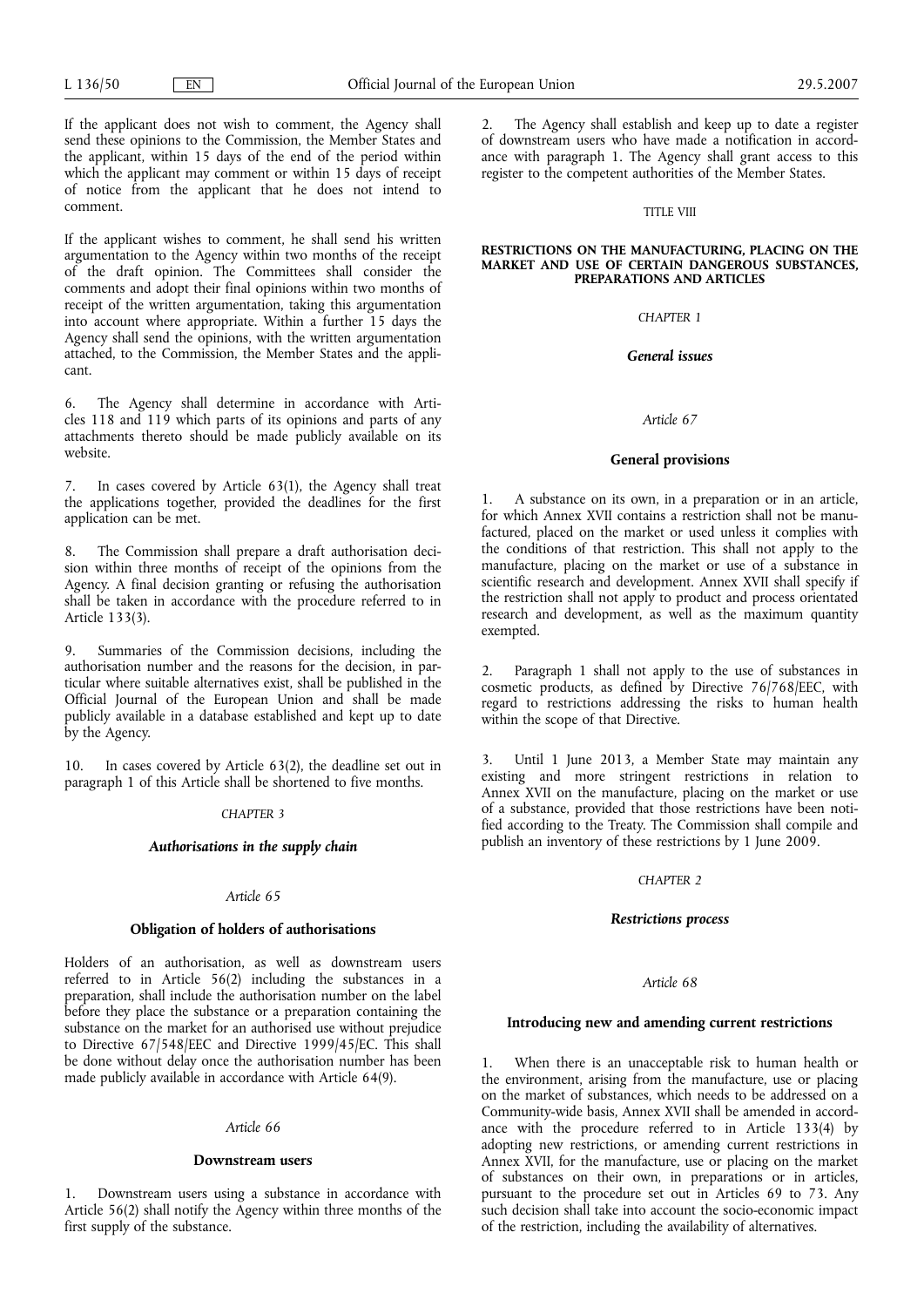The first subparagraph shall not apply to the use of a substance as an on-site isolated intermediate.

2. For a substance on its own, in a preparation or in an article which meets the criteria for classification as carcinogenic, mutagenic or toxic to reproduction, category 1 or 2, and could be used by consumers and for which restrictions to consumer use are proposed by the Commission, Annex XVII shall be amended in accordance with the procedure referred to in Article 133(4). Articles 69 to 73 shall not apply.

*Article 69*

# **Preparation of a proposal**

1. If the Commission considers that the manufacture, placing on the market or use of a substance on its own, in a preparation or in an article poses a risk to human health or the environment that is not adequately controlled and needs to be addressed, it shall ask the Agency to prepare a dossier which conforms to the requirements of Annex XV.

2. After the date referred to in Article  $58(1)(c)(i)$  for a substance listed in Annex XIV, the Agency shall consider whether the use of that substance in articles poses a risk to human health or the environment that is not adequately controlled. If the Agency considers that the risk is not adequately controlled, it shall prepare a dossier which conforms to the requirements of Annex XV.

3. Within 12 months of the receipt of the request from the Commission in paragraph 1 and if this dossier demonstrates that action on a Community-wide basis is necessary, beyond any measures already in place, the Agency shall suggest restrictions, in order to initiate the restrictions process.

4. If a Member State considers that the manufacture, placing on the market or use of a substance on its own, in a preparation or in an article poses a risk to human health or the environment that is not adequately controlled and needs to be addressed it shall notify the Agency that it proposes to prepare a dossier which conforms to the requirements of the relevant sections of Annex XV. If the substance is not on the list maintained by the Agency referred to in paragraph 5 of this Article, the Member State shall prepare a dossier which conforms to the requirements of Annex XV within 12 months of the notification to the Agency. If this dossier demonstrates that action on a Community-wide basis is necessary, beyond any measures already in place, the Member State shall submit it to the Agency in the format outlined in Annex XV, in order to initiate the restrictions process.

The Agency or Member States shall refer to any dossier, chemical safety report or risk assessment submitted to the Agency or Member State under this Regulation. The Agency or Member States shall also refer to any relevant risk assessment submitted for the purposes of other Community Regulations or Directives. To this end other bodies, such as agencies, established under Community law and carrying out a similar task shall provide information to the Agency or Member State concerned on request.

The Committee for Risk Assessment and the Committee for Socio-economic Analysis shall check whether the dossier submitted conforms to the requirements of Annex XV. Within 30 days of receipt, the respective Committee shall inform the Agency or the Member State suggesting restrictions, as to whether the dossier conforms. If the dossier does not conform, the reasons shall be given to the Agency or the Member State in writing within 45 days of receipt. The Agency or the Member State shall bring the dossier into conformity within 60 days of the date of receipt of the reasons from the Committees, otherwise the procedure under this Chapter shall be terminated. The Agency shall publish without delay the intention of the Commission or of a Member State to instigate a restriction procedure for a substance and shall inform those who submitted a registration for that substance.

5. The Agency shall maintain a list of substances for which a dossier conforming to the requirements of Annex XV is planned or underway by either the Agency or a Member State for the purposes of a proposed restriction. If a substance is on the list, no other such dossier shall be prepared. If it is proposed by either a Member State or the Agency that an existing restriction listed in Annex XVII should be re-examined a decision on whether to do so shall be taken in accordance with the procedure referred to in Article 133(2) based on evidence presented by the Member State or the Agency.

6. Without prejudice to Articles 118 and 119, the Agency shall make publicly available on its website all dossiers conforming with Annex XV including the restrictions suggested pursuant to paragraphs 3 and 4 of this Article without delay, clearly indicating the date of publication. The Agency shall invite all interested parties to submit individually or jointly within six months of the date of publication:

(a) comments on dossiers and the suggested restrictions;

(b) a socio-economic analysis, or information which can contribute to one, of the suggested restrictions, examining the advantages and drawbacks of the proposed restrictions. It shall conform to the requirements in Annex XVI.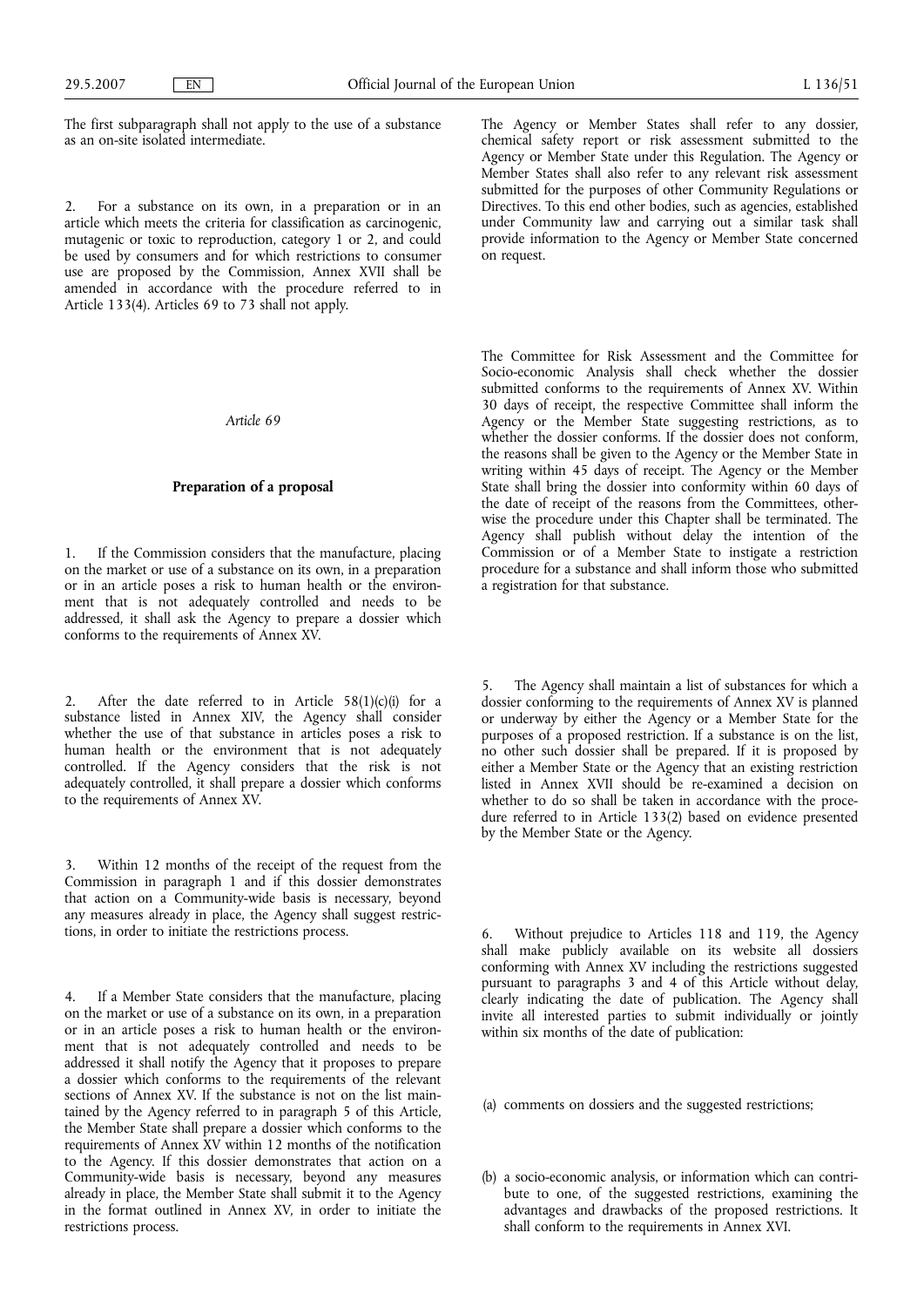### **Agency opinion: Committee for Risk Assessment**

Within nine months of the date of publication referred to in Article 69(6), the Committee for Risk Assessment shall formulate an opinion as to whether the suggested restrictions are appropriate in reducing the risk to human health and/or the environment, based on its consideration of the relevant parts of the dossier. This opinion shall take account of the Member State dossier or of the dossier prepared by the Agency at the request of the Commission, and the views of interested parties referred to in Article 69(6)(a).

# *Article 71*

# **Agency opinion: Committee for Socio-economic Analysis**

1. Within 12 months of the date of publication referred to in Article 69(6), the Committee for Socio-economic Analysis shall formulate an opinion on the suggested restrictions, based on its consideration of the relevant parts of the dossier and the socio-economic impact. It shall prepare a draft opinion on the suggested restrictions and on the related socio-economic impact, taking account of the analyses or information according to Article 69(6)(b), if there are any. The Agency shall publish the draft opinion on its website without delay. The Agency shall invite interested parties to give their comments on the draft opinion no later than 60 days from the publication of that draft opinion.

The Committee for Socio-economic Analysis shall without delay adopt its opinion, taking into account where appropriate further comments received by the deadline set. This opinion shall take account of the comments and socio-economic analyses of interested parties submitted under Article 69(6)(b) and under paragraph 1 of this Article.

3. Where the opinion of the Committee for Risk Assessment diverges significantly from the restrictions suggested, the Agency may postpone the deadline for the opinion of the Committee for Socio-economic Analysis by a maximum of 90 days.

## *Article 72*

# **Submission of an opinion to the Commission**

1. The Agency shall submit to the Commission without delay the opinions of the Committees for Risk Assessment and Socioeconomic Analysis on restrictions suggested for substances on their own, in preparations or in articles. If one or both of the Committees do not formulate an opinion by the deadline set in Article 70 and Article 71(1) the Agency shall inform the Commission accordingly, stating the reasons.

2. Without prejudice to Articles 118 and 119 the Agency shall publish the opinions of the two Committees on its website without delay.

3. The Agency shall provide the Commission and/or Member State on request with all documents and evidence submitted to or considered by it.

### *Article 73*

## **Commission decision**

1. If the conditions laid down in Article 68 are fulfilled, the Commission shall prepare a draft amendment to Annex XVII, within three months of receipt of the opinion of the Committee for Socio-economic Analysis or by the end of the deadline established under Article 71 if that Committee does not form an opinion, whichever is the earlier.

Where the draft amendment diverges from the original proposal or if it does not take the opinions from the Agency into account, the Commission shall annex a detailed explanation of the reasons for the differences.

2. A final decision shall be taken in accordance with the procedure referred to in Article 133(4). The Commission shall send the draft amendment to the Member States at least 45 days before voting.

#### TITLE IX

## **FEES AND CHARGES**

#### *Article 74*

## **Fees and charges**

1. The fees that are required according to Article 6(4), Article 7(1) and (5), Article 9(2), Article 11(4), Article 17(2), Article 18(2), Article 19(3), Article 22(5), Article 62(7) and Article 92(3) shall be specified in a Commission Regulation adopted in accordance with the procedure referred to in Article 133(3) by 1 June 2008.

2. A fee need not be paid for a registration of a substance in a quantity of between 1 and 10 tonnes where the registration dossier contains the full information in Annex VII.

3. The structure and amount of the fees referred to in paragraph 1 shall take account of the work required by this Regulation to be carried out by the Agency and the competent authority and shall be fixed at such a level as to ensure that the revenue derived from them when combined with other sources of the Agency's revenue pursuant to Article 96(1) is sufficient to cover the cost of the services delivered. The fees set for registration shall take into account the work that may be done pursuant to Title VI.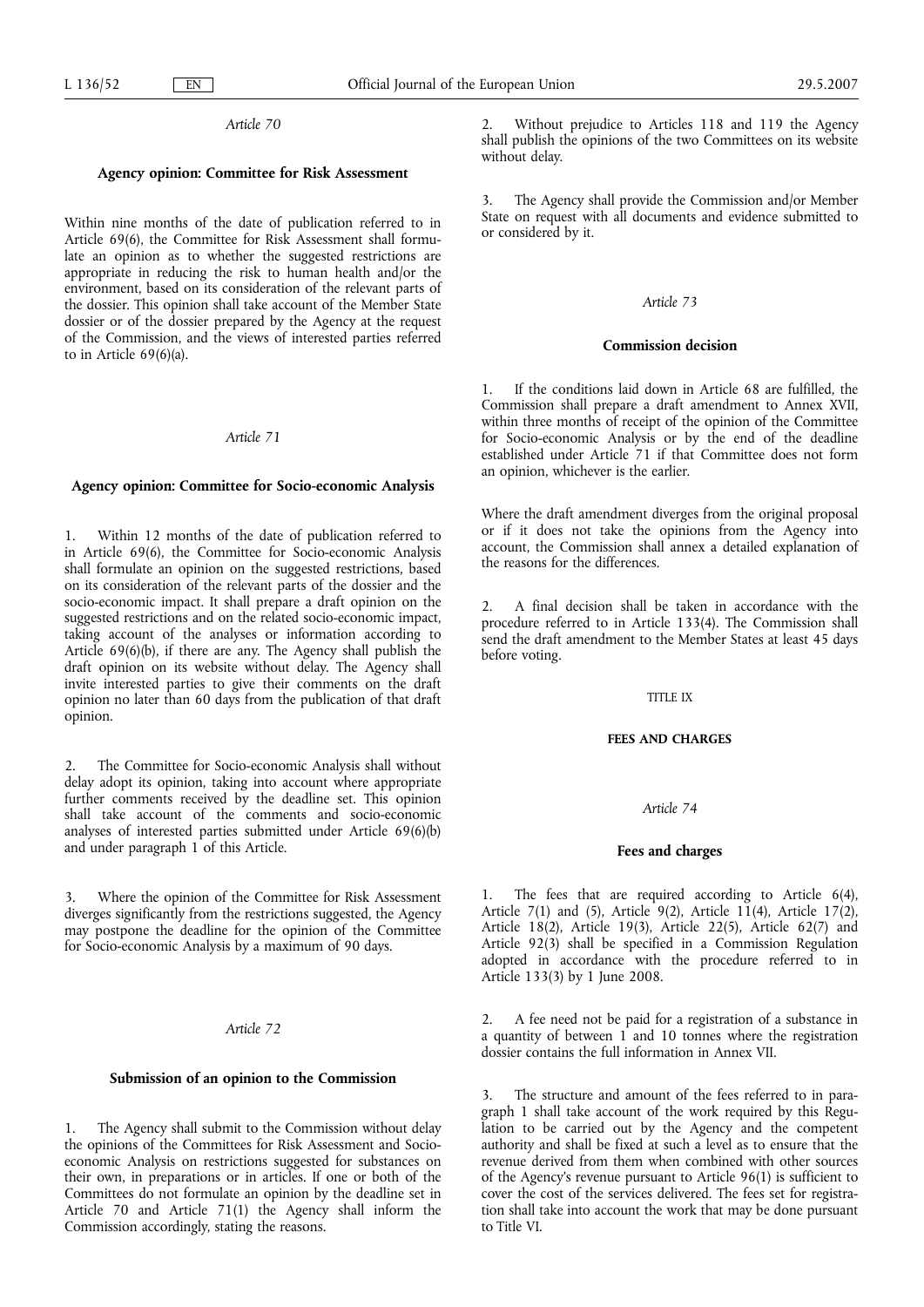In the case of Article  $6(4)$ , Article  $7(1)$  and  $(5)$ , Article  $9(2)$ , Article 11(4), Article 17(2) and Article 18(2), the structure and amount of fees shall take account of the tonnage range of the substance being registered.

In all cases, a reduced fee shall be set for SMEs.

In the case of Article 11(4), the structure and amount of fees shall take into account whether information has been submitted jointly or separately.

In the case of a request made under Article  $10(a)(xi)$ , the structure and amount of fees shall take into account the work required by the Agency in assessing the justification.

4. The Regulation referred to in paragraph 1 shall specify the circumstances under which a proportion of the fees will be transferred to the relevant Member State competent authority.

5. The Agency may collect charges for other services it provides.

# TITLE X

## **AGENCY**

## *Article 75*

# **Establishment and review**

1. A European Chemicals Agency is established for the purposes of managing and in some cases carrying out the technical, scientific and administrative aspects of this Regulation and to ensure consistency at Community level in relation to these aspects.

2. The Agency shall be subject to a review by 1 June 2012.

# *Article 76*

## **Composition**

- 1. The Agency shall comprise:
- (a) a Management Board, which shall exercise the responsibilities set out in Article 78;
- (b) an Executive Director, who shall exercise the responsibilities set out in Article 83;
- (c) a Committee for Risk Assessment, which shall be responsible for preparing the opinion of the Agency on evaluations, applications for authorisation, proposals for restrictions and proposals for classification and labelling under Title XI and any other questions that arise from the operation of this Regulation relating to risks to human health or the environment;
- (d) a Committee for Socio-economic Analysis, which shall be responsible for preparing the opinion of the Agency on applications for authorisation, proposals for restrictions, and

any other questions that arise from the operation of this Regulation relating to the socio-economic impact of possible legislative action on substances;

- (e) a Member State Committee, which shall be responsible for resolving potential divergences of opinions on draft decisions proposed by the Agency or the Member States under Title VI and proposals for identification of substances of very high concern to be subjected to the authorisation procedure under Title VII;
- (f) a Forum for Exchange of Information on Enforcement (hereinafter referred to as the Forum) which shall coordinate a network of Member States authorities responsible for enforcement of this Regulation;
- (g) a Secretariat, which shall work under the leadership of the Executive Director and provide technical, scientific and administrative support for the Committees and the Forum and ensure appropriate coordination between them. It shall also undertake the work required of the Agency under the procedures for pre-registration, registration and evaluation as well as preparation of guidance, database maintenance and information provision;
- (h) a Board of Appeal, which shall decide on appeals against decisions taken by the Agency.

2. The Committees referred to in points (c), (d) and (e) of paragraph 1 (hereinafter referred to as the Committees) and the Forum may each establish working groups. For this purpose they shall adopt, in accordance with their rules of procedure, precise arrangements for delegating certain tasks to these working groups.

The Committees and the Forum may, if they consider it appropriate, seek advice on important questions of a general scientific or ethical nature from appropriate sources of expertise.

#### *Article 77*

### **Tasks**

1. The Agency shall provide the Member States and the institutions of the Community with the best possible scientific and technical advice on questions relating to chemicals which fall within its remit and which are referred to it in accordance with the provisions of this Regulation.

- 2. The Secretariat shall undertake the following tasks:
- (a) performing the tasks allotted to it under Title II; including facilitating the efficient registration of imported substances, in a way consistent with the Community's international trading obligations towards third countries;
- (b) performing the tasks allotted to it under Title III;
- (c) performing the tasks allotted to it under Title VI;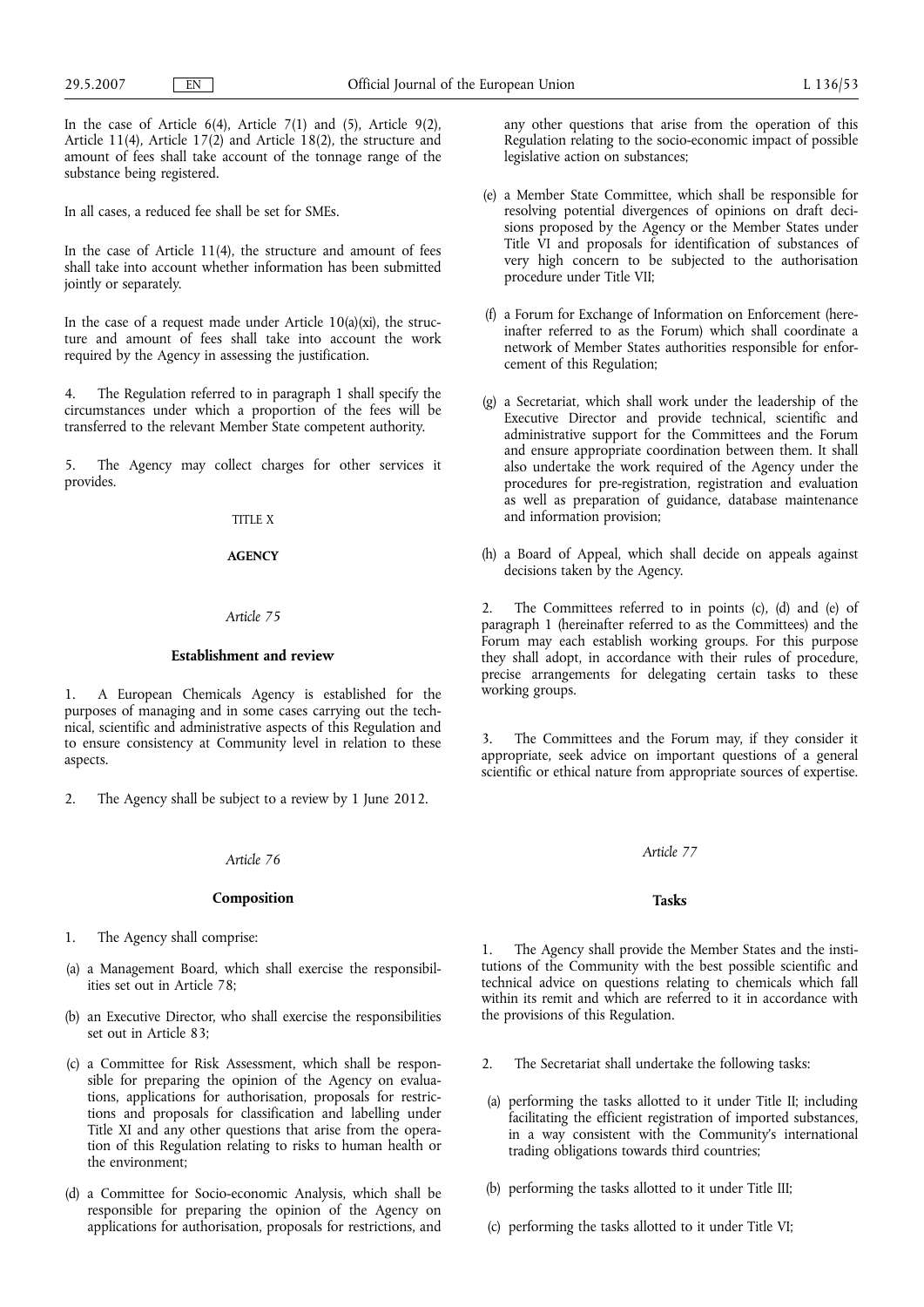- (d) performing the tasks allotted to it under Title VIII;
- (e) establishing and maintaining database(s) with information on all registered substances, the classification and labelling inventory and the harmonised classification and labelling list. It shall make the information identified in Article 119 (1) and (2) in the database(s) publicly available, free of charge, over the Internet, except where a request made under Article 10(a)(xi) is considered justified. The Agency shall make other information in the databases available on request in accordance with Article 118;
- (f) making publicly available information as to which substances are being, and have been evaluated within 90 days of receipt of the information at the Agency, in accordance with Article 119(1);
- (g) providing technical and scientific guidance and tools where appropriate for the operation of this Regulation in particular to assist the development of chemical safety reports (in accordance with Article 14, Article 31(1) and Article 37(4)) and application of Article 10(a)(viii), Article 11(3) and Article 19(2) by industry and especially by SMEs; and technical and scientific guidance for the application of Article 7 by producers and importers of articles;
- (h) providing technical and scientific guidance on the operation of this Regulation for Member State competent authorities and providing support to the helpdesks established by Member States under Title XIII;
- (i) providing guidance to stakeholders including Member State competent authorities on communication to the public of information on the risks and safe use of substances, on their own, in preparations or in articles;
- (j) providing advice and assistance to manufacturers and importers registering a substance in accordance with Article 12(1);
- (k) preparing explanatory information on this Regulation for other stakeholders;
- (l) at the Commission's request, providing technical and scientific support for steps to improve cooperation between the Community, its Member States, international organisations and third countries on scientific and technical issues relating to the safety of substances, as well as active participation in technical assistance and capacity building activities on sound management of chemicals in developing countries;
- (m) keeping a Manual of Decisions and Opinions based on conclusions from the Member State Committee regarding interpretation and implementation of this Regulation;
- (n) notification of decisions taken by the Agency;
- (o) provision of formats for submission of information to the Agency.
- 3. The Committees shall undertake the following tasks:
- (a) performing the tasks allotted to them under Titles VI to XI;
- (b) at the Executive Director's request, providing technical and scientific support for steps to improve cooperation between the Community, its Member States, international organisations and third countries on scientific and technical issues relating to the safety of substances, as well as active participation in technical assistance and capacity building activities on sound management of chemicals in developing countries;
- (c) at the Executive Director's request, drawing up an opinion on any other aspects concerning the safety of substances on their own, in preparations or in articles.
- 4. The Forum shall undertake the following tasks:
- (a) spreading good practice and highlighting problems at Community level;
- (b) proposing, coordinating and evaluating harmonised enforcement projects and joint inspections;
- (c) coordinating exchange of inspectors;
- (d) identifying enforcement strategies, as well as best practice in enforcement;
- (e) developing working methods and tools of use to local inspectors;
- (f) developing an electronic information exchange procedure;
- (g) liaising with industry, taking particular account of the specific needs of SMEs, and other stakeholders, including relevant international organisations, as necessary;
- (h) examining proposals for restrictions with a view to advising on enforceability.

# **Powers of the Management Board**

The Management Board shall appoint the Executive Director pursuant to Article 84 and an accounting officer in accordance with Article 43 of Regulation (EC, Euratom) No 2343/2002.

It shall adopt:

- (a) by 30 April each year, the general report of the Agency for the previous year;
- (b) by 31 October each year the work programme of the Agency for the coming year;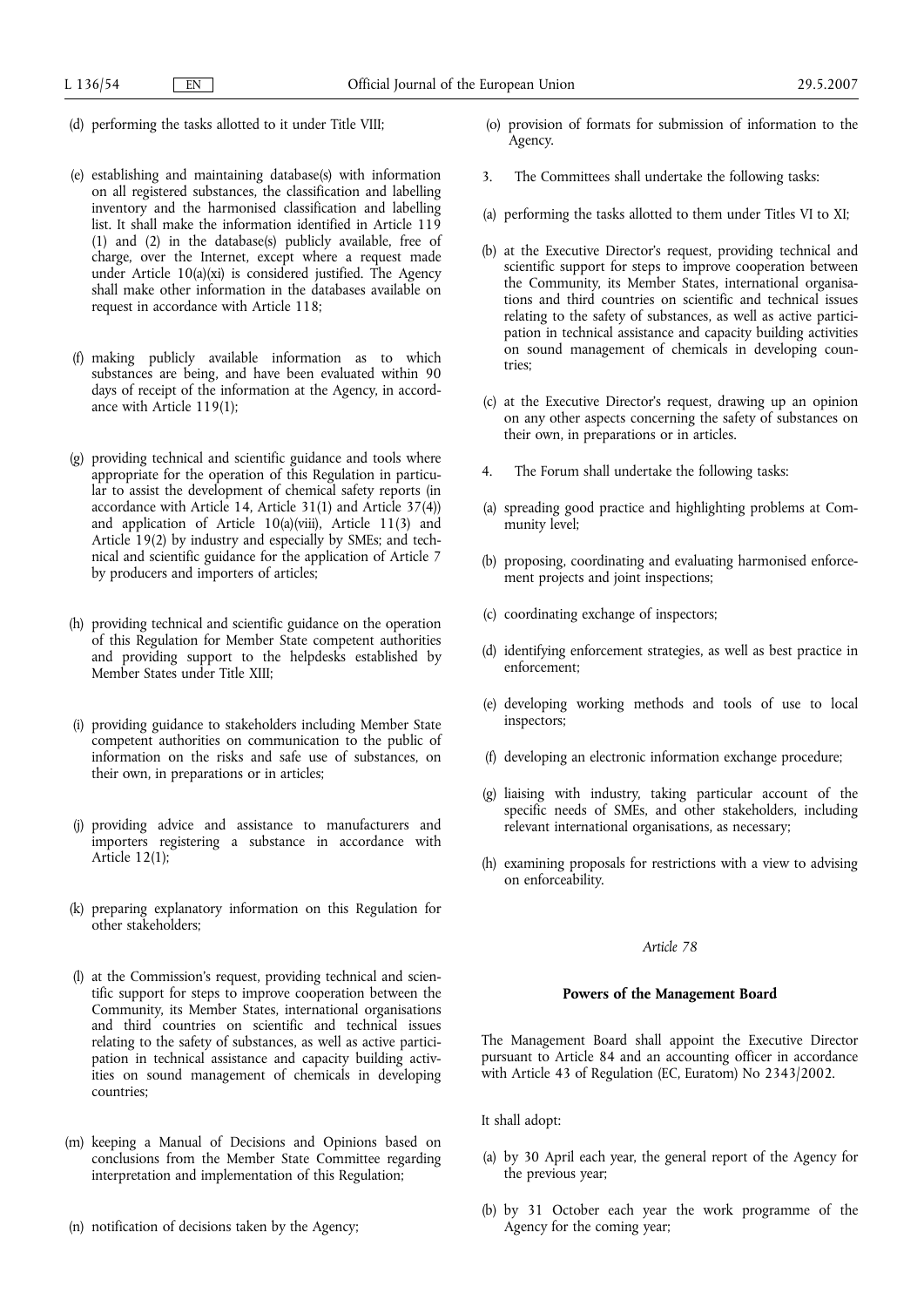- (c) the final budget of the Agency pursuant to Article 96 before the beginning of the financial year, adjusting it, where necessary, according to the Community contribution and any other revenue of the Agency;
- (d) a multiannual work programme, which shall be regularly revised.

It shall adopt the internal rules and procedures of the Agency. These rules shall be made public.

It shall perform its duties in relation to the Agency's budget pursuant to Articles 96, 97 and 103.

It shall exercise disciplinary authority over the Executive Director.

It shall adopt its rules of procedure.

It shall appoint the Chairman, the members and alternates of the Board of Appeal in accordance with Article 89.

It shall appoint the members of the Agency committees as set out in Article 85.

It shall forward annually any information relevant to the outcome of the evaluation procedures in accordance with Article 96(6).

# *Article 79*

# **Composition of the Management Board**

1. The Management Board shall be composed of one representative from each Member State and a maximum of six representatives appointed by the Commission, including three individuals from interested parties without voting rights and in addition two independent persons appointed by the European Parliament.

Each Member State shall nominate a member to the Management Board. The members thus nominated shall be appointed by the Council.

2. Members shall be appointed on the basis of their relevant experience and expertise in the field of chemical safety or the regulation of chemicals whilst ensuring there is relevant expertise amongst the board members in the fields of general, financial and legal matters.

3. The duration of the term of office shall be four years. The term of office may be renewed once. However, for the first mandate, the Commission shall identify half of its appointees, and the Council shall identify 12 of its appointees, for whom this period shall be six years.

#### *Article 80*

# **Chairmanship of the Management Board**

1. The Management Board shall elect a Chairman and a Deputy-Chairman from among the members with voting rights. The Deputy-Chairman shall automatically take the place of the Chairman if he is prevented from attending to his duties.

2. The terms of office of the Chairman and the Deputy-Chairman shall be two years and shall expire when they cease to be members of the Management Board. The term of office shall be renewable once.

## *Article 81*

## **Meetings of the Management Board**

1. The meetings of the Management Board shall be convened by invitation of its Chairman or at the request of at least one third of the Board members.

2. The Executive Director shall take part in the meetings of the Management Board, without voting rights.

3. The Chairmen of the Committees and the Chairman of the Forum, as referred to in Article  $76(1)(c)$  to (f), are entitled to attend the meetings of the Management Board without voting rights.

### *Article 82*

## **Voting of the Management Board**

The Management Board shall adopt rules of procedure for voting, including the conditions for a member to vote on behalf of another member. The Management Board shall act by a twothirds majority of all members with the right to vote.

## *Article 83*

## **Duties and powers of the Executive Director**

1. The Agency shall be managed by its Executive Director, who shall perform his duties in the interests of the Community, and independently of any specific interests.

2. The Executive Director shall be the legal representative of the Agency. He shall be responsible for:

- (a) the day-to-day administration of the Agency;
- (b) managing all the Agency resources necessary for carrying out its tasks;
- (c) ensuring that the time-limits laid down in Community legislation for the adoption of opinions by the Agency are complied with;
- (d) ensuring appropriate and timely coordination between the Committees and the Forum;
- (e) concluding and managing necessary contracts with service providers;
- (f) the preparation of the statement of revenue and expenditure and the implementation of the budget of the Agency pursuant to Articles 96 and 97;
- (g) all staff matters;
- (h) providing the secretariat for the Management Board;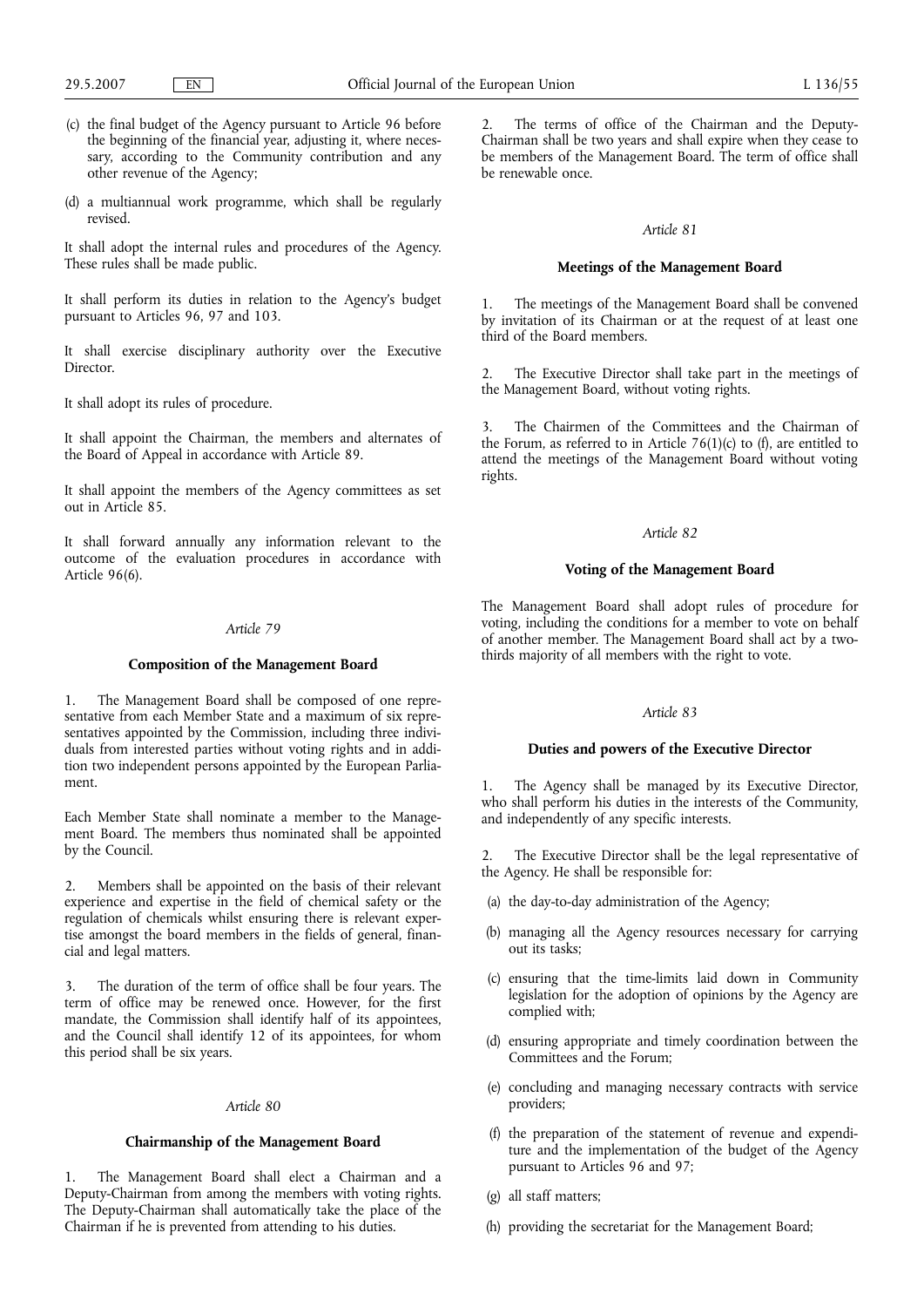- (i) preparing draft opinions of the Management Board concerning the proposed rules of procedure of the Committees and of the Forum;
- (j) making arrangements, upon request from the Management Board, for the execution of any further function(s) (within the remit of Article 77) allotted to the Agency by delegation from the Commission;
- (k) establishing and maintaining a regular dialogue with the European Parliament;
- (l) determining the terms and conditions for use of software packages;
- (m) rectifying a decision made by the Agency following an appeal and after consulting the Chairman of the Board of Appeal.

Each year, the Executive Director shall submit the following to the Management Board for approval:

- (a) a draft report covering the activities of the Agency in the previous year, including information about the number of registration dossiers received, the number of substances evaluated, the number of applications for authorisation received, the number of proposals for restriction received by the Agency and opined upon, the time taken for completion of the associated procedures, and the substances authorised, dossiers rejected, substances restricted; complaints received and the action taken; an overview of the activities of the Forum;
- (b) a draft work-programme for the coming year;
- (c) the draft annual accounts;
- (d) the draft forecast budget for the coming year;
- (e) a draft multiannual work programme.

The Executive Director shall, following approval by the Management Board, forward the work programme for the coming year and the multiannual work programme to the Member States, the European Parliament, the Council and the Commission, and shall have them published.

The Executive Director shall, following approval by the Management Board, forward the Agency's general report to the Member States, the European Parliament, the Council, the Commission, the European Economic and Social Committee and the Court of Auditors, and shall have it published.

# *Article 84*

# **Appointment of the Executive Director**

The Executive Director of the Agency shall be appointed by the Management Board on the basis of a list of candidates proposed by the Commission following a call for expressions of interest published in the *Official Journal of the European Union* and in other periodicals or on Internet sites.

The Executive Director shall be appointed on the grounds of merit and documented administrative and management skills, as well as his relevant experience in the fields of chemical safety or regulation. The Management Board shall take its decision by a two-thirds majority of all members with a right to vote.

Power to dismiss the Executive Director shall lie with the Management Board, in accordance with the same procedure.

Before being appointed, the candidate selected by the Management Board shall be invited as soon as possible to make a statement before the European Parliament and to answer questions from Members of Parliament.

2. The term of the office of the Executive Director shall be five years. It may be prolonged by the Management Board once for another period of up to five years.

# *Article 85*

#### **Establishment of the Committees**

1. Each Member State may nominate candidates to membership of the Committee for Risk Assessment. The Executive Director shall establish a list of the nominees, which shall be published on the Agency's website, without prejudice to Article 88(1). The Management Board shall appoint the members of the Committee from this list, including at least one member but not more than two from the nominees of each Member State that has nominated candidates. Members shall be appointed for their role and experience in performing the tasks specified in Article 77(3).

Each Member State may nominate candidates to membership of the Committee for Socio-economic Analysis. The Executive Director shall establish a list of the nominees, which shall be published on the Agency's website, without prejudice to Article 88(1). The Management Board shall appoint the members of the Committee from this list, including at least one member but not more than two from the nominees of each Member State that has nominated candidates. Members shall be appointed for their role and experience in performing the tasks specified in Article 77(3).

Each Member State shall appoint one member to the Member State Committee.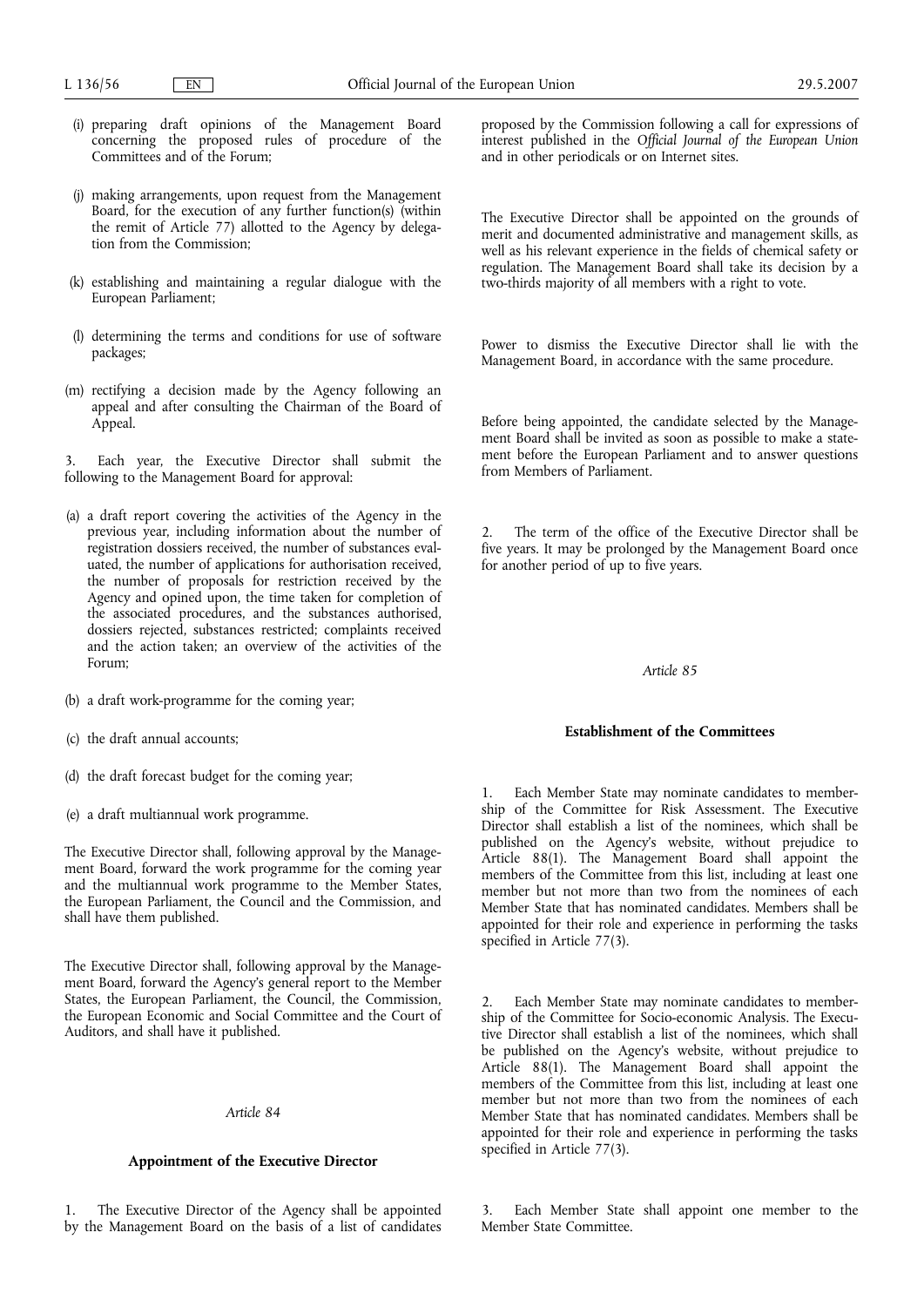4. The Committees shall aim to have a broad range of relevant expertise among their members. To this end each Committee may co-opt a maximum of five additional members chosen on the basis of their specific competence.

Members of the Committees shall be appointed for a term of three years which shall be renewable.

The members of the Management Board may not be members of the Committees.

The members of each Committee may be accompanied by advisers on scientific, technical or regulatory matters.

The Executive Director or his representative and representatives of the Commission shall be entitled to attend all the meetings of the Committees and working groups convened by the Agency or its committees as observers. Stakeholders may also be invited to attend meetings as observers, as appropriate, at the request of the Committee members, or the Management Board.

5. The members of each Committee appointed following nomination by a Member State shall ensure that there is appropriate coordination between the tasks of the Agency and the work of their Member State competent authority.

6. The members of the Committees shall be supported by the scientific and technical resources available to the Member States. To this end, Member States shall provide adequate scientific and technical resources to the members of the Committees that they have nominated. Each Member State competent authority shall facilitate the activities of the Committees and their working groups.

7. The Member States shall refrain from giving the members of the Committee for Risk Assessment or of the Committee for Socio-Economic Analysis, or their scientific and technical advisers and experts, any instruction which is incompatible with the individual tasks of those persons or with the tasks, responsibilities and independence of the Agency.

8. When preparing an opinion, each Committee shall use its best endeavours to reach a consensus. If such a consensus cannot be reached, the opinion shall consist of the position of the majority of members, including their grounds. The minority position(s), including their grounds, shall also be published.

9. Each Committee shall draft a proposal for its own rules of procedure, to be approved by the Management Board, within six months of the Committees first being appointed.

These rules shall in particular lay down the procedures for replacing members, the procedures for delegating certain tasks to working groups, the creation of working groups and the establishment of a procedure for the urgent adoption of opinions. The Chairman of each Committee shall be an employee of the Agency.

# *Article 86*

# **Establishment of the Forum**

1. Each Member State shall appoint, for a three-year term, which shall be renewable, one member to the Forum. Members shall be chosen for their role and experience in enforcement of chemicals legislation and shall maintain relevant contacts with the Member State competent authorities.

The Forum shall aim to have a broad range of relevant expertise among its members. To this end the Forum may co-opt a maximum of five additional members chosen on the basis of their specific competence. These members shall be appointed for a term of three years, which shall be renewable. Members of the Management Board may not be members of the Forum.

The members of the Forum may be accompanied by scientific and technical advisers.

The Executive Director of the Agency or his representative and representatives of the Commission shall be entitled to attend all the meetings of the Forum and its working groups. Stakeholders may also be invited to attend meetings as observers, as appropriate, at the request of Forum members, or the Management Board.

2. The members of the Forum appointed by a Member State shall ensure that there is appropriate coordination between the tasks of the Forum and the work of their Member State competent authority.

3. The members of the Forum shall be supported by the scientific and technical resources available to the competent authorities of the Member States. Each Member State competent authority shall facilitate the activities of the Forum and its working groups. The Member States shall refrain from giving the Forum members, or their scientific and technical advisers and experts any instruction which is incompatible with the individual tasks of those persons or with the tasks and responsibilities of the Forum.

4. The Forum shall draft a proposal for its own rules of procedure, to be adopted by the Management Board, within six months of the Forum first being appointed.

These rules shall in particular lay down the procedures for appointing and replacing the Chairman, replacing members and the procedures for delegating certain tasks to working groups.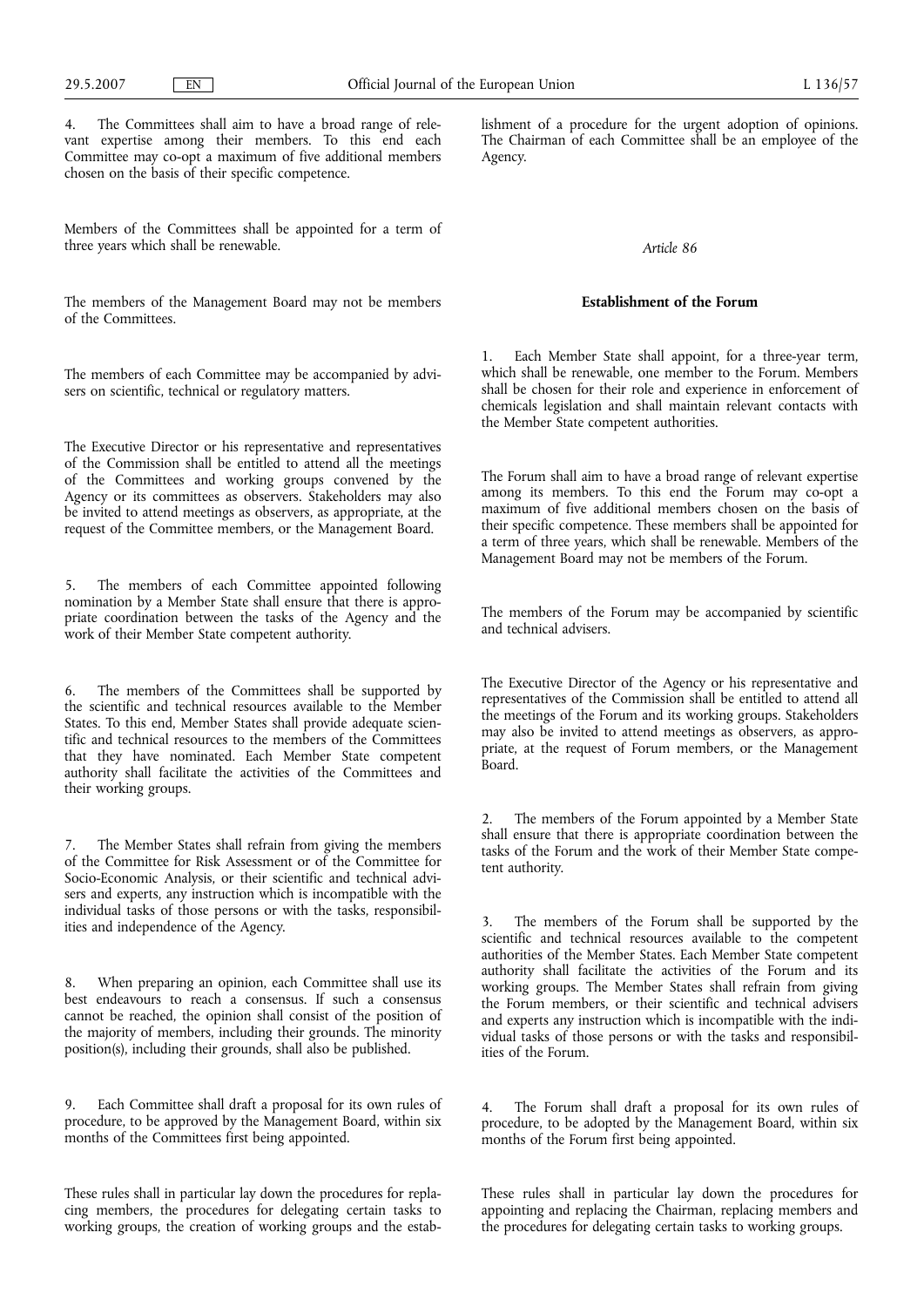## **Rapporteurs of Committees and use of experts**

1. Where, in accordance with Article 77, a Committee is required to provide an opinion or consider whether a Member State dossier conforms with the requirements of Annex XV, it shall appoint one of its members as a rapporteur. The Committee concerned may appoint a second member to act as co-rapporteur. For each case, rapporteurs and co-rapporteurs shall undertake to act in the interests of the Community and shall make a declaration of commitment to fulfil their duties and a declaration of interests in writing. A member of a Committee shall not be appointed rapporteur for a particular case if he indicates any interest that might be prejudicial to the independent consideration of that case. The Committee concerned may replace the rapporteur or co-rapporteur by another one of its members at any time, if, for example, they are unable to fulfil their duties within the prescribed time limits, or if a potentially prejudicial interest comes to light.

2. Member States shall transmit to the Agency the names of experts with proven experience in the tasks required by Article 77, who would be available to serve on working groups of the Committees, together with an indication of their qualifications and specific areas of expertise.

The Agency shall keep an up-to-date list of experts. The list shall include the experts referred to in the first subparagraph and other experts identified directly by the Secretariat.

3. The provision of services by Committee members or any expert serving on a working group of the Committees or Forum, or performing any other task for the Agency shall be governed by a written contract between the Agency and the person concerned, or where appropriate between the Agency and the employer of the person concerned.

The person concerned, or his employer, shall be remunerated by the Agency in accordance with a scale of fees to be included in the financial arrangements established by the Management Board. Where the person concerned fails to fulfil his duties, the Executive Director has the right to terminate or suspend the contract or withhold remuneration.

4. The provision of services for which there are several potential providers may require a call for an expression of interest:

(a) if the scientific and technical context allows; and

(b) if it is compatible with the duties of the Agency, in particular the need to provide a high level of protection of human health and the environment.

The Management Board shall adopt the appropriate procedures on a proposal from the Executive Director.

5. The Agency may use the services of experts for the discharge of other specific tasks for which it is responsible.

## *Article 88*

# **Qualification and interests**

The membership of the Committees and of the Forum shall be made public. Individual members may request that their names not be made public if they believe that such publication could place them at risk. The Executive Director shall decide whether to agree to such requests. When each appointment is published, the professional qualifications of each member shall be specified.

2. Members of the Management Board, the Executive Director and members of the Committees and of the Forum shall make a declaration of commitment to fulfil their duties and a declaration of interests which could be considered to be prejudicial to their independence. These declarations shall be made annually in writing and, without prejudice to paragraph 1, be entered in a register held by the Agency which is accessible to the public, on request, at the Agency's offices.

3. At each of their meetings, members of the Management Board, the Executive Director, members of the Committees and of the Forum and any experts participating in the meeting shall declare any interests which could be considered to be prejudicial to their independence with respect to any points on the agenda. Anyone declaring such interests shall not participate in any voting on the relevant agenda point.

# *Article 89*

#### **Establishment of the Board of Appeal**

1. The Board of Appeal shall consist of a Chairman and two other members.

2. The Chairman and the two members shall have alternates who shall represent them in their absence.

3. The Chairman, the other members and the alternates shall be appointed by the Management Board on the basis of a list of candidates proposed by the Commission following a call for expressions of interest published in the *Official Journal of the European Union* and in other periodicals or on Internet sites. They shall be appointed on the basis of their relevant experience and expertise in the field of chemical safety, natural sciences or regulatory and judicial procedures from a list of qualified candidates adopted by the Commission.

The Management Board may appoint additional members and their alternates, on recommendation by the Executive Director, following the same procedure, if this is necessary to ensure that the appeals can be processed at a satisfactory rate.

The qualifications required for the members of the Board of Appeal shall be determined by the Commission in accordance with the procedure referred to in Article 133(3).

5. The Chairman and the members shall have equal voting rights.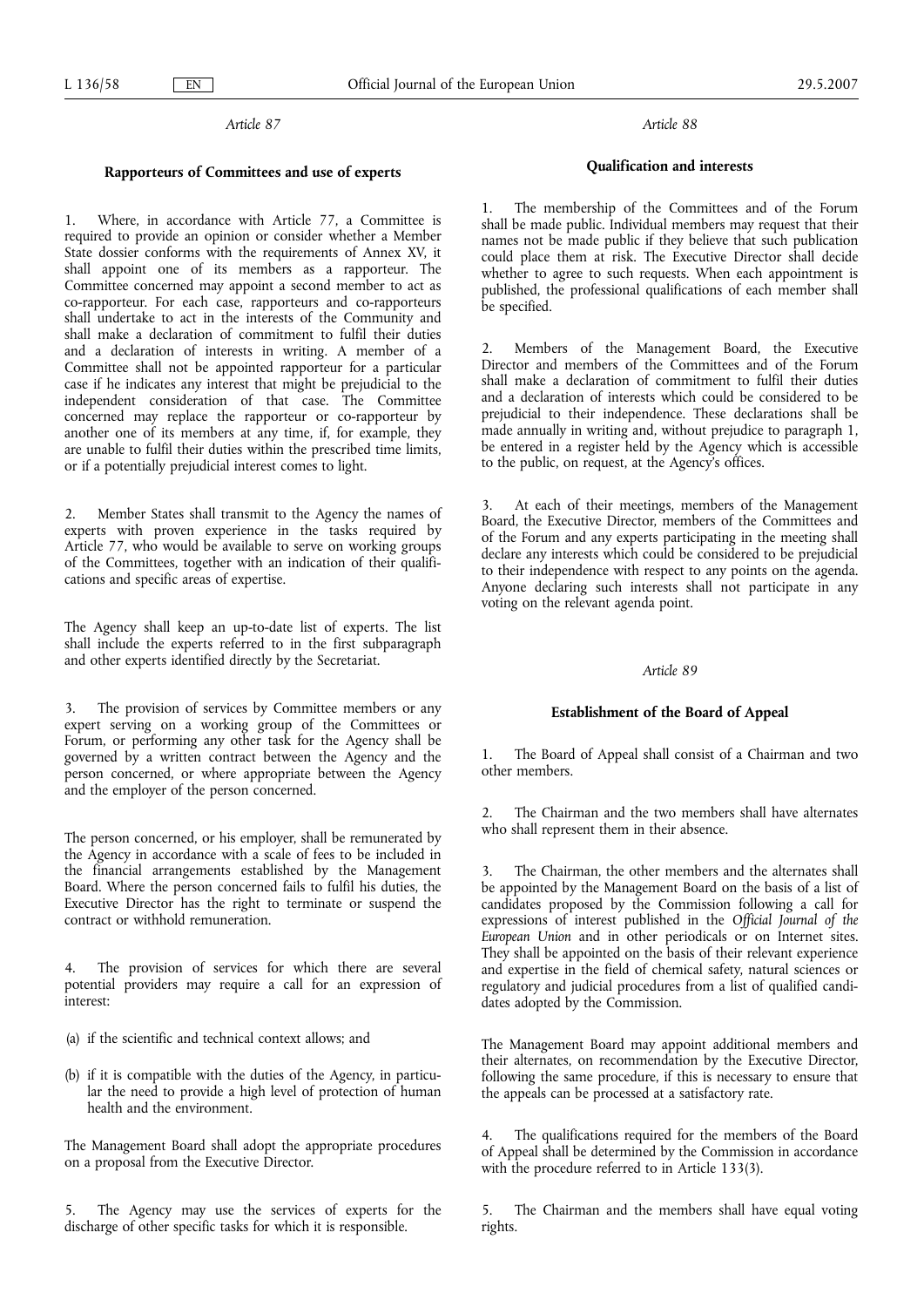# **Members of the Board of Appeal**

The term of office of the members of the Board of Appeal, including the Chairman and the alternates shall be five years. It may be prolonged once.

2. The members of the Board of Appeal shall be independent. In making their decisions they shall not be bound by any instructions.

The members of the Board of Appeal may not perform any other duties in the Agency.

4. The members of the Board of Appeal may not be removed either from office or from the list during their respective terms, unless there are serious grounds for such removal and the Commission, after obtaining the opinion of the Management Board, takes a decision to this effect.

5. Members of the Board of Appeal may not take part in any appeal proceedings if they have any personal interest therein, or if they have previously been involved as representatives of one of the parties to the proceedings, or if they participated in the decision under appeal.

6. If a member of the Board of Appeal considers for reasons mentioned in paragraph 5 that he must not take part in a specific appeal proceedings, he shall inform the Board of Appeal accordingly. Members of the Board may be objected to by any party to the appeal proceedings on any of the grounds mentioned in paragraph 5, or if suspected of partiality. No objection may be based on the nationality of members.

7. The Board of Appeal shall decide as to the action to be taken in the cases specified in paragraphs 5 and 6 without the participation of the member concerned. For the purposes of taking this decision, the member concerned shall be replaced on the Board of Appeal by an alternate.

## *Article 91*

# **Decisions subject to appeal**

1. An appeal may be brought against decisions of the Agency taken pursuant to Article 9, Article 20, Article 27(6), Article 30(2) and (3) and Article 51.

2. An appeal lodged pursuant to paragraph 1 shall have suspensive effect.

# *Article 92*

# **Persons entitled to appeal, time-limits, fees and form**

1. Any natural or legal person may appeal against a decision addressed to that person, or against a decision which, although addressed to another person, is of direct and individual concern to the former.

The appeal, together with the statements of the grounds thereof, shall be filed in writing to the Agency within three months of the notification of the decision to the person concerned, or in the absence thereof, of the day on which it became known to the latter, unless otherwise provided in this Regulation.

3. A fee may be payable by persons bringing an appeal against an Agency decision, in accordance with Title IX.

# *Article 93*

## **Examination and decisions on appeal**

1. If, after consultation with the Chairman of the Board of Appeal, the Executive Director considers the appeal to be admissible and well founded he may rectify the decision within 30 days of the appeal being filed in accordance with Article 92  $(2)$ .

2. In cases other than those referred to in paragraph 1 of this Article, the Chairman of the Board of Appeal shall examine whether the appeal is admissible within 30 days of the appeal being filed in accordance with Article 92(2). In the affirmative, the appeal shall be remitted to the Board of Appeal for examination of the grounds. Parties to the appeal proceedings shall be entitled to make an oral presentation during the procedure.

The Board of Appeal may exercise any power which lies within the competence of the Agency or remit the case to the competent body of the Agency for further action.

The procedures for the Board of Appeal shall be determined by the Commission in accordance with the procedure referred to in Article 133(3).

# *Article 94*

# **Actions before the Court of First Instance and the Court of Justice**

1. An action may be brought before the Court of First Instance or the Court of Justice, in accordance with Article 230 of the Treaty, contesting a decision taken by the Board of Appeal or, in cases where no right of appeal lies before the Board, by the Agency.

2. Should the Agency fail to take a decision, proceedings for failure to act may be brought before the Court of First Instance or the Court of Justice in accordance with Article 232 of the Treaty.

3. The Agency shall be required to take the necessary measures to comply with the judgment of the Court of First Instance or the Court of Justice.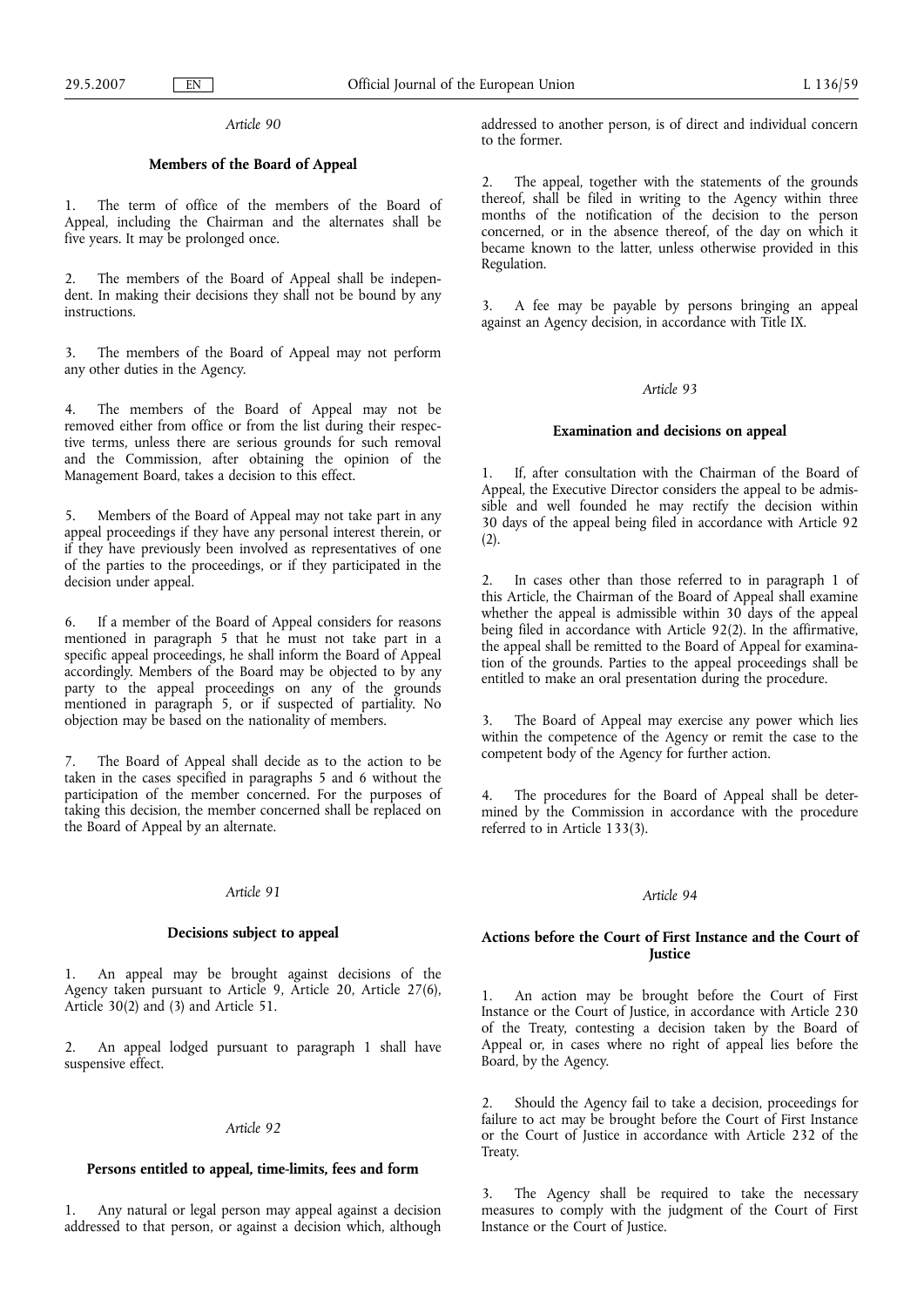# **Conflicts of opinion with other bodies**

1. The Agency shall take care to ensure early identification of potential sources of conflict between its opinions and those of other bodies established under Community law, including Community Agencies, carrying out a similar task in relation to issues of common concern.

2. Where the Agency identifies a potential source of conflict, it shall contact the body concerned in order to ensure that any relevant scientific or technical information is shared and to identify the scientific or technical points which are potentially contentious.

3. Where there is a fundamental conflict over scientific or technical points and the body concerned is a Community Agency or a scientific committee, the Agency and the body concerned shall work together either to solve the conflict or to submit a joint document to the Commission clarifying the scientific and/or technical points of conflict.

# *Article 96*

# **The budget of the Agency**

- 1. The revenues of the Agency shall consist of:
- (a) a subsidy from the Community, entered in the general budget of the European Communities (Commission Section);
- (b) the fees paid by undertakings;
- (c) any voluntary contribution from the Member States.

2. The expenditure of the Agency shall include the staff, administrative, infrastructure and operational expenses.

By 15 February of each year at the latest, the Executive Director shall draw up a preliminary draft budget covering the operational expenditure and the programme of work anticipated for the following financial year, and shall forward this preliminary draft to the Management Board together with an establishment plan accompanied by a provisional list of posts.

4. Revenue and expenditure shall be in balance.

Each year the Management Board, on the basis of a draft drawn up by the Executive Director, shall produce an estimate of revenue and expenditure for the Agency for the following financial year. This estimate, which shall include a draft establishment plan, shall be forwarded by the Management Board to the Commission by 31 March at the latest.

6. The estimate shall be forwarded by the Commission to the European Parliament and the Council (hereinafter referred to as the budgetary authority) together with the preliminary draft budget of the European Communities.

7. On the basis of the estimate, the Commission shall enter in the preliminary draft budget of the European Communities the estimates it considers necessary for the establishment plan and the amount of the subsidy to be charged to the general budget, which it shall place before the budgetary authority in accordance with Article 272 of the Treaty.

The budgetary authority shall authorise the appropriations for the subsidy to the Agency.

The budgetary authority shall adopt the establishment plan for the Agency.

9. The budget of the Agency shall be adopted by the Management Board. It shall become final following final adoption of the general budget of the European Communities. Where appropriate, it shall be adjusted accordingly.

10. Any modification to the budget, including the establishment plan, shall follow the procedure referred to above.

11. The Management Board shall, without delay, notify the budgetary authority of its intention to implement any project which may have significant financial implications for the funding of its budget, in particular any projects relating to property such as the rental or purchase of buildings. It shall inform the Commission thereof.

Where a branch of the budgetary authority has notified its intention to deliver an opinion, it shall forward its opinion to the Management Board within a period of six weeks from the date of notification of the project.

## *Article 97*

# **Implementation of the budget of the Agency**

1. The Executive Director shall perform the duties of authorising officer and shall implement the Agency's budget.

2. Monitoring of the commitment and payment of all the Agency's expenditure and of the establishment and recovery of all the Agency's revenue shall be carried out by the Accounting Officer of the Agency.

3. By 1 March at the latest following each financial year, the Agency's accounting officer shall communicate the provisional accounts to the Commission's accounting officer together with a report on the budgetary and financial management for that financial year. The Commission's accounting officer shall consolidate the provisional accounts of the institutions and decentralised bodies in accordance with Article 128 of Council Regulation (EC, Euratom) No 1605/2002 of 25 June 2002 on the Financial Regulation applicable to the general budget of the European Communities (1).

<sup>(</sup> 1 ) OJ L 248, 16.9.2002, p. 1. Regulation as amended by Regulation (EC, Euratom) No 1995/2006 (OJ L 390, 30.12.2006, p. 1).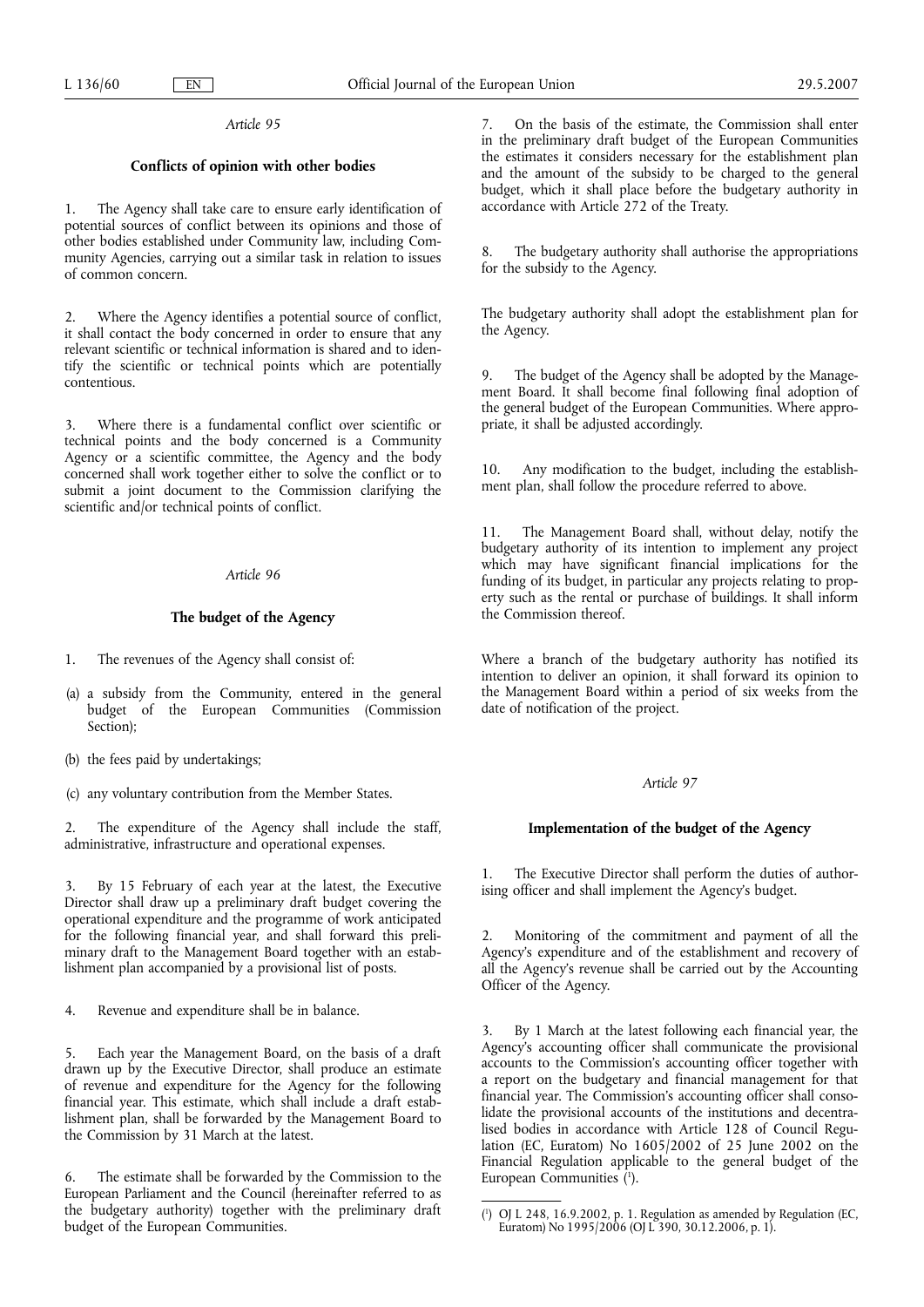4. By 31 March at the latest following each financial year, the Commission's accounting officer shall forward the Agency's provisional accounts to the Court of Auditors, together with a report on the budgetary and financial management for that financial year. The report on the budgetary and financial management for that financial year shall also be forwarded to the European Parliament and the Council.

5. On receipt of the Court of Auditors' observations on the Agency's provisional accounts, pursuant to Article 129 of Regulation (EC, Euratom) No 1605/2002, the Executive Director shall draw up the Agency's final accounts under his own responsibility and forward them to the Management Board for an opinion.

6. The Management Board shall deliver an opinion on the Agency's final accounts.

By 1 July of the following year at the latest, the Executive Director shall send the final accounts, together with the opinion of the Management Board, to the European Parliament, the Council, the Commission and the Court of Auditors.

8. The final accounts shall be published.

9. The Executive Director shall send the Court of Auditors a reply to its observations by 30 September at the latest. He shall also send this reply to the Management Board.

10. The European Parliament, upon a recommendation from the Council, shall, before 30 April of year  $N + 2$ , give a discharge to the Executive Director in respect of the implementation of the budget for year N.

### *Article 98*

# **Combating fraud**

1. In order to combat fraud, corruption and other unlawful activities, the provisions of Regulation (EC) No 1073/1999 of the European Parliament and of the Council of 25 May 1999 concerning investigations conducted by the European Anti-Fraud Office (OLAF) (1 ) shall apply without restrictions to the Agency.

2. The Agency shall be bound by the Interinstitutional Agreement of 25 May 1999 between the European Parliament, the Council of the European Union and the Commission of the European Communities concerning internal investigations by the European Anti-Fraud Office (OLAF) (2 ) and shall issue, without delay, the appropriate provisions applicable to all of its staff.

3. The decisions concerning funding and the implementing agreements and instruments resulting from them shall explicitly stipulate that the Court of Auditors and OLAF may carry out, if necessary, on-the-spot checks of the recipients of the Agency's funding and the agents responsible for allocating it.

#### *Article 99*

### **Financial rules**

The financial rules applicable to the Agency shall be adopted by the Management Board after the Commission has been consulted. They may not depart from Regulation (EC, Euratom) No 2343/2002 unless specifically necessary for the Agency's operation and with the Commission's prior consent.

# *Article 100*

## **Legal personality of the Agency**

The Agency shall be a body of the Community and shall have legal personality. In each Member State it shall enjoy the most extensive legal capacity accorded to legal persons under their laws. In particular it may acquire and dispose of movable and immovable property and may be a party to legal proceedings.

2. The Agency shall be represented by its Executive Director.

#### *Article 101*

# **Liability of the Agency**

The contractual liability of the Agency shall be governed by the law applicable to the contract in question. The Court of Justice shall have jurisdiction pursuant to any arbitration clause contained in a contract concluded by the Agency.

2. In the case of non-contractual liability, the Agency shall, in accordance with the general principles common to the laws of the Member States, make good any damage caused by it or by its servants in the performance of their duties.

The Court of Justice shall have jurisdiction in any dispute relating to compensation for such damages.

3. The personal financial and disciplinary liability of its servants towards the Agency shall be governed by the relevant rules applying to the staff of the Agency.

<sup>(</sup> 1 ) OJ L 136, 31.5.1999, p. 1.

<sup>(</sup> 2 ) OJ L 136, 31.5.1999, p. 15.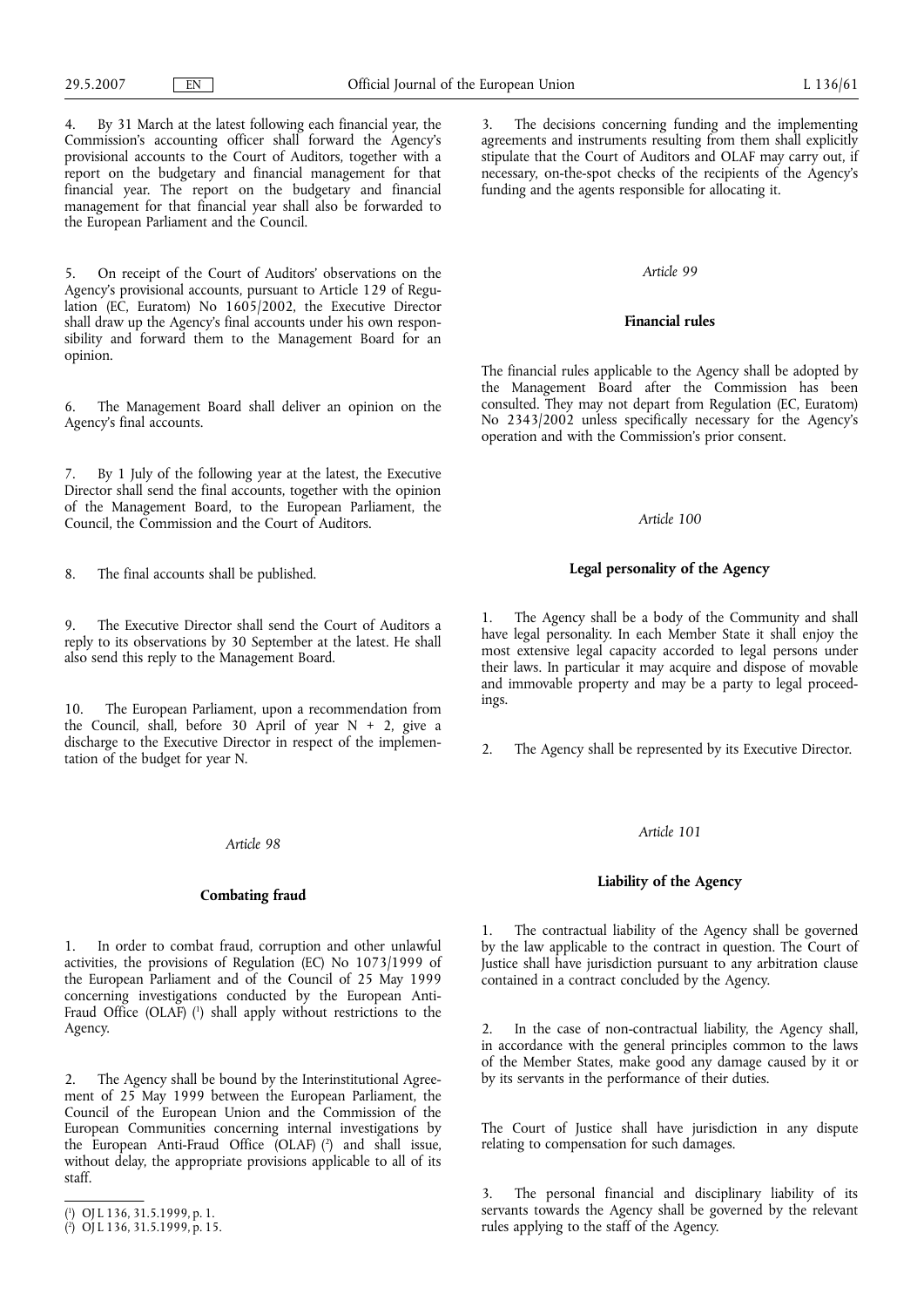# **Privileges and immunities of the Agency**

The Protocol on the Privileges and Immunities of the European Communities shall apply to the Agency.

#### *Article 103*

#### **Staff rules and regulations**

1. The staff of the Agency shall be subject to the Regulations and Rules applicable to officials and other servants of the European Communities. In respect of its staff, the Agency shall exercise the powers which have been devolved to the appointing authority.

2. The Management Board shall, in agreement with the Commission, adopt the necessary implementing provisions.

3. The Agency's staff shall consist of officials assigned or seconded by the Commission or Member States on a temporary basis and of other servants recruited by the Agency as necessary to carry out its tasks. The Agency shall recruit its personnel on the basis of a staffing plan to be included in the multiannual work programme referred to in Article 78(d).

## *Article 104*

#### **Languages**

1. Regulation No 1 of 15 April 1958 determining the languages to be used in the European Economic Community (1) shall apply to the Agency.

2. The translation services required for the functioning of the Agency shall be provided by the Translation Centre of the bodies of the European Union.

#### *Article 105*

#### **Duty of confidentiality**

Members of the Management Board, members of the Committees and of the Forum, experts and officials and other servants of the Agency, shall be required, even after their duties have ceased, not to disclose information of the kind covered by the duty of professional secrecy.

### *Article 106*

# **Participation of third countries**

The Management Board may, in agreement with the relevant Committee or the Forum, invite representatives of third countries to participate in the work of the Agency.

*Article 107*

# **Participation of international organisations**

The Management Board may, in agreement with the relevant Committee or the Forum, invite representatives of international organisations with interests in the field of chemicals regulation to participate as observers in the work of the Agency.

# *Article 108*

# **Contacts with stakeholder organisations**

The Management Board shall, in agreement with the Commission, develop appropriate contacts between the Agency and relevant stakeholder organisations.

# *Article 109*

#### **Rules on transparency**

To ensure transparency, the Management Board shall, on the basis of a proposal by the Executive Director and in agreement with the Commission, adopt rules to ensure the availability to the public of regulatory, scientific or technical information concerning the safety of substances on their own, in preparations or in articles which is not of a confidential nature.

# *Article 110*

### **Relations with relevant Community bodies**

1. The Agency shall cooperate with other Community bodies to ensure mutual support in the accomplishment of their respective tasks in particular to avoid duplication of work.

2. The Executive Director, having consulted the Committee on Risk Assessment and the European Food Safety Authority, shall establish rules of procedure concerning substances for which an opinion has been sought in a food safety context. These rules of procedure shall be adopted by the Management Board, in agreement with the Commission.

This Title shall not otherwise affect the competences vested in the European Food Safety Authority.

This Title shall not affect the competences vested in the European Medicines Agency.

4. The Executive Director, having consulted the Committee on Risk Assessment, the Committee on Socio-economic Analysis and the Advisory Committee on Safety, Hygiene and Health Protection at Work, shall establish rules of procedure concerning worker protection issues. These rules of procedure shall be adopted by the Management Board, in agreement with the Commission.

<sup>(</sup> 1 ) OJ 17, 6.10.1958, p. 385/58. Regulation as last amended by Council Regulation (EC) No 920/2005 (OJ L 156, 18.6.2005, p. 3).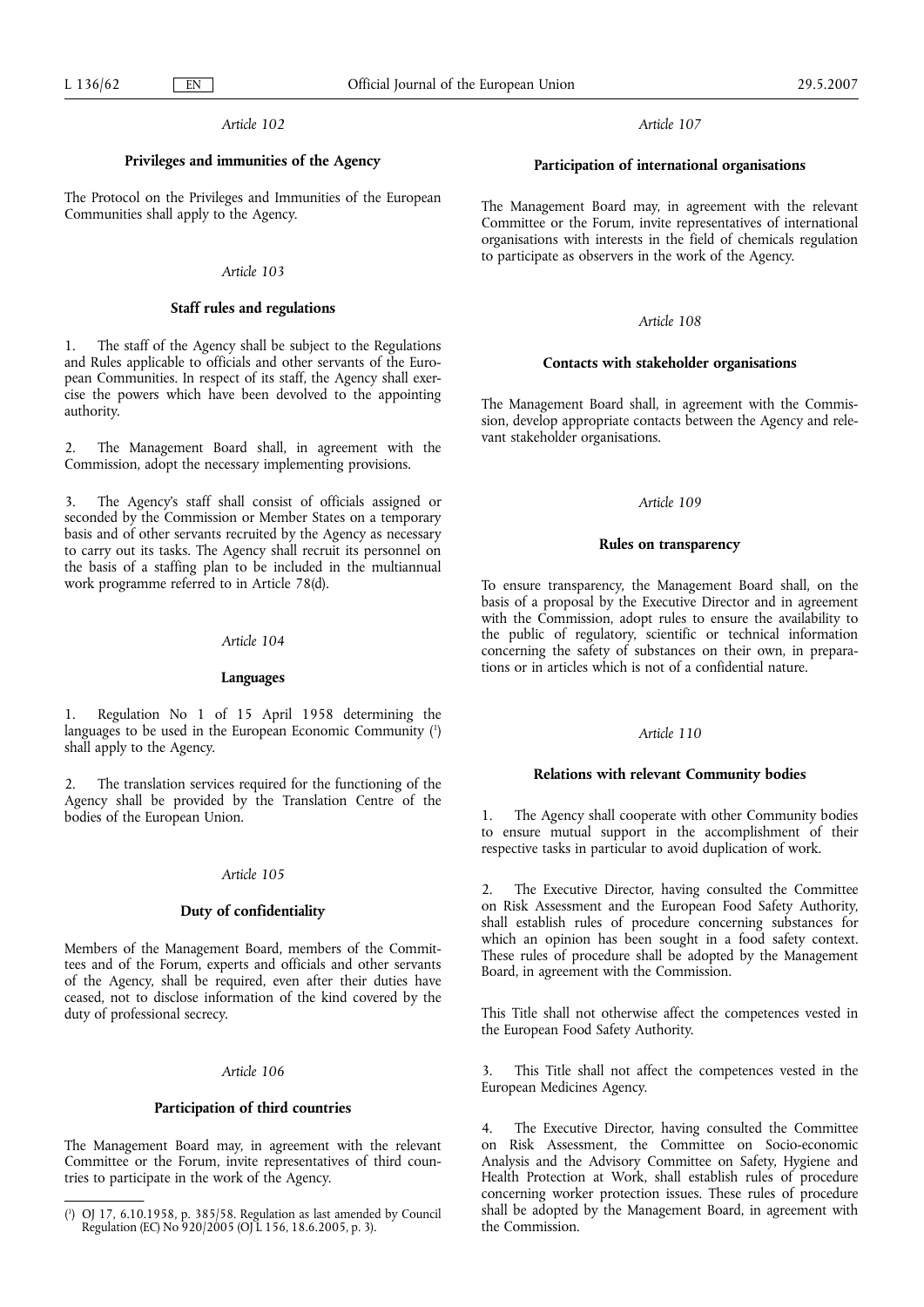This Title shall not affect the competences vested in the Advisory Committee on Safety, Hygiene and Health Protection at Work and the European Agency for Health and Safety at Work.

# *Article 111*

# **Formats and software for submission of information to the Agency**

The Agency shall specify formats and make them available free of charge, and software packages and make them available on its website for any submissions to the Agency. Member States, manufactures, importers, distributors or downstream users shall use these formats and packages in their submissions to the Agency pursuant to this Regulation. In particular, the Agency shall make available software tools to facilitate the submission of all information relating to substances registered in accordance with Article 12(1).

For the purposes of registration, the format of the technical dossier referred to in Article 10(a) shall be IUCLID. The Agency shall coordinate the further development of this format with the Organisation for Economic Cooperation and Development to ensure maximum harmonisation.

#### TITLE XI

#### **CLASSIFICATION AND LABELLING INVENTORY**

*Article 112*

#### **Scope**

This Title shall apply to:

(a) substances subject to registration;

(b) substances within the scope of Article 1 of Directive 67/ 548/EEC, which meet the criteria for classification as dangerous in accordance with that Directive, and which are placed on the market either on their own, or in a preparation above the concentration limits specified in Directive 1999/45/EC, where relevant, which results in the classification of the preparation as dangerous.

# *Article 113*

# **Obligation to notify the Agency**

1. Any manufacturer, producer of articles or importer, or group of manufacturers or producers of articles or importers, who place on the market a substance within the scope of Article 112, shall notify to the Agency the following information in order for it to be included in the inventory in accordance with Article 114, unless submitted as part of the registration:

- (a) the identity(ies) of the manufacturer(s), producer(s) of articles or importer(s) responsible for placing the substance(s) on the market as specified in Section 1 of Annex VI;
- (b) the identity of the substance(s) as specified in Sections 2.1 to 2.3.4 of Annex VI;
- (c) the hazard classification of the substance(s), resulting from the application of Articles 4 and 6 of Directive 67/548/EEC;
- (d) the hazard label for the substance(s), resulting from the application of Article 23(c) to (f), of Directive  $67/548/EEC$ ;
- (e) specific concentration limits, where applicable, resulting from the application of Article 4(4) of Directive  $67/548$ EEC and Articles 4 to 7 of Directive 1999/45/EC.

Where the obligation under paragraph 1 results in different entries on the inventory for the same substance, the notifiers and registrants shall make every effort to come to an agreed entry to be included in the inventory.

3. The information listed in paragraph 1 shall be updated by the notifier(s) whenever:

- (a) any new scientific or technical information is generated which results in a change to the classification and labelling of the substance;
- (b) notifiers and registrants of differing entries for a single substance come to an agreed entry in accordance with paragraph 2.

#### *Article 114*

# **Classification and labelling inventory**

1. A classification and labelling inventory, listing the information referred to in Article 113(1), both for information notified under Article 113(1) as well as for information submitted as part of a registration, shall be established and maintained by the Agency in the form of a database. The information in this database identified in Article 119(1) shall be publicly accessible. The Agency shall grant access to the other data on each substance in the inventory to the notifiers and registrants who have submitted information on that substance in accordance with Article 29(1).

The Agency shall update the inventory when it receives updated information in accordance with Article 113(3).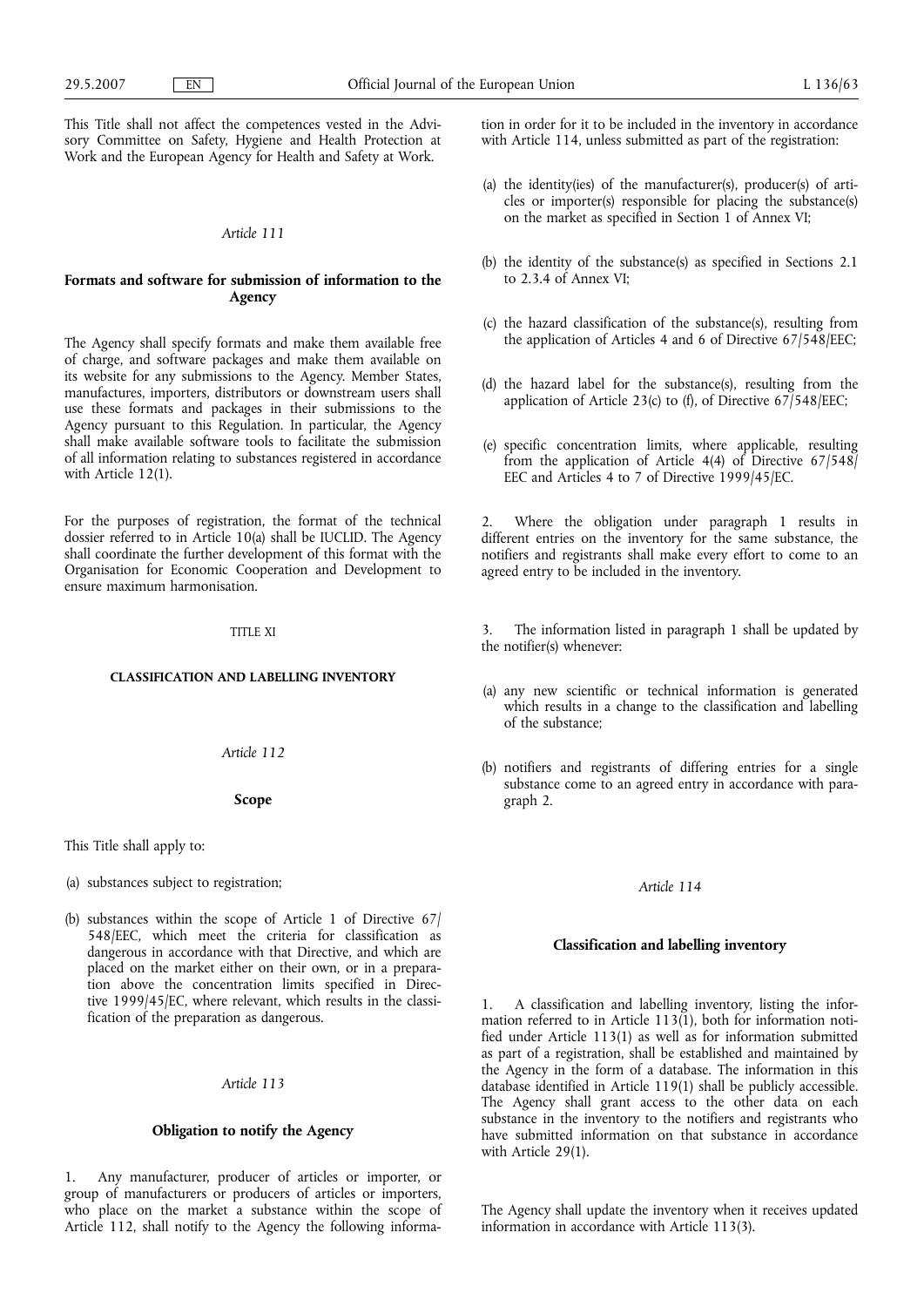2. In addition to the information referred to in paragraph 1, the Agency shall record the following information, where appropriate, against each entry:

- (a) whether, in respect of the entry, there is a harmonised classification and labelling at Community level by inclusion in Annex I of Directive 67/548/EEC;
- (b) whether, in respect of the entry, it is a joint entry between registrants of the same substance as per Article 11(1);
- (c) if the entry differs from another entry on the inventory for the same substance;
- (d) the relevant registration number(s), if available.

## *Article 115*

## **Harmonisation of classification and labelling**

1. Harmonised classification and labelling at Community level shall, from 1 June 2007, normally be added to Annex I of Directive 67/548/EEC for classification of a substance as carcinogenic, mutagenic or toxic for reproduction category 1, 2 or 3, or as a respiratory sensitiser. Harmonised classification and labelling for other effects may also be added to Annex I of Directive 67/548/EEC on a case-by-case basis if justification is provided demonstrating the need for action at Community level. To this end, Member State competent authorities may submit proposals to the Agency for harmonised classification and labelling in accordance with Annex XV.

2. The Committee for Risk Assessment shall adopt an opinion on the proposal, giving parties concerned the opportunity to comment. The Agency shall forward this opinion and any comments to the Commission, which shall take a decision in accordance with Article 4(3) of Directive 67/548/EEC.

## *Article 116*

#### **Transitional arrangements**

The obligations set out in Article 113 shall apply from 1 December 2010.

## TITLE XII

# **INFORMATION**

## *Article 117*

# **Reporting**

Every five years, Member States shall submit to the Commission a report on the operation of this Regulation in their respective territories, including sections on evaluation and enforcement as described in Article 127.

The first report shall be submitted by 1 June 2010.

2. Every five years, the Agency shall submit to the Commission a report on the operation of this Regulation. The Agency shall include in its report information on the joint submission of information in accordance with Article 11 and an overview of the explanations given for submitting information separately.

The first report shall be submitted by 1 June 2011.

3. Every three years the Agency, in accordance with the objective of promoting non-animal testing methods, shall submit to the Commission a report on the status of implementation and use of non-animal test methods and testing strategies used to generate information on intrinsic properties and for risk assessment to meet the requirements of this Regulation.

The first report shall be submitted by 1 June 2011.

4. Every five years, the Commission shall publish a general report on:

- (a) the experience acquired with the operation of this Regulation, including the information referred to in paragraphs 1, 2 and 3 and;
- (b) the amount and distribution of funding made available by the Commission for the development and evaluation of alternative test methods.

The first report shall be published by 1 June 2012.

# *Article 118*

## **Access to information**

1. Regulation (EC) No 1049/2001 shall apply to documents held by the Agency.

Disclosure of the following information shall normally be deemed to undermine the protection of the commercial interests of the concerned person:

- (a) details of the full composition of a preparation;
- (b) without prejudice to Article 7(6) and Article 64(2), the precise use, function or application of a substance or preparation, including information about its precise use as an intermediate;
- (c) the precise tonnage of the substance or preparation manufactured or placed on the market;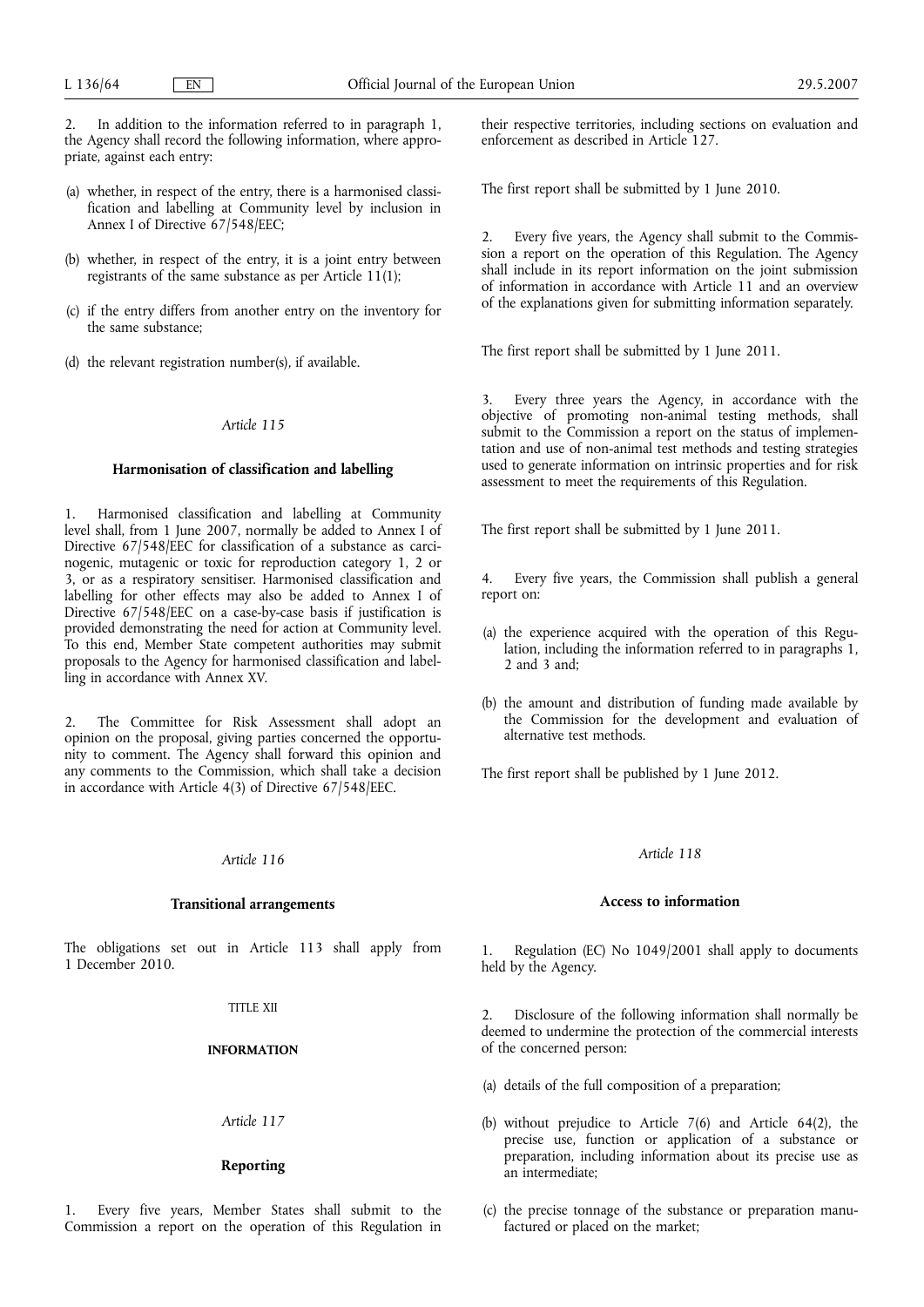(d) links between a manufacturer or importer and his distributors or downstream users.

Where urgent action is essential to protect human health, safety or the environment, such as emergency situations, the Agency may disclose the information referred to in this paragraph.

3. The Management Board shall adopt the practical arrangements for implementing Regulation (EC) No 1049/2001, including appeals or remedies necessary for reviewing a partial or full rejection of a confidentiality request, by 1 June 2008.

4. Decisions taken by the Agency pursuant to Article 8 of Regulation (EC) No 1049/2001 may form the subject of a complaint to the Ombudsman or of an action before the Court of Justice, under the conditions laid down in Articles 195 and 230 of the Treaty respectively.

# *Article 119*

### **Electronic public access**

1. The following information held by the Agency on substances whether on their own, in preparations or in articles, shall be made publicly available, free of charge, over the Internet in accordance with Article 77(2)(e):

- (a) the name in the IUPAC Nomenclature, for dangerous substances within the meaning of Directive 67/548/EEC, without prejudice to paragraph 2(f) and (g);
- (b) if applicable, the name of the substance as given in EINECS;
- (c) the classification and labelling of the substance;
- (d) physicochemical data concerning the substance and on pathways and environmental fate;
- (e) the result of each toxicological and ecotoxicological study;
- (f) any derived no-effect level (DNEL) or predicted no-effect concentration (PNEC) established in accordance with Annex I;
- (g) the guidance on safe use provided in accordance with Sections 4 and 5 of Annex VI;
- (h) analytical methods if requested in accordance with Annexes IX or X which make it possible to detect a dangerous substance when discharged into the environment as well as to determine the direct exposure of humans.

2. The following information on substances whether on their own, in preparations or in articles, shall be made publicly available, free of charge, over the Internet in accordance with Article 77(2)(e) except where a party submitting the information submits a justification in accordance with Article 10(a)(xi), accepted as valid by the Agency, as to why such publication is potentially harmful for the commercial interests of the registrant or any other party concerned:

- (a) if essential to classification and labelling, the degree of purity of the substance and the identity of impurities and/or additives which are known to be dangerous;
- (b) the total tonnage band (i.e. 1 to 10 tonnes, 10 to 100 tonnes, 100 to 1 000 tonnes or over 1 000 tonnes) within which a particular substance has been registered;
- (c) the study summaries or robust study summaries of the information referred to in paragraph 1(d) and (e);
- (d) information, other than that listed in paragraph 1, contained in the safety data sheet;
- (e) the trade name(s) of the substance;
- (f) the name in the IUPAC Nomenclature for non-phase-in substances which are dangerous within the meaning of Directive 67/548/EEC for a period of six years;
- (g) the name in the IUPAC Nomenclature for dangerous substances within the meaning of Directive 67/548/EEC that are only used as one or more of the following:
	- (i) as an intermediate;
	- (ii) in scientific research and development;
	- (iii) in product and process orientated research and development.

#### *Article 120*

# **Cooperation with third countries and international organisations**

Notwithstanding Articles 118 and 119, information received by the Agency under this Regulation may be disclosed to any government or national authority of a third country or an international organisation in accordance with an agreement concluded between the Community and the third party concerned under Regulation (EC) No 304/2003 of the European Parliament and of the Council of 28 January 2003 concerning the export and import of dangerous chemicals (1) or under Article 181a(3) of the Treaty, provided that both the following conditions are met:

(a) the purpose of the agreement is cooperation on the implementation or management of legislation concerning chemicals covered by this Regulation;

<sup>(</sup> 1 ) OJ L 63, 6.3.2003, p. 1. Regulation as last amended by Commission Regulation (EC) No 777/2006 (OJ L 136, 24.5.2006, p. 9).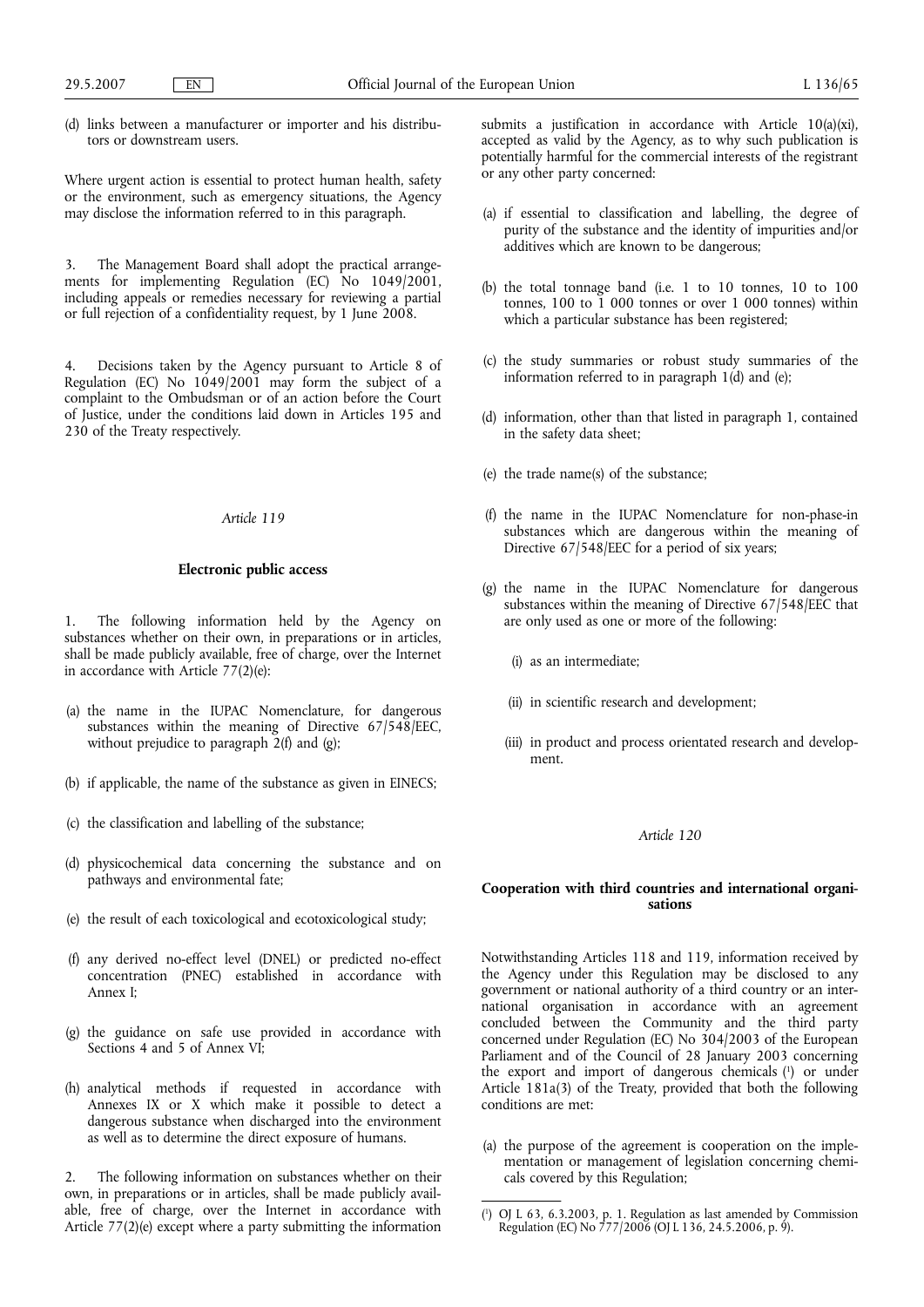(b) the third party protects the confidential information as mutually agreed.

# TITLE XIII

#### **COMPETENT AUTHORITIES**

# *Article 121*

### **Appointment**

Member States shall appoint the competent authority or competent authorities responsible for performing the tasks allotted to competent authorities under this Regulation and for cooperating with the Commission and the Agency in the implementation of this Regulation. Member States shall place adequate resources at the disposal of the competent authorities to enable them, in conjunction with any other available resources, to fulfil their tasks under this Regulation in a timely and effective manner.

# *Article 122*

#### **Cooperation between competent authorities**

The competent authorities shall cooperate with each other in the performance of their tasks under this Regulation and shall give the competent authorities of other Member States all the necessary and useful support to this end.

# *Article 123*

# **Communication to the public of information on risks of substances**

The competent authorities of the Member States shall inform the general public about the risks arising from substances where this is considered necessary for the protection of human health or the environment. The Agency, in consultation with competent authorities and stakeholders and drawing as appropriate on relevant best practice, shall provide guidance for the communication of information on the risks and safe use of chemical substances, on their own, in preparations or in articles, with a view to coordinating Member States in these activities.

#### *Article 124*

## **Other responsibilities**

Competent authorities shall submit electronically to the Agency any available information that they hold on substances registered in accordance with Article 12(1) whose dossiers do not contain the full information referred to in Annex VII, in particular whether enforcement or monitoring activities have identified suspicions of risk. The competent authority shall update this information as appropriate.

Member States shall establish national helpdesks to provide advice to manufacturers, importers, downstream users and any other interested parties on their respective responsibilities and obligations under this Regulation, in particular in relation to the registration of substances in accordance with Article 12(1), in addition to the operational guidance documents provided by the Agency under Article 77(2)(g).

# TITLE XIV

# **ENFORCEMENT**

### *Article 125*

# **Tasks of the Member States**

Member States shall maintain a system of official controls and other activities as appropriate to the circumstances.

## *Article 126*

## **Penalties for non-compliance**

Member States shall lay down the provisions on penalties applicable for infringement of the provisions of this Regulation and shall take all measures necessary to ensure that they are implemented. The penalties provided for must be effective, proportionate and dissuasive. The Member States shall notify those provisions to the Commission no later than 1 December 2008 and shall notify it without delay of any subsequent amendment affecting them.

### *Article 127*

## **Report**

The report referred to in Article 117(1) shall, in relation to enforcement, include the results of the official inspections, the monitoring carried out, the penalties provided for and the other measures taken pursuant to Articles 125 and 126 during the previous reporting period. The common issues to be covered in the reports shall be agreed by the Forum. The Commission shall make these reports available to the Agency and the Forum.

### TITLE XV

## **TRANSITIONAL AND FINAL PROVISIONS**

### *Article 128*

### **Free movement**

Subject to paragraph 2, Member States shall not prohibit, restrict or impede the manufacturing, import, placing on the market or use of a substance, on its own, in a preparation or in an article, falling within the scope of this Regulation, which complies with this Regulation and, where appropriate, with Community acts adopted in implementation of this Regulation.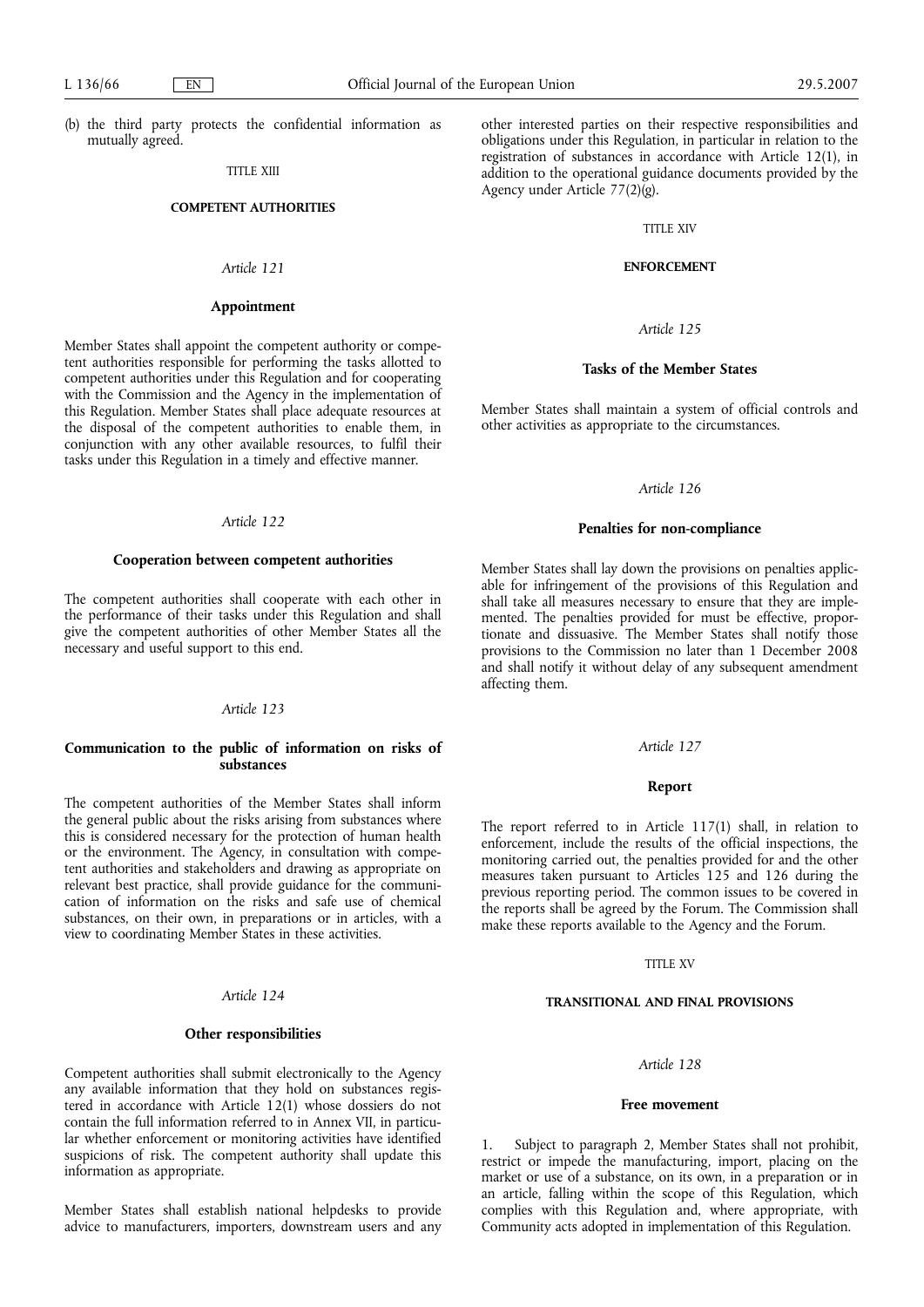2. Nothing in this Regulation shall prevent Member States from maintaining or laying down national rules to protect workers, human health and the environment applying in cases where this Regulation does not harmonise the requirements on manufacture, placing on the market or use.

#### *Article 129*

## **Safeguard clause**

Where a Member State has justifiable grounds for believing that urgent action is essential to protect human health or the environment in respect of a substance, on its own, in a preparation or in an article, even if satisfying the requirements of this Regulation, it may take appropriate provisional measures. The Member State shall immediately inform the Commission, the Agency and the other Member States thereof, giving reasons for its decision and submitting the scientific or technical information on which the provisional measure is based.

2. The Commission shall take a decision in accordance with the procedure referred to in Article 133(3) within 60 days of receipt of the information from the Member State. This decision shall either:

- (a) authorise the provisional measure for a time period defined in the decision; or
- (b) require the Member State to revoke the provisional measure.

3. If, in the case of a decision as referred to in paragraph 2 (a), the provisional measure taken by the Member State consists in a restriction on the placing on the market or use of a substance, the Member State concerned shall initiate a Community restrictions procedure by submitting to the Agency a dossier, in accordance with Annex XV, within three months of the date of the Commission decision.

4. In the case of a decision as referred to in paragraph 2(a), the Commission shall consider whether this Regulation needs to be adapted.

# *Article 130*

# **Statement of reasons for decisions**

The competent authorities, the Agency and the Commission shall state the reasons for all decisions they take under this Regulation.

#### *Article 131*

# **Amendments to the Annexes**

The Annexes may be amended in accordance with the procedure referred to in Article 133(4).

#### *Article 132*

## **Implementing legislation**

The measures necessary to put the provisions of this Regulation efficiently into effect shall be adopted in accordance with the procedure referred to in Article 133(3).

# *Article 133*

## **Committee procedure**

1. The Commission shall be assisted by a Committee.

2. Where reference is made to this paragraph, Articles 3 and 7 of Decision 1999/468/EC shall apply, having regard to the provisions of Article 8 thereof.

Where reference is made to this paragraph, Articles 5 and 7 of Decision 1999/468/EC shall apply, having regard to the provisions of Article 8 thereof.

The period laid down in Article 5(6) of Decision 1999/468/EC shall be set at three months.

4. Where reference is made to this paragraph, Article 5a(1) to (4), and Article 7 of Decision  $1999/468/EC$  shall apply, having regard to the provisions of Article 8 thereof.

5. The Committee shall adopt its Rules of Procedure.

#### *Article 134*

# **Preparation of establishment of the Agency**

1. The Commission shall afford the necessary support towards the establishment of the Agency.

2. For that purpose, until such time as the Executive Director takes up his duties following his appointment by the Management Board of the Agency in accordance with Article 84, the Commission, on behalf of the Agency, and using the budget provided for the latter, may:

- (a) appoint personnel, including a person who shall fulfil the administrative functions of the Executive Director on an interim basis; and
- (b) conclude other contracts.

# *Article 135*

# **Transitional measures regarding notified substances**

1. The requests to notifiers to provide further information to the competent authority in accordance with Article 16(2) of Directive 67/548/EEC, shall be considered as decisions adopted in accordance with Article 51 of this Regulation.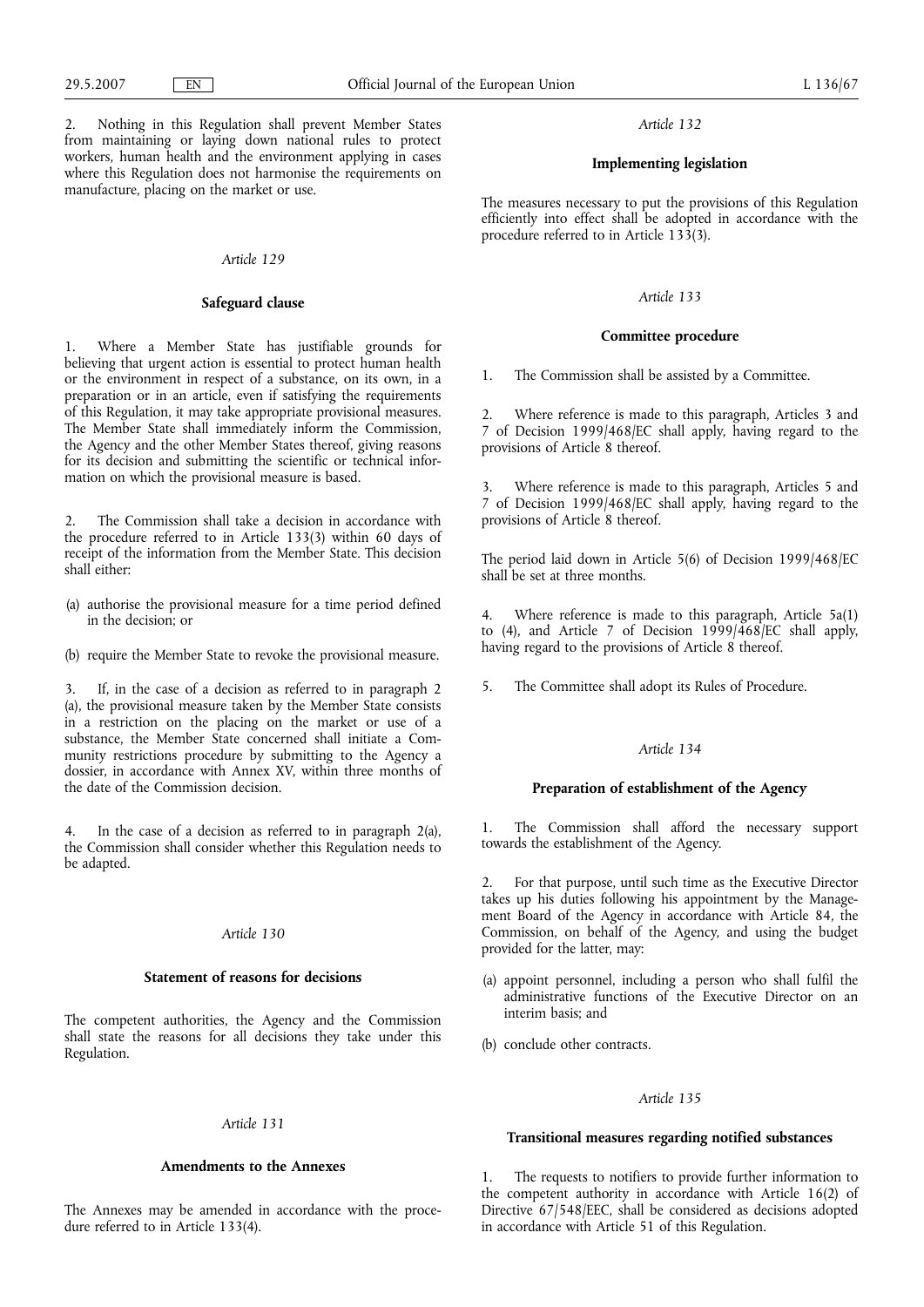2. The requests to a notifier to provide further information for a substance in accordance with Article 16(1) of Directive 67/548/EEC, shall be considered as decisions adopted in accordance with Article 52 of this Regulation.

Such substance shall be regarded as being included in the Community rolling action plan in accordance with Article 44(2) of this Regulation and shall be regarded as being chosen in accordance with Article 45(2) of this Regulation by the Member State whose competent authority has requested further information in accordance with Article 7(2) and Article 16(1) of Directive 67 548/EEC.

#### *Article 136*

## **Transitional measures regarding existing substances**

1. The requests to manufacturers and importers to submit information to the Commission made by a Commission Regulation in application of Article  $10(2)$  of Regulation (EEC) No 793/93, shall be considered as decisions adopted in accordance with Article 52 of this Regulation.

The competent authority for the substance shall be the competent authority from the Member State identified as rapporteur in accordance with Article 10(1) of Regulation (EEC) No 793/93 and shall carry out the tasks of Article 46(3) and Article 48 of this Regulation.

2. The requests to manufacturers and importers to submit information to the Commission made by a Commission Regulation in application of Article  $12(2)$  of Regulation (EEC) No 793/93, shall be considered as decisions adopted in accordance with Article 52 of this Regulation. The Agency shall identify the competent authority for the substance to carry out the tasks of Article 46(3) and Article 48 of this Regulation.

3. A Member State whose rapporteur has not forwarded by 1 June 2008 the risk evaluation and, where appropriate, the strategy for limiting the risks, in accordance with Article 10(3) of Regulation (EEC) No 793/93, shall:

- (a) document information on hazard and risk in accordance with Annex XV, Part B of this Regulation;
- (b) apply Article 69(4) of this Regulation on the basis of the information referred to in point (a); and
- (c) prepare a documentation of how it considers that any other risks identified would need to be addressed by action other than an amendment of Annex XVII of this Regulation.

The information referred to above shall be submitted to the Agency by 1 December 2008.

*Article 137*

# **Transitional measures regarding restrictions**

By 1 June 2010, the Commission shall, if necessary, prepare a draft amendment to Annex XVII in accordance with either of the following:

- (a) any risk evaluation and recommended strategy for limiting risks that has been adopted at Community level in accordance with Article 11 of Regulation (EEC) No 793/93 as far as it includes proposals for restrictions in accordance with Title VIII of this Regulation but for which a decision under Directive 76/769/EEC has not yet been taken;
- (b) any proposal, which has been submitted to the relevant institutions but has not yet been adopted, concerning the introduction or the amendment of restrictions under Directive 76/769/EEC.

2. Until 1 June 2010, any dossier referred to in Article 129 (3) shall be submitted to the Commission. The Commission shall, if necessary, prepare a draft amendment to Annex XVII.

3. Any amendment to the restrictions adopted under Directive 76/769/EEC from 1 June 2007 shall be incorporated in Annex XVII with effect from 1 June 2009.

### *Article 138*

### **Review**

1. By 1 June 2019, the Commission shall carry out a review to assess whether or not to extend the application of the obligation to perform a chemical safety assessment and to document it in a chemical safety report to substances not covered by this obligation because they are not subject to registration or subject to registration but manufactured or imported in quantities of less than 10 tonnes per year. However, for substances meeting the criteria for classification as carcinogenic, mutagenic or toxic for reproduction, category 1 or 2, in accordance with Directive 67/548/EEC, the review shall be carried out by 1 June 2014. When carrying out the review the Commission shall take into account all relevant factors, including:

- (a) the costs for manufacturers and importers of drawing up the chemical safety reports;
- (b) the distribution of costs between actors in the supply chain and the downstream user;
- (c) the benefits for human health and the environment.

On the basis of these reviews, the Commission may, if appropriate, present legislative proposals to extend this obligation.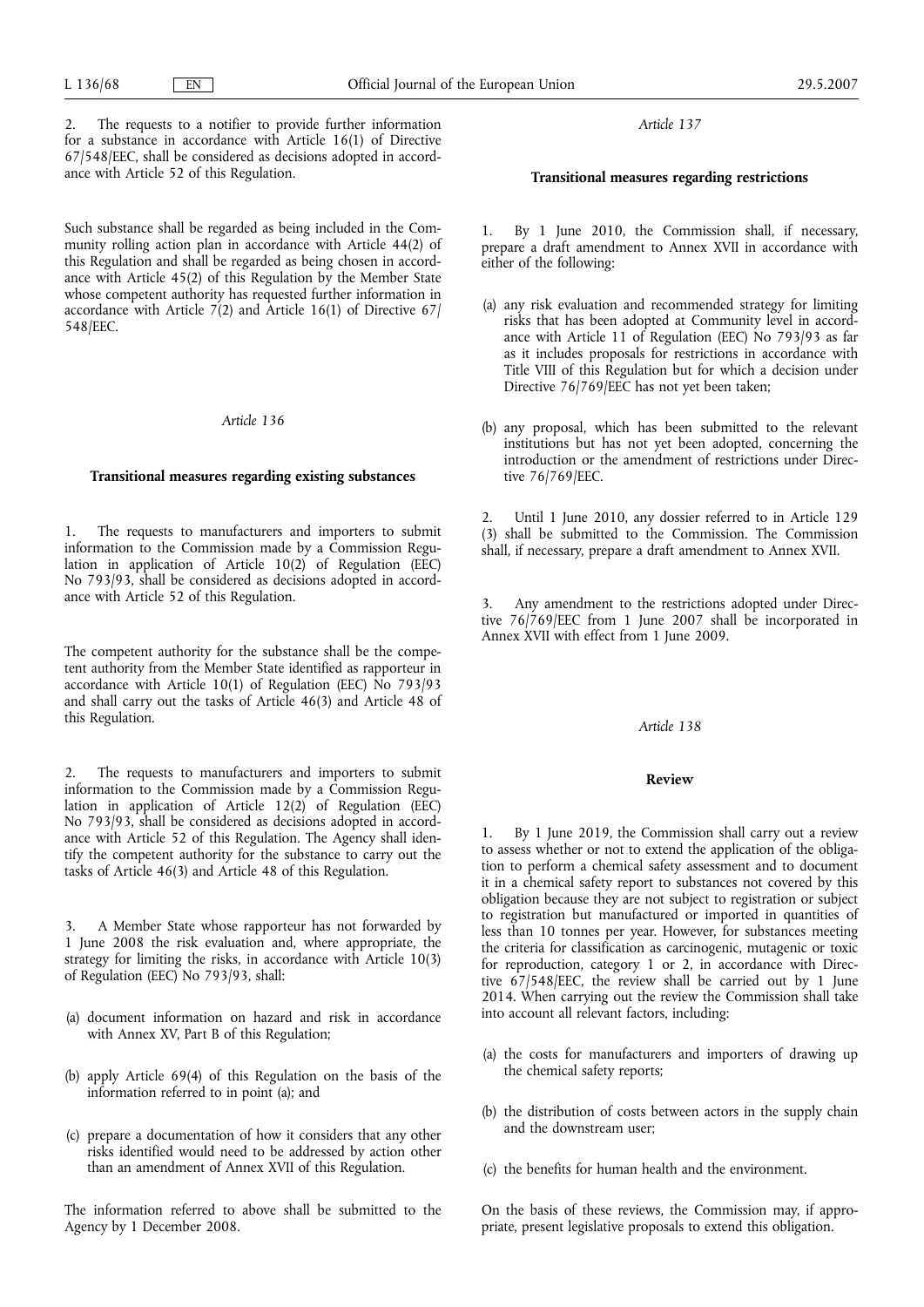2. The Commission may present legislative proposals as soon as a practicable and cost-efficient way of selecting polymers for registration on the basis of sound technical and valid scientific criteria can be established, and after publishing a report on the following:

- (a) the risks posed by polymers in comparison with other substances;
- (b) the need, if any, to register certain types of polymer, taking account of competitiveness and innovation on the one hand and the protection of human health and the environment on the other.

3. The report, referred to in Article 117(4), on the experience acquired with the operation of this Regulation shall include a review of the requirements relating to registration of substances manufactured or imported only in quantities starting at one tonne but less than 10 tonnes per year per manufacturer or importer. On the basis of that review, the Commission may present legislative proposals to modify the information requirements for substances manufactured or imported in quantities of one tonne or more up to 10 tonnes per year per manufacturer or importer, taking into account the latest developments, for example in relation to alternative testing and (quantitative) structure-activity relationships ((Q)SARs).

4. The Commission shall carry out a review of Annexes I, IV and V by 1 June 2008, with a view to proposing amendments, if appropriate, to them in accordance with the procedure referred to in Article 131.

The Commission shall carry out a review of Annex XIII by 1 December 2008, to assess the adequacy of the criteria for identifying substances which are persistent, bioaccumulative and toxic or very persistent and very bioaccumulative, with a view to proposing an amendment to it, if appropriate, in accordance with the procedure referred to in Article 133(4).

6. By 1 June 2012 the Commission shall carry out a review to assess whether or not to amend the scope of this Regulation to avoid overlaps with other relevant Community provisions. On the basis of that review, the Commission may, if appropriate, present a legislative proposal.

7. By 1 June 2013 the Commission shall carry out a review to assess whether or not, taking into account latest developments in scientific knowledge, to extend the scope of Article 60 (3) to substances identified under Article 57(f) as having endocrine disrupting properties. On the basis of that review the Commission may, if appropriate, present legislative proposals.

8. By 1 June 2019, the Commission shall carry out a review to assess whether or not to extend the scope of Article 33 to cover other dangerous substances, taking into account the practical experience in implementing that Article. On the basis of that review, the Commission may, if appropriate, present legislative proposals to extend that obligation.

9. In accordance with the objective of promoting non-animal testing and the replacement, reduction or refinement of animal testing required under this Regulation, the Commission shall review the testing requirements of Section 8.7 of Annex VIII by 1 June 2019. On the basis of this review, while ensuring a high level of protection of health and the environment, the Commission may propose an amendment in accordance with the procedure referred to in Article 133(4).

## *Article 139*

## **Repeals**

Directive 91/155/EEC shall be repealed.

Directives 93/105/EC and 2000/21/EC and Regulations (EEC) No 793/93 and (EC) No 1488/94 shall be repealed with effect from 1 June 2008.

Directive 93/67/EEC shall be repealed with effect from 1 August 2008.

Directive 76/769/EEC shall be repealed with effect from 1 June 2009.

References to the repealed acts shall be construed as references to this Regulation.

# *Article 140*

## **Amendment of Directive 1999/45/EC**

Article 14 of Directive 1999/45/EC shall be deleted.

## *Article 141*

## **Entry into force and application**

1. This Regulation shall enter into force on 1 June 2007.

2. Titles II, III, V, VI, VII, XI and XII as well as Articles 128 and 136 shall apply from 1 June 2008.

- 3. Article 135 shall apply from 1 August 2008.
- 4. Title VIII and Annex XVII shall apply from 1 June 2009.